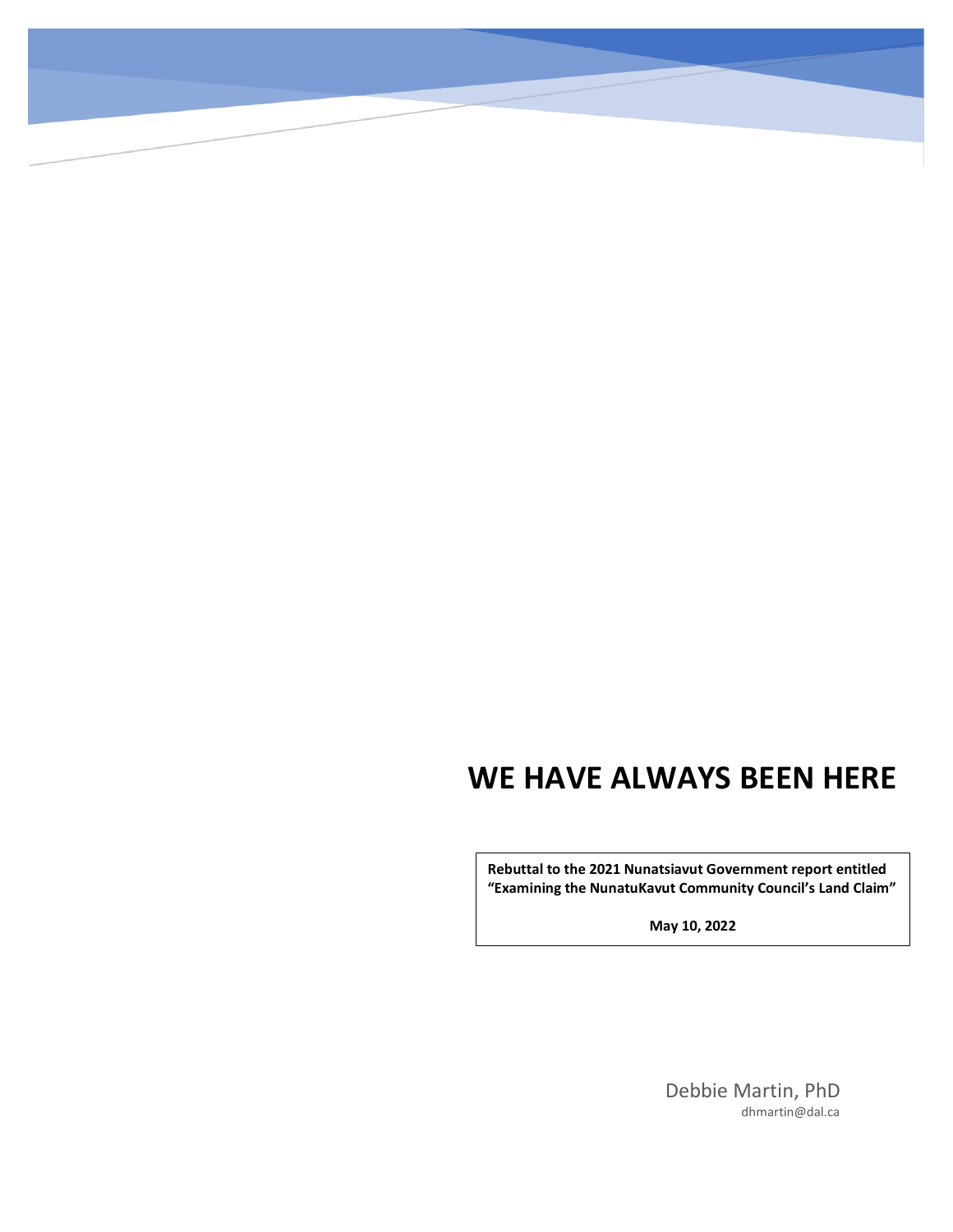# **Nothing About Us, Without Us***.*

*Knowledge and the power to define what counts as real knowledge lie at the epistemic core of colonialism ~* Linda Tuhiwai Smith, 2021, *Decolonizing Methodologies,* p.xii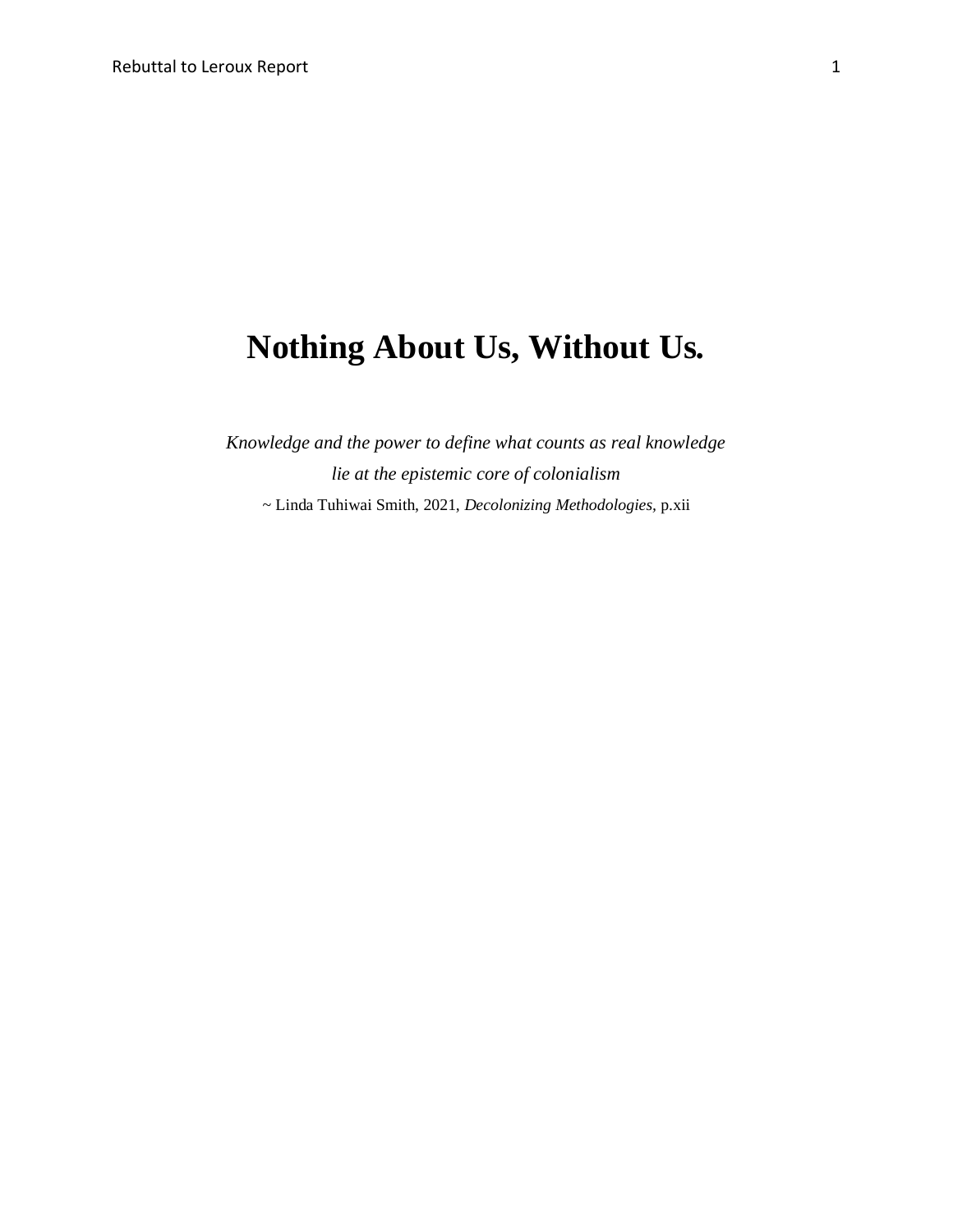## Table of Contents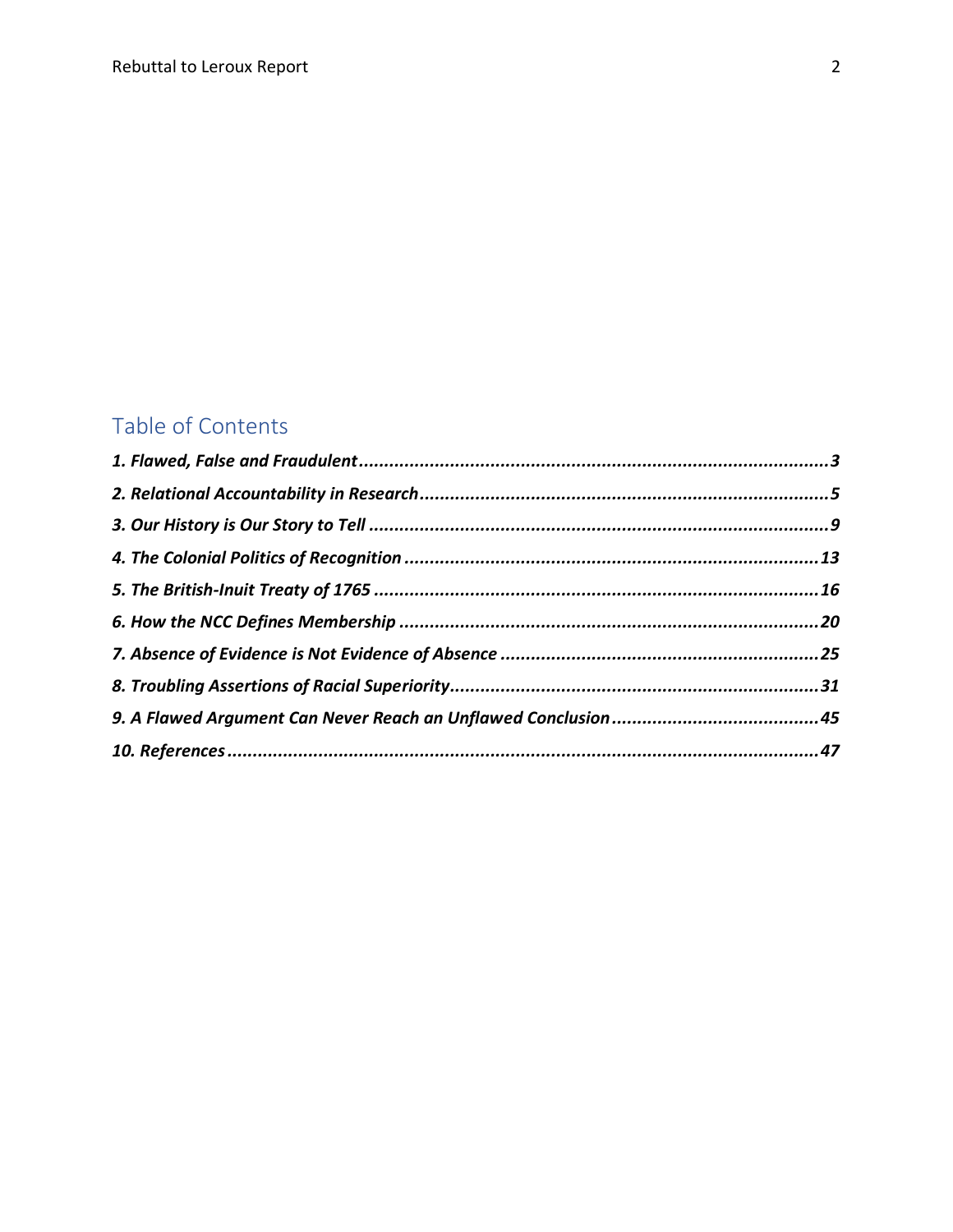#### <span id="page-3-0"></span>1. Flawed, False and Fraudulent

*We Have Always Been Here* is a rebuttal to the report entitled "Examining the NunatuKavut Community Council's Land Claim" commissioned by the Nunatsiavut Government and written by Darryl Leroux, an associate professor in the Faculty of Arts at Saint Mary's University (herein, referred to as the Leroux report). The overarching assertion in the Leroux report is that NunatuKavut's claim as a distinct Southern Inuit people is baseless. This argument and the research conducted by Leroux was later used in a letter sent by the President of Inuit Tapiriit Kanatami (ITK), Natan Obed, to Prime Minister Justin Trudeau on October 7, 2021, claiming that NunatuKavut's claims are based on 'fraudulent' information.

This rebuttal asserts that the report offered by Leroux and the research contained within it, fails to critically interrogate the historical and contemporary research available regarding Inuit history throughout Labrador, and the overarching provincial and national context in which Inuit in Labrador find themselves. As a result, the narrative offered by Leroux not only fails NunatuKavut Inuit, but also serves to move us away from any strategic, collective efforts to address self-determination and rights recognition for all Indigenous peoples in Labrador.

Indeed, this is why the Leroux Report should be immediately retracted; its author should apologize to NunatuKavut Community Council and its members for his inaccurate, misleading and offensive portrayal of NCC's land claim; and the letter written by ITK's President, Natan Obed, should be retracted as well because it was based on Leroux's inaccurate information.

The historical evidence that is required to assert longstanding relationships to the land, sea and ice, to our customs, and to our own kin, are often written from the perspective of people who are *not us.* In fact, they are, more often than not – white, non-Indigenous, with a passing curiosity about who we are, enough to want to claim knowledge and some expertise about us, who serve to gain something by asserting that expertise (prestige, contracts, etc.), and who are able to position their assertion as objective 'facts' because they can approach their research through the lens of it being simply an academic exercise. But who are *not us.*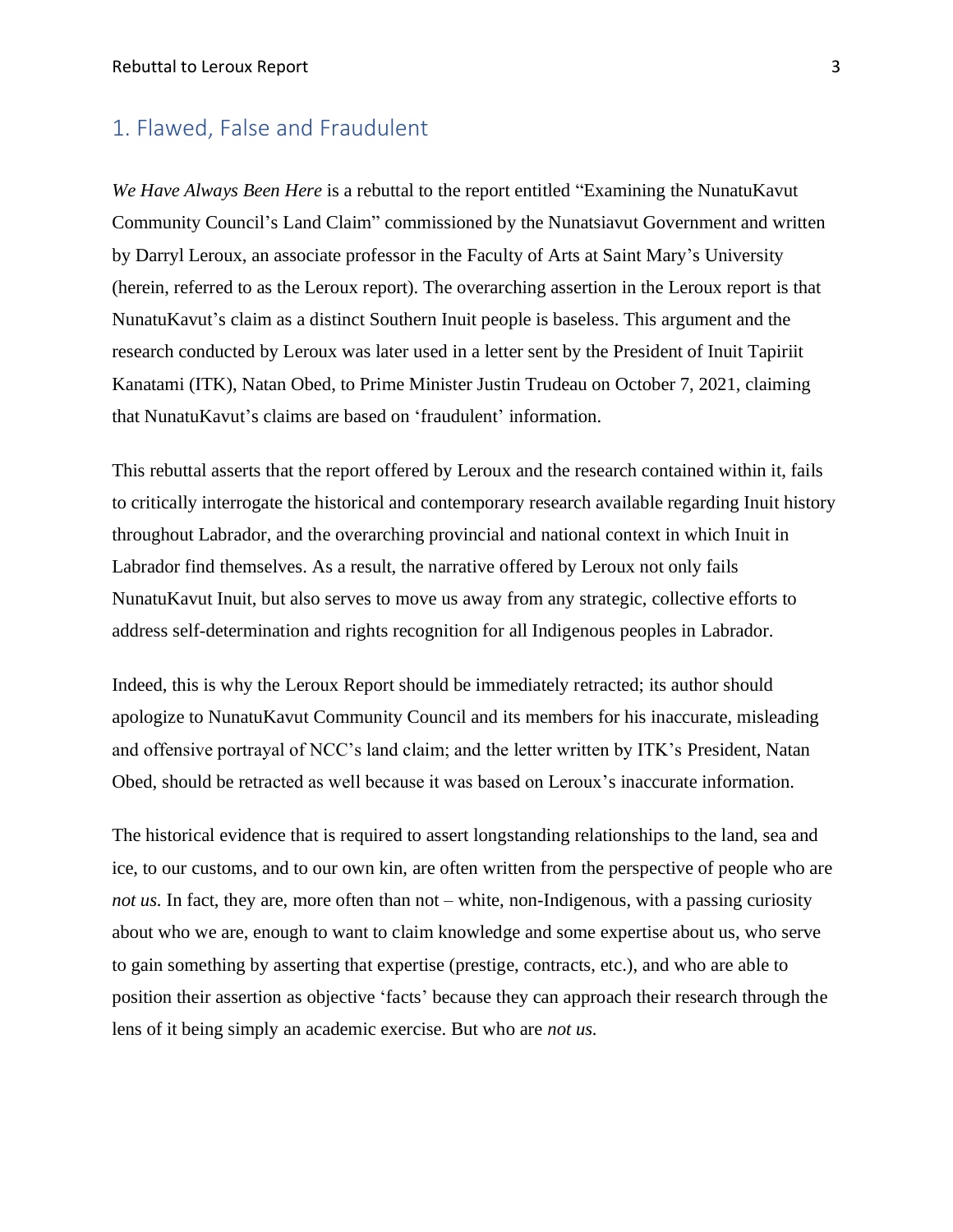*We Have Always Been Here* has been written to offer a counter-point to the false narrative portrayed in the Leroux Report.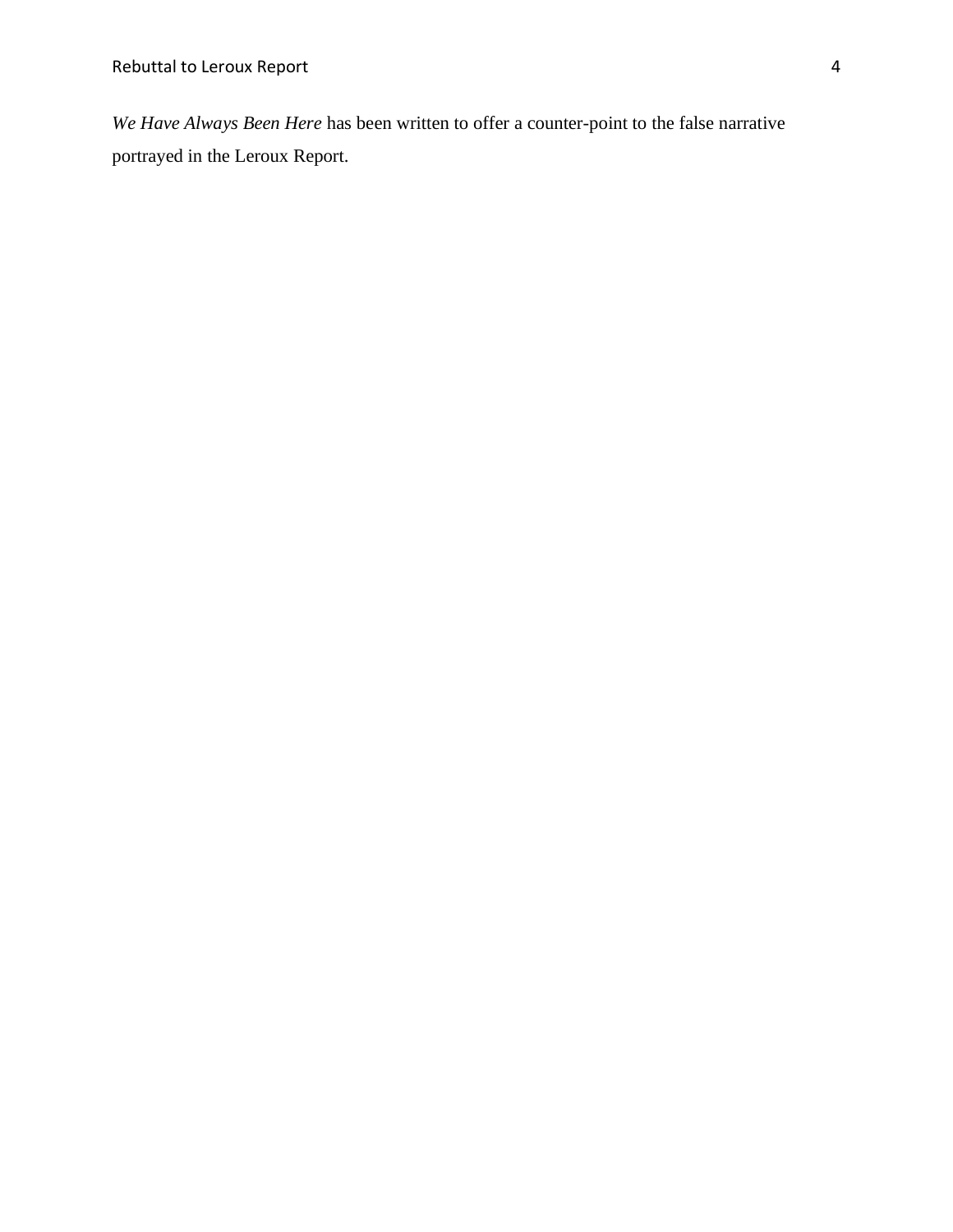#### <span id="page-5-0"></span>2. Relational Accountability in Research

Indigenous peoples often use the phrase 'nothing about us, without us' in reference to ensuring research that happens in our communities involves us. I would argue that this sets the bar too low. Our *involvement* in research is just the beginning.

We need to be the ones to define what research questions get asked about us, to lead research throughout all of its various stages, and to be the ones to decide how that research gets uptaken and used. This is relational accountability in research.

In the case of the report that I am critiquing herein, Leroux does not reach the very first bar – not only did the research happen 'without us', his role to "investigate" NunatuKavut identity was hidden from NunatuKavut Community Council (NCC). As a result, he did not request resources or build the relationships necessary that would have helped him answer many of the questions that he poses in his report. Therefore he is not in a position to impose

**In the case of the report that I am critiquing herein, Leroux does not reach the very first bar – not only did the research happen 'without us', his role to "investigate" NunatuKavut identity was hidden from NunatuKavut Community Council (NCC).**

parameters around the identity of NunatuKavut Inuit. Thus, it is unsurprising and quite evident why glaring gaps in his research persist. Now, one might argue that he was contracted for a very specific purpose – to question NunatuKavut's land claim and therefore why should he have attempted to connect with NunatuKavut when clearly his motives go against the very efforts that NCC is attempting to advance? And to that I would argue that it would have made him more knowledgeable about the subject matter and therefore better able to engage with it in a robust way. Leroux's conclusions are drawn with only a sliver of the available resources at his disposal, and for that reason alone, his conclusions are irrevocably inaccurate.

It is important to note at the outset that although I hold full membership with NunatuKavut, I'm not writing this report on their behalf or for NCC. I'm not getting paid to write this report. It is entirely of my own doing, as a concerned academic who is in a position to refute the illegitimate and incorrect claims that paint a false narrative of the NunatuKavut Inuit. I did, however, request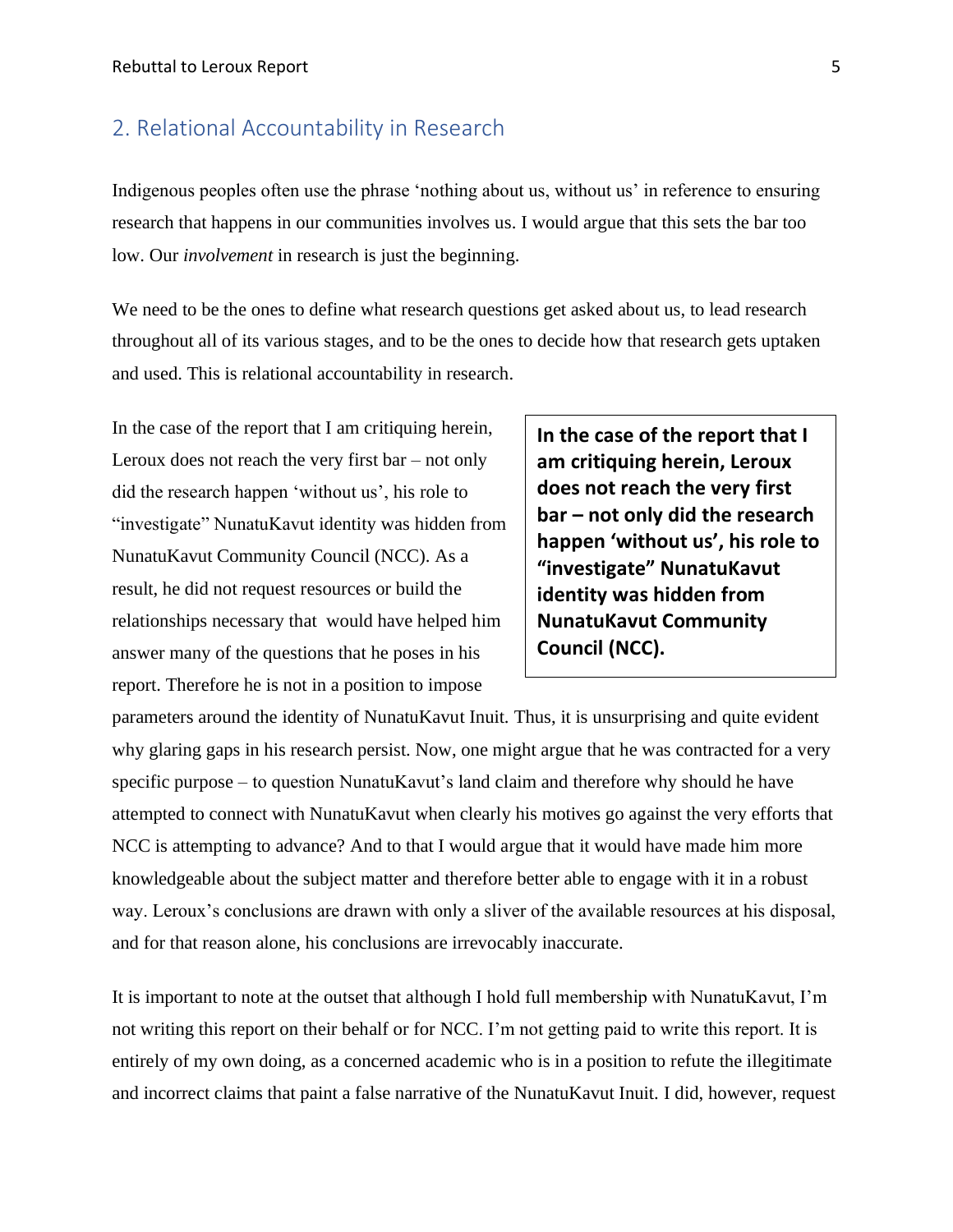documents from NCC, particularly around some of the historical elements of this report for which I was unfamiliar, and I hired a data analyst to re-run the Census data that Leroux presented in his report as a means to have a third-party attempt to verify those data. In keeping with the spirit of relational research, I have shared this report with NCC, and they have endorsed its contents.

Both Indigenous, critical, feminist and other theorists have noted that we, as human beings, are not atheoretical, because we cannot simply present unbiased, objective facts about the human experience (Johnston et al., 2018; McClaren, 2017). We are not blank slates that can simply present information as it appears, since we all have a lens through which we see the world. This is as true today as it was historically. This rebuttal argues that by presenting 'facts' as atheoretical (and apolitical), Leroux does an injustice to his overall argument, since he is presupposing that his perspective as a white, male academic holds no bias. Nor does he acknowledge that the purpose for which his report was written was to inform an Inuit political organization whose concerns are rooted in false assumptions about the scarcity of political resources that are required at the federal level to address Indigenous rights.

This is not simply an academic exercise for me. My father is non-Indigenous and of European descent. He was raised in Trinity Bay on the island of Newfoundland by my grandparents, Rosanna (Cranford) Martin and Walter Martin. My mother is Theresa (Holley) Martin. She was born to Violet (Brown) and Paul Holley and was raised in Fox Harbour (now known as St. Lewis) with her four biological siblings and one additional sibling who, in today's terms, was raised through 'custom adoption'. Both of my maternal grandparents were Inuit, although back then they would have been referred to using the derogatory term 'Eskimo'. My maternal grandfather was a trapper and a fisher.

He traded his catch with merchants from Carbonear in exchange for the basics to get his family through the long winter months: sugar, flour, salt and root vegetables. Racism was rampant back then – directed towards my grandparents and their parents and their parents' parents. Merchants refused service to 'Eskimos' (Fitzhugh, 1999). The volunteer hospital (run by the International Grenfell Association) refused to employ 'Eskimos' (Perry, 1997). Eskimo was a dirty word. And so, my grandparents denied their heritage and my grandmother would say that if anyone called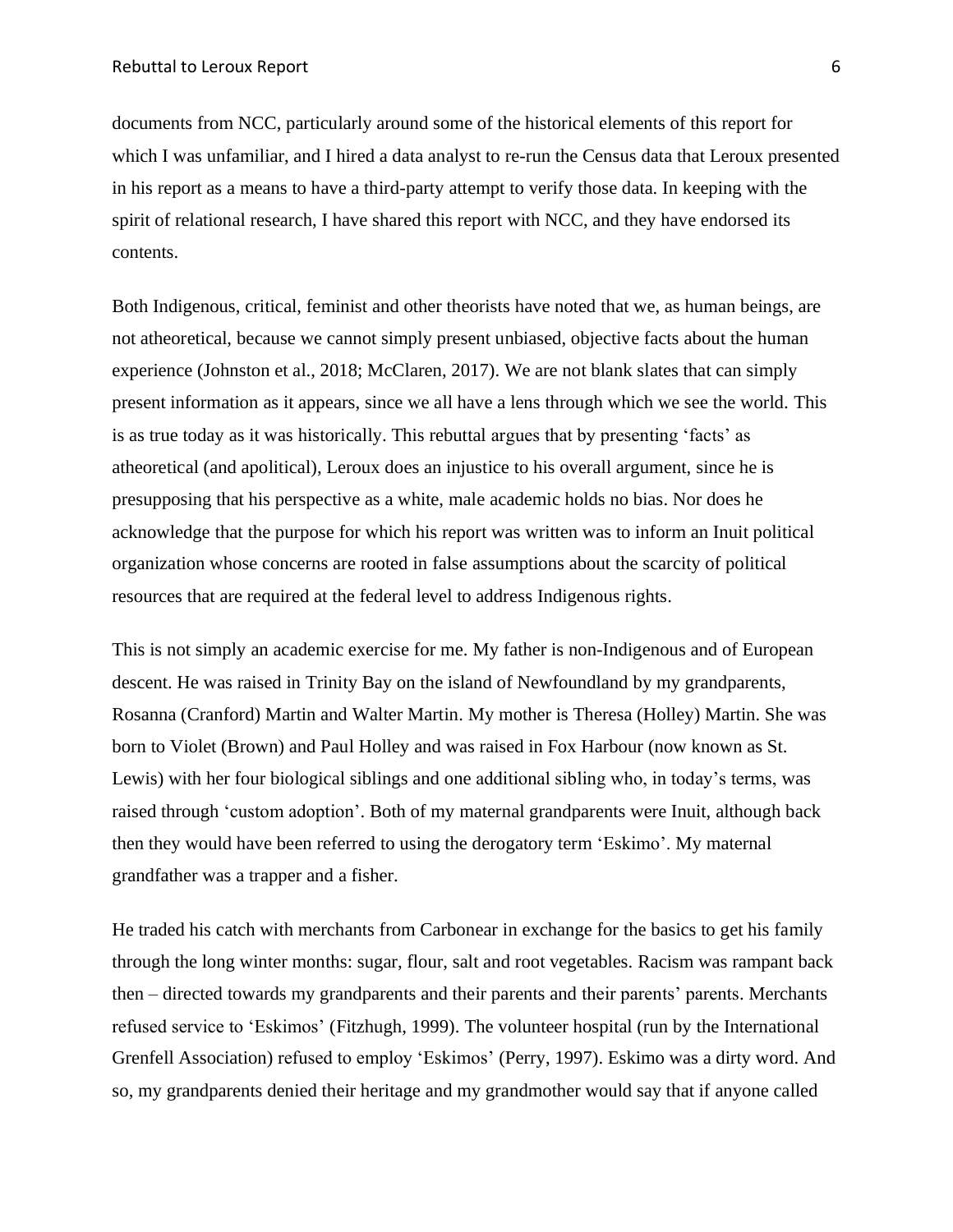her 'native' because of her dark skin that 'her blood would boil'. Keep in mind that they had six young mouths to feed; eight when two of my aunts had babies before they left home. The choice became: deny your identity or watch your children starve. What would *you* do? This identity denial comes back to bite us now, because the argument, so it goes, is that if your own family denied who they were, then why are you now allowed to claim that identity? I should also qualify here that this is my story – that identity denial did not happen for all families, but I am acknowledging here that it happened in mine. It is part of my story.

As Leroux (2021, p.4) states, *"The NCC fully acknowledges in its 2010 report to the Government of Canada that its membership long denied having Indigenous ancestry, though it downplays how they may have opposed Indigenous peoples in the past".* Leroux is suggesting here that because of our colonial history we no longer hold a right to claim Inuit identity. This is my identity. They denied who they were because *they had to* – imagine for one second being in that position. The culture doesn't go away just because others try to forcefully remove it from you. If we continue that logic, then Indian Residential School survivors who also faced intentional and forcible disconnection from culture are also no longer Indigenous. What a horribly offensive argument to make.

Now some might suggest that I am not able to write a refutation to Darryl Leroux's paper because of my own inability to separate fact from emotion. I am an academic – how can I possibly critique "facts" when I am so utterly and deeply entrenched in my own biases, my own assumptions as an Inuk woman? And to that I would say – in whose favour have the scales historically been tipped? How many academic papers and grants and articles do you see from Inuit writers? A handful. Maybe even that is an exaggeration. How many of those are women? The numbers drop even lower. Now, how many "Darryl Lerouxs" are out there that have written *about* my family, my history and my culture?

So, when one makes assumptions about my ability to assert the sterile analytics required of an

academic, I argue, it does not exist. Leroux's report is a prime example that the existence of white privilege *requires* my interrogation. To do anything less is upholding the status

**Leroux's report is a prime example that the existence of white privilege**  *requires* **my interrogation. To do anything less is upholding the status quo.**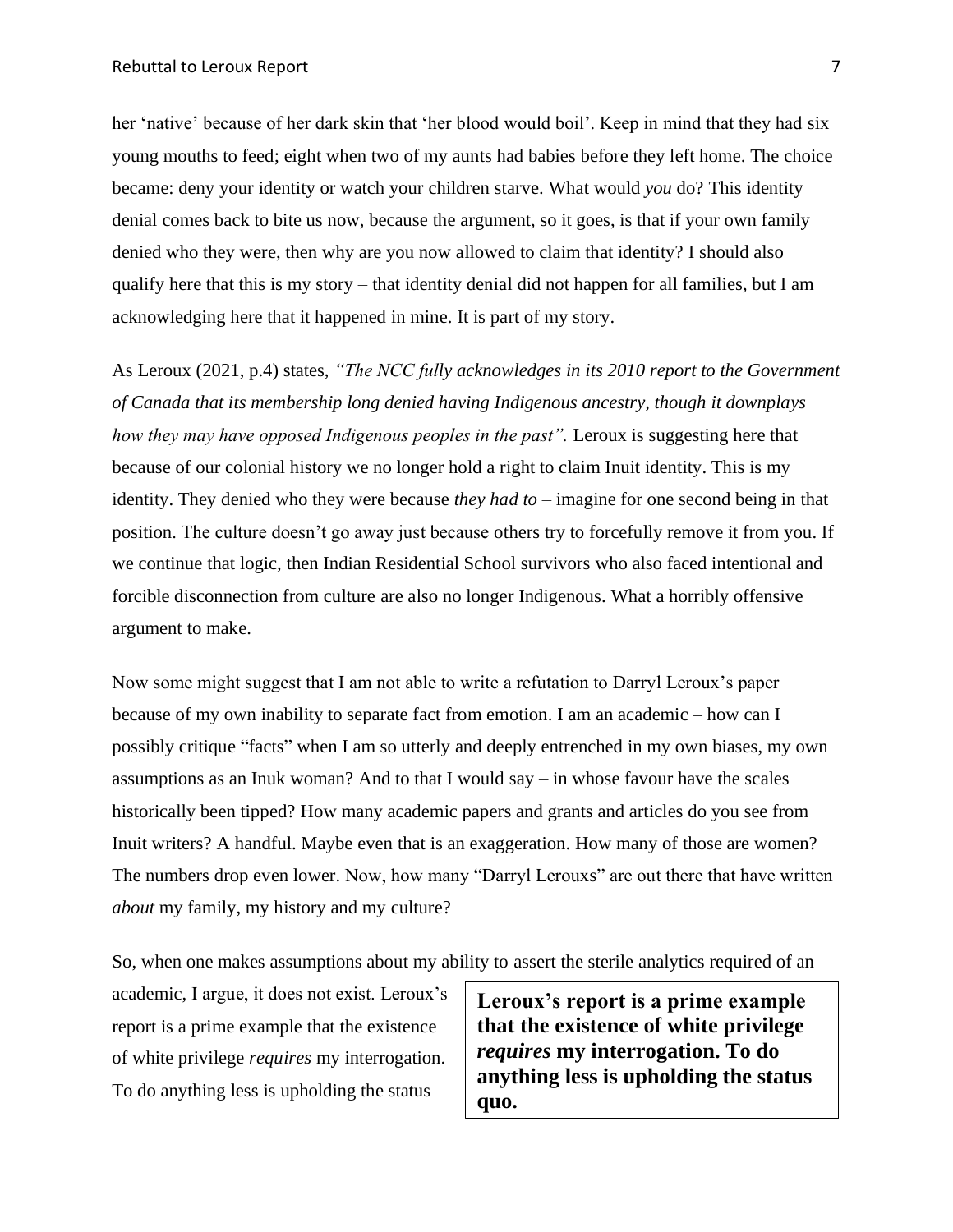quo. And if, by asserting my identity is evidence of my 'superiority', then please, let me use my voice to advance the voices of Inuit, as a collective of people so deeply hurt by the vagaries of colonialism that we are willing to use white voices to tear one another apart.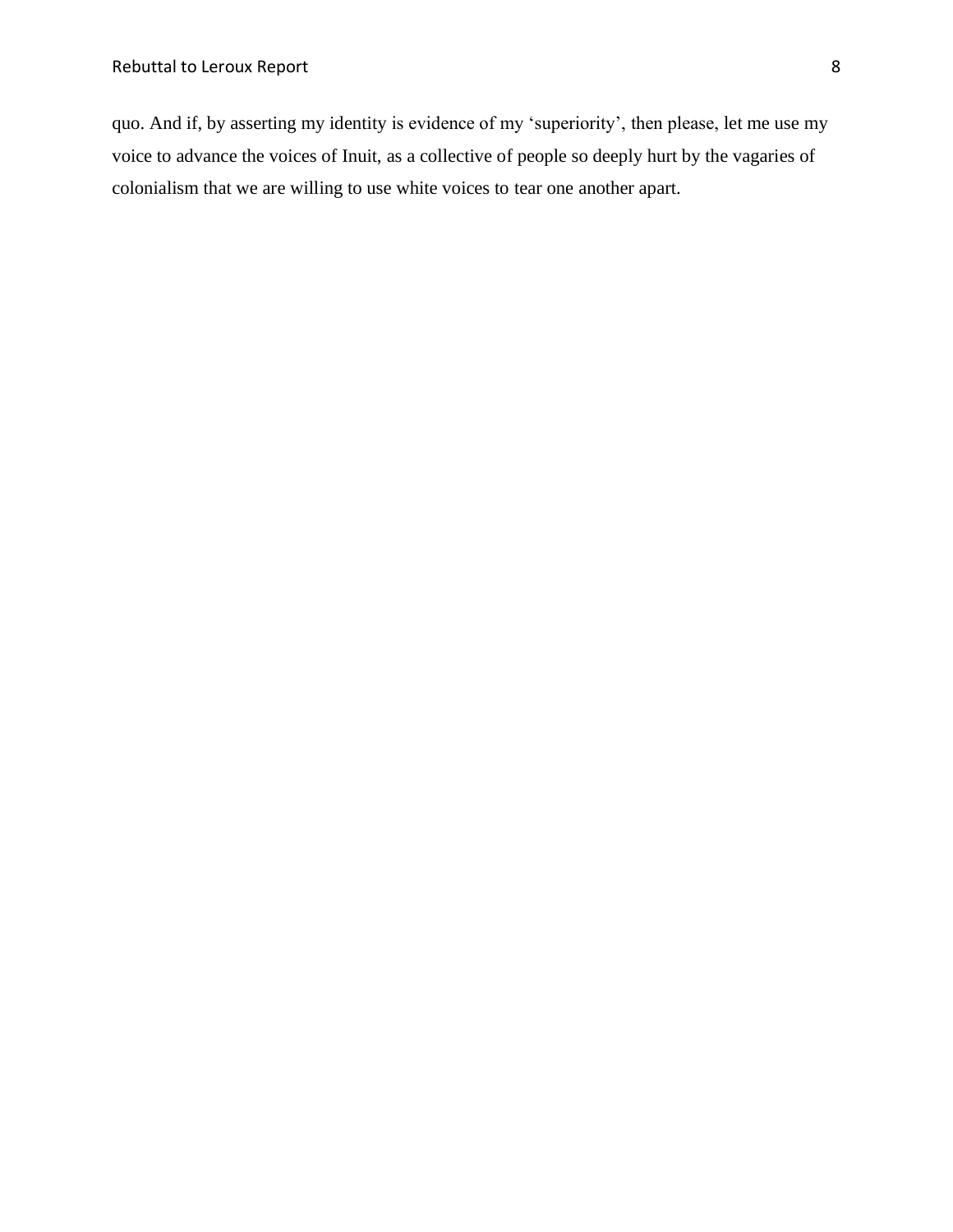#### <span id="page-9-0"></span>3. Our History is Our Story to Tell

Leroux grossly neglects to include a critical assessment of the historical context in which Indigenous politics within the Canadian state, and within Newfoundland and Labrador (in particular), are situated.

The federal government's infamous White Paper, or what is more officially known as *Statement of the Government of Canada on Indian Policy,* released in 1969, called for the blanket assimilation of all Indigenous peoples within the Canadian nation-state. The eradication of Indigenous rights, the unilateral removal of all elements of political and legal elements of Indigeneity were being proposed to be removed.

Inadvertently, we have the White Paper to thank for the emergence of national Indigenous organizations like Inuit Tapiriit Kanatami (ITK), for without the backlash that ensued as a result of the attempted whitewashing of Indigeneity within Canada, it is very likely that it would have taken another generation to witness the emergence of organized Indigenous collectives that were created directly as a means to advance Indigenous rights at a national level.

The mandate of ITK is important to understand – ITK has the responsibility to reflect the overarching interests and vision of Inuit collectives to the federal government. ITK is not an organization equipped to be the arbiter of Inuit identity. Inuit collectives hold that responsibility. It does not have a mandate to weigh in on who is and who is not, Inuk.

The trajectory of colonization took a different turn for the province of Newfoundland and Labrador as a result of the assimilationist zeitgeist of the times that pre-date the actual release of the White Paper in 1969. Whereas First Nations, Inuit, and Métis were a federal legislative responsibility as "Indians" under the Constitution Act of 1867 in the rest of Canada, when Newfoundland (later officially renamed Newfoundland and Labrador) joined Confederation with Canada in 1949 discussions about the eventual assimilation of all Indigenous peoples under the nation-state of Canada were already well underway. And so, in negotiating the Terms of Union with Canada, both parties (the Government of Canada and the Government of Newfoundland) *decided not to include mention of Indigenous peoples at all* – meaning that Indigenous peoples within the province were not initially considered a federal responsibility as Aboriginal peoples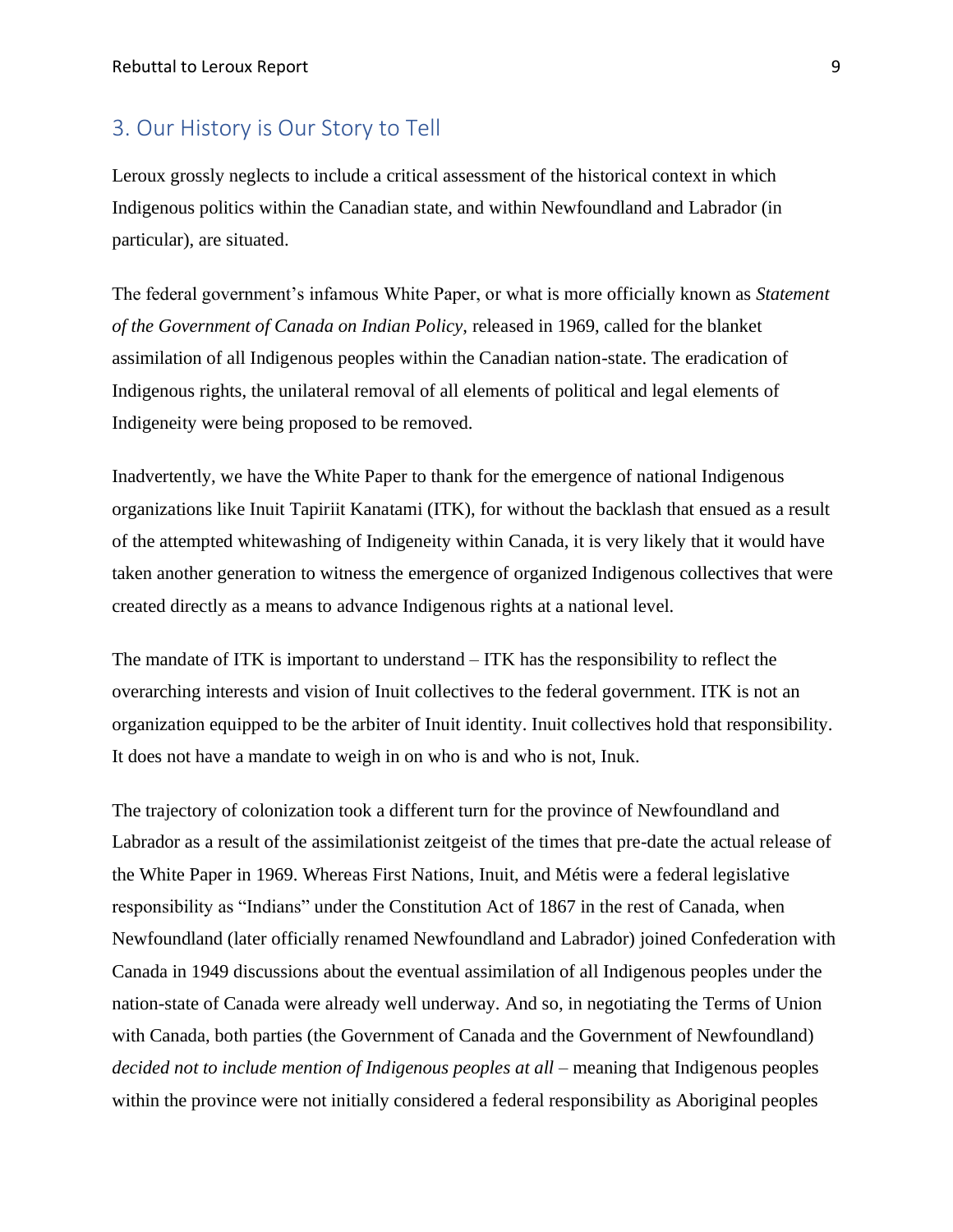(Hanrahan, 2003). Why bother to recognize the Indigenous peoples in Newfoundland, when in a few short years, there would be no distinct First Nations, Inuit, or Métis peoples anyway? Effectively, this set the stage for Indigenous peoples to remain ignored and unaccounted for by either the provincial or federal governments in the years to come.

What happens next should come as no surprise. Indigenous peoples within the province began to mobilize. Acknowledgement of their omission from the Terms of Union lit a fire under Inuit, Innu, and Mi'kmaq of Newfoundland and Labrador. And years of litigation ensued – keep in mind that *no other groups of Indigenous peoples in Canada had to litigate to retroactively be identified federally – this is unique to the province of Newfoundland and Labrador* (Grammond, 2014). The result was the emergence of distinct collectives within the province that appeared far later than many of their counterparts across the rest of the country. The earliest of these was Miawpukek First Nation, which was recognized as a federal Indian Reserve in 1987. Next was the "Labrador Inuit Land Claim Agreement" which was finalized in 2005. The "New Dawn" Agreement was signed in 2011 with the Innu, identifying land claim and self-government agreements (and the Innu themselves were only accepted under the Indian Act in 2002). In 2011, the Qalipu First Nation was also recognized on the island of Newfoundland by the federal government.

Why is this background important? Because it speaks to the fact that NunatuKavut Inuit did not just *emerge* out of nowhere in 2010 when it submitted its land claim documents to the federal government. A critical look at the timeline that led to the submission of *Unveiling NunatuKavut*  (the document that was submitted to the federal government to support NunatuKavut's land claim submission) helps to more deeply understand the complex relationship that Southern Inuit (i.e., Inuit that are represented by Nunatukavut Community Council) had with the emergence of a political entity that was meant to represent them to the provincial and federal government.

Leroux (2021, p. 3) notes that it was made clear by the federal government in early negotiations with the Labrador Inuit Association (LIA, which later became the Nunatsiavut Government) that *"the Department of Indian Affairs and Northern Development let it be known that it would recognize only one organization with Inuit members in Labrador"*. Whereas Leroux uses this as evidence to suggest that there was only one, verifiable Inuit group who could legitimately claim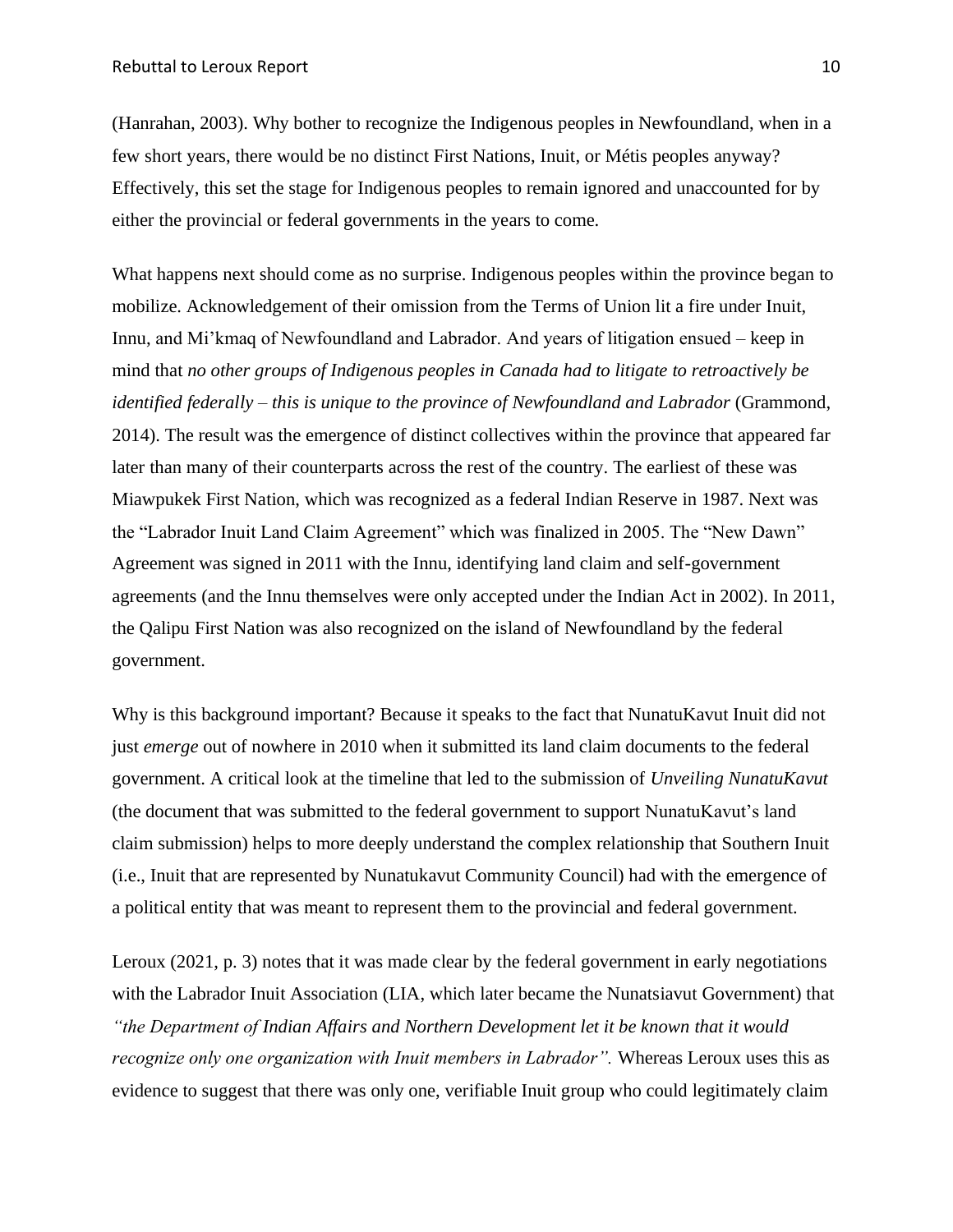Inuit presence in Labrador, this is far from the case. At the time that these negotiations were taking place, there was a need to delineate the historical presence and occupation of land that

could be attributed to Inuit. The decision around who was and who was not ultimately included in Nunatsiavut's land claim submission boils down to a literal line drawn across a map. Leroux fails to note that early discussions between the LIA and the Government of Canada in fact, included Inuit as far south as Sandwich Bay and Island of Ponds (where presentday Inuit members of NunatuKavut currently reside). Indeed, these communities were receiving federal transfer payments, as there was no question as to their Inuit identity. Meaning

**…there was never a concern raised over**  *whether* **there were Inuit south of Groswater Bay – it was more about the size of the land claim that the federal government was willing to accept.**

that there was never a concern raised over *whether* there were Inuit south of Groswater Bay – it was more about the size of the land claim that the federal government was willing to accept. For reasons that remain opaque (and for which I offer some academic speculation on later), the cutoff was arbitrarily assigned as north of Groswater Bay (see Image 1 below for map of Nunatsiavut land claim area – note that Hamilton Inlet denotes the mouth of Groswater Bay).

One publicly available archival document that Leroux fails to mention is one that details how the Nunatsiavut Government originally decided to include Happy Valley-Goose Bay and the surrounding area in its original land claim (Williamson, 1975):

*In Mid-January 1975, there was a joint meeting of the Native Association of Newfoundland and Labrador and the Labrador Inuit Association, at Goose Bay. At this meeting the two Associations agreed on the terms of separate research programs. The Labrador Inuit Association agreed to include the communities of northern Labrador from Rigolet to Nain with the exception of Davis Inlet. The Labrador Inuit Association will also include the interests of Inuit and people of Inuit ancestry in the communities of North West River and Happy Valley.* (Williamson, 1975, p. 3 of Activity Report).

Another point that Leroux downplays is that one key feature of Nunatsiavut's land claim was that it was entirely based on residents who resided north of Groswater Bay *regardless of whether they were Inuit or not.* Grammond notes, "One original feature of these agreements was that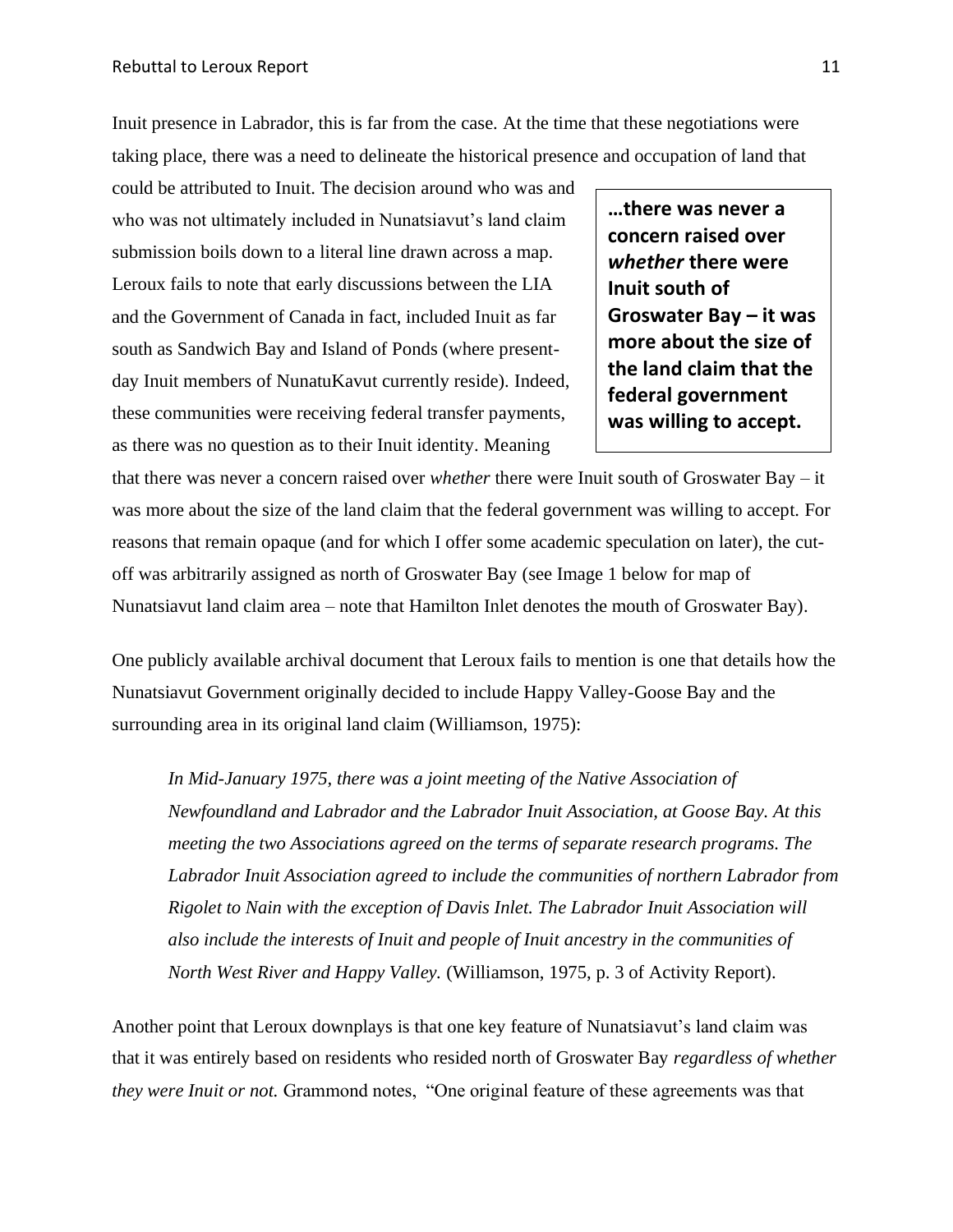they did not focus on services provided to individuals holding Indian status, but provided benefits to all residents of certain 'designated communities,' which were generally regarded as being mostly Indigenous…Even though these agreements were based on the Indigenous character of the designated communities and the federal government's jurisdiction over the Indigenous peoples, they used geographical criteria that avoided the identification of specific individuals as being Indigenous or not" (2014, p. 481). In other words, the very questions that Leroux raises about the composition of NunatuKavut's membership (which I describe in section 6 of this rebuttal) could very well apply to Nunatsiavut – the organization for whom Leroux is writing his report.

Further, Grammond (2014) notes that "...when the "designated communities" system was put in place after Confederation, only northern communities were designated, reflecting and reinforcing the view that there were no Indigenous peoples in southern Labrador. Yet, as [Rompkey] noted, the latter "had just as much Inuit blood [as] and shared a similar way of life" with their northern counterparts".



Image 1: retrieved from: [https://www.gov.nl.ca/hunting-trapping-guide/2019-20/labrador-inuit-land-claims](https://www.gov.nl.ca/hunting-trapping-guide/2019-20/labrador-inuit-land-claims-agreement/)[agreement/](https://www.gov.nl.ca/hunting-trapping-guide/2019-20/labrador-inuit-land-claims-agreement/)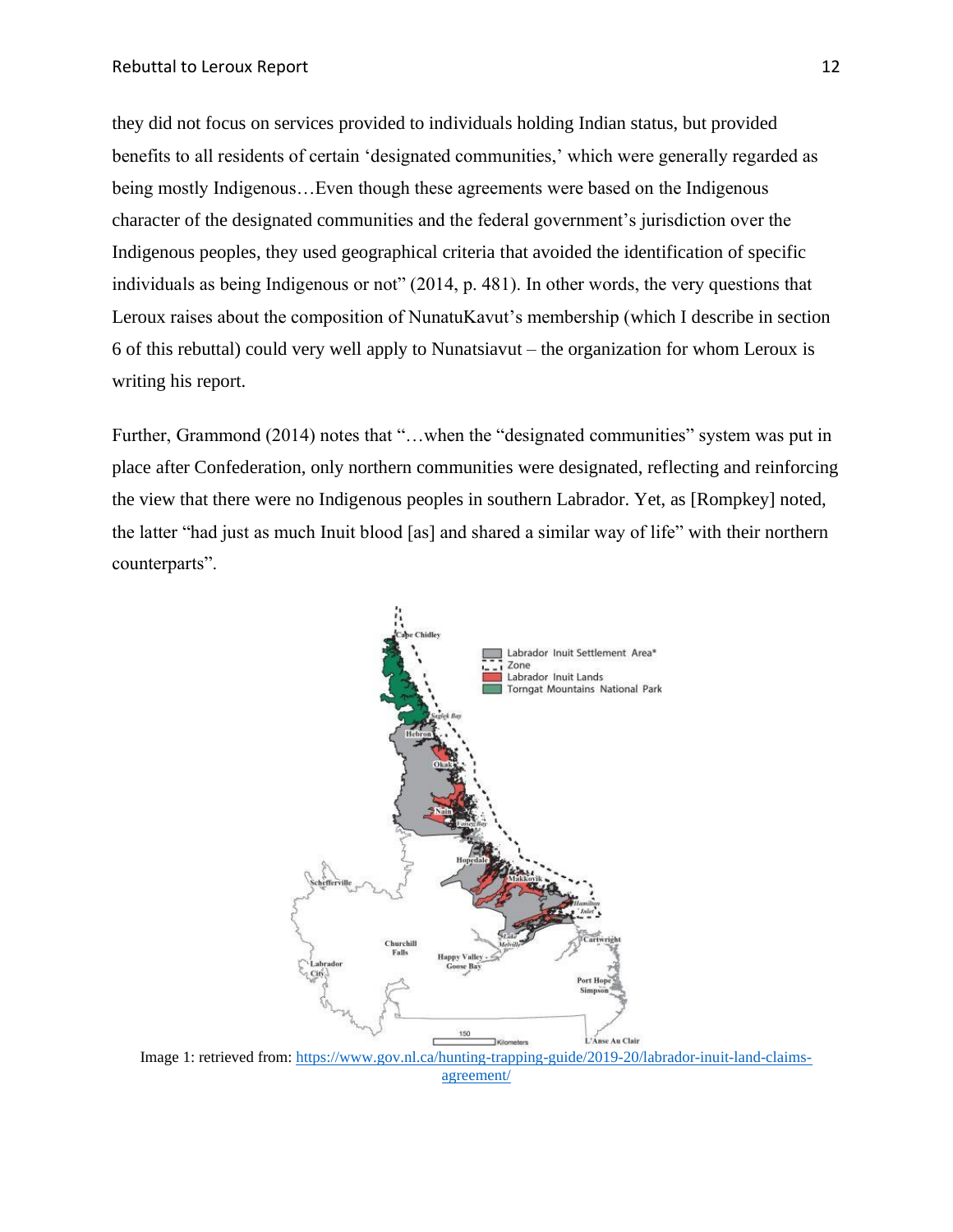#### <span id="page-13-0"></span>4. The Colonial Politics of Recognition

Taiaiake Alfred describes Glen Coulthard's description of the Colonial Politics of Recognition as enabling us to see "how our psycho-affective attachments to colonialism are blocking the achievements of a just society" (Coulthard, p. xi). Coulthard himself suggests that within the current liberal nation-state, the recognition sought after by Indigenous peoples is impossible, since the unequal power relationship between the nation-state (Canada) and Indigenous collectives (in the present example, Inuit collectives within Labrador, and, as they are represented – or not represented – by the national-level organization, Inuit Tapiriit Kanatami) serves to reproduce colonialist, racist and patriarchal state power.

It is a game of chess, whereby one side knows all the moves of the other side (the one with the power and resources, which in this case, is the nation-state of Canada) and is afforded the unfair advantage of shaping the next move of its opponent (Inuit collectives aiming to assert their rights).

Coulthard's assessment of neoliberal politics and the use of those politics to re-entrench colonial ideals become increasingly important as we move through the narrative that Leroux has painted. Leroux's report, on so many levels, serves as an excellent example of the 'colonial politics of

recognition'. Conceived as it was on the part of Nunatsiavut to undermine the rights and recognition of NunatuKavut Inuit, the underlying motivation for the report by both ITK and Nunatsiavut is a misplaced fear that if NCC are successful in their own land claim, then this will somehow "diminish" (quoting Natan Obed, 2021) the available budget for badly needed resources and supports for Inuit

**It is a game of chess, whereby one side knows all the moves of the other side (the one with the power and resources, which in this case, is the nation-state of Canada) and is afforded the unfair advantage of shaping the next move of its opponent (Inuit collectives aiming to assert their rights).** 

who deserve those benefits. Coulthard would say that this is an example of adopting a neoliberal argument to more deeply entrench colonial ideals within Indigenous governments, further absolving the federal government of its own obligations to those Indigenous governments.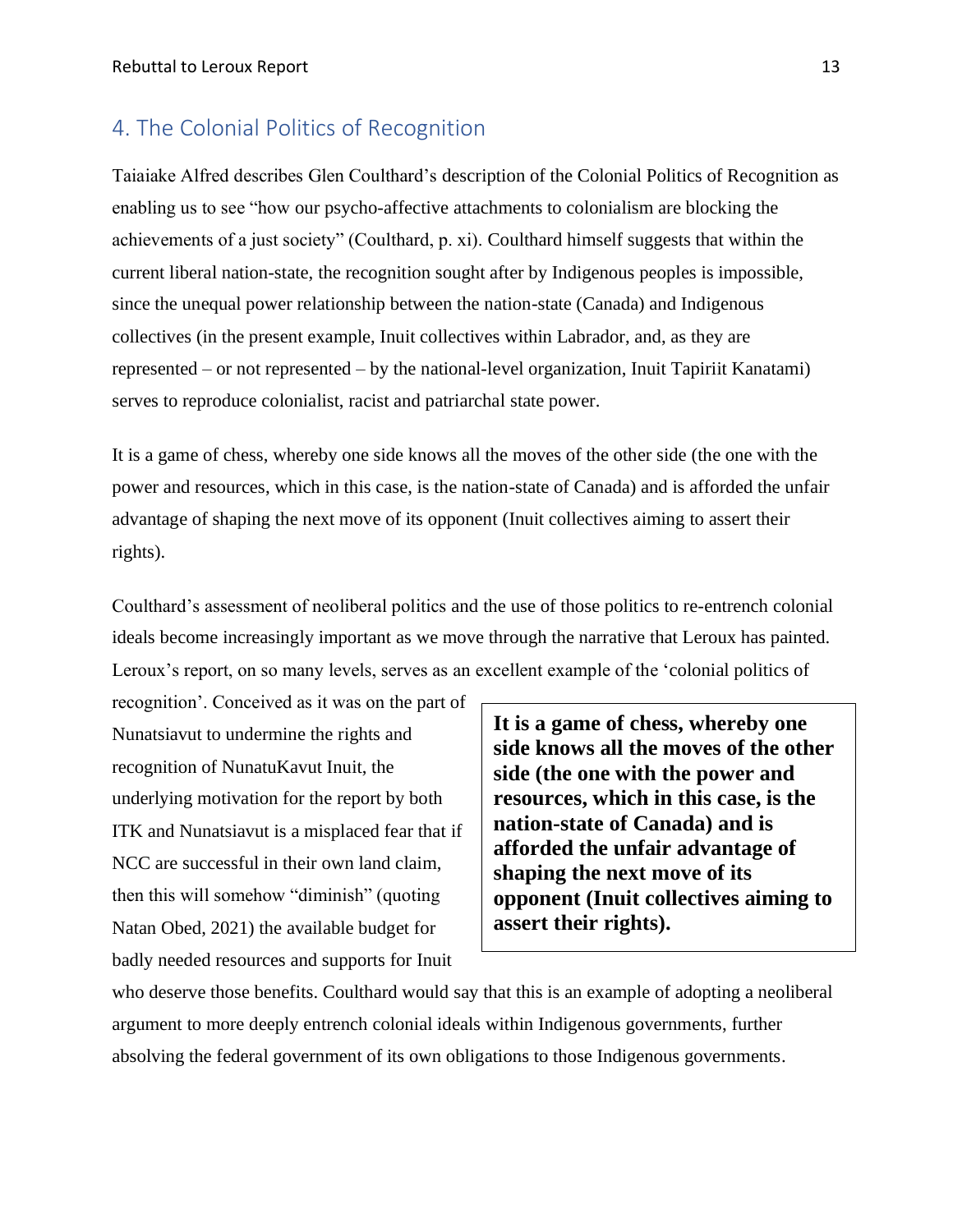Acknowledging the inherent rights of NunatuKavut Inuit is not meant to remove or diminish the already established rights of Nunatsiavut Inuit (or the Innu Nation, for that matter). Historical, archaeological and oral histories confirm that these territories were used extensively by Indigenous collectives, that the lands and its bounties were always used to live and thrive there. "Ownership" of land as it is defined and understood within colonial frameworks requires an understanding of what ownership means for Inuit, a definition that acknowledges and upholds the historical and ongoing land-use patterns that involve moving

**…it is the failure of the federal government to adequately support the autonomy and selfdetermination of Indigenous peoples that is the root cause of this dispute. Scrambling over what is deemed, time and again, to be inadequate funding does not serve to advance Indigenous rights and misplaces energy that could be better spent advocating for improvements to resources, programming and supports that are needed for all Indigenous communities.**

and travelling and being in relation to the land, sea, ice and air – a very different conceptualization from the static "white-picket fence" colonial concept of ownership.

The land may have been considered vast and barren to colonial eyes, but to Inuit, it has always held bounties, and, has always been home.

Moreover, if we think more deeply about who serves to benefit the most from Indigenous groups disputing land and resources, it becomes quite clear that it is, in fact, the federal government. As Indigenous peoples bicker over what remaining resources and territory are left after the federal government has negotiated or developed the bulk of those resources away, they can sit back and watch the infighting – since the more resources are depleted, the fewer resources they have to divvy up between competing Indigenous peoples – and the further Indigenous cultures erode since our very existence co-exists with that of the land, water, ice and air around us.

The longer resources and territories are disputed, the longer it takes for the federal government to cough up funds for services and programming that are so desperately needed across all Indigenous communities – Nunatsiavut, NunatuKavut and the Innu Nation included among these. I am not here to suggest that one group is more deserving of rights and recognition than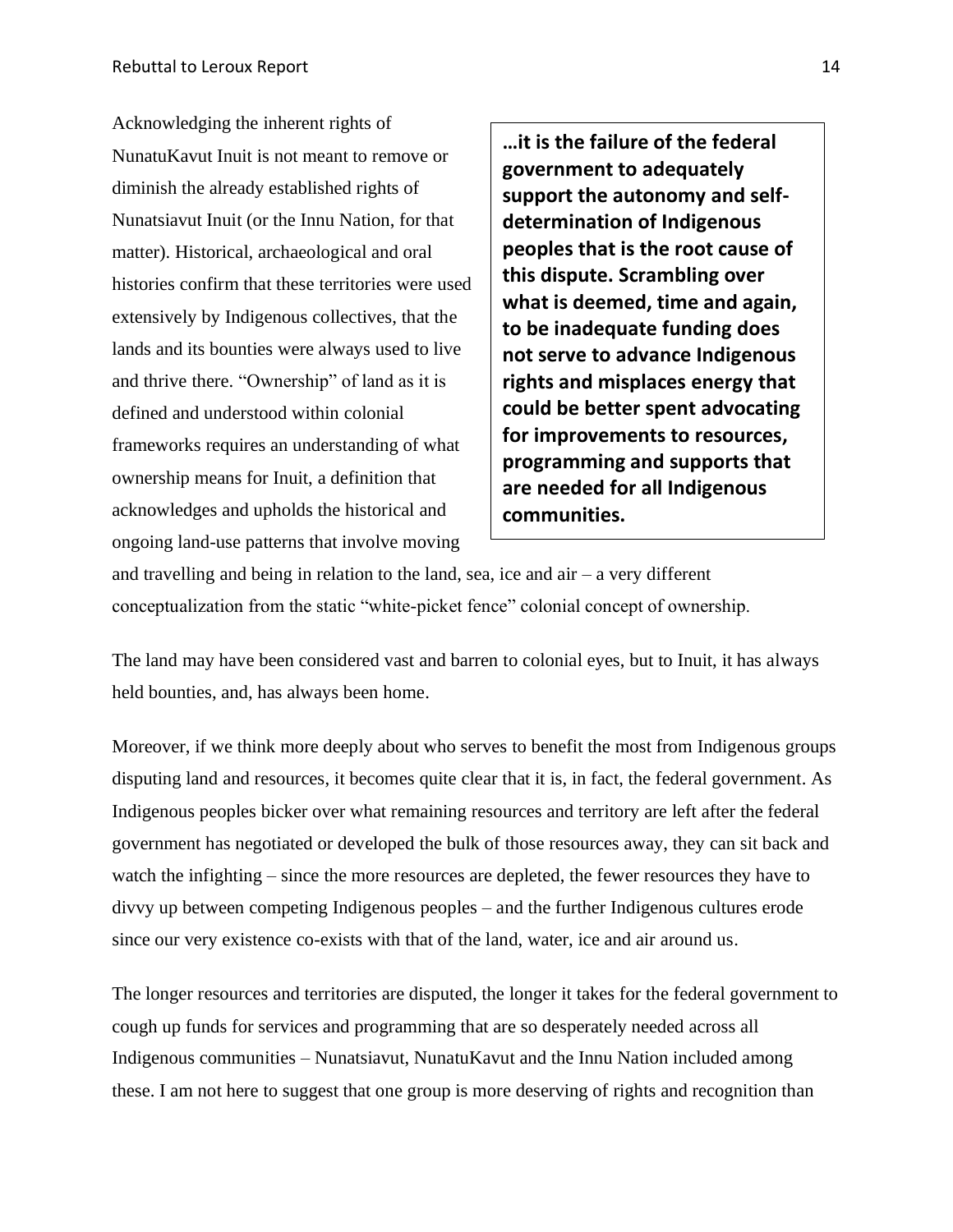another group; all have been desperately underserved by the federal government, and there is a lot of catching up to do if the federal government is to live up to its own obligations. But what I am asserting is that it is the failure of the federal government (representing a colonial nation state) to adequately support the autonomy and self-determination of Indigenous peoples that is the root cause of this dispute. Scrambling over what is deemed, time and again, to be inadequate funding does not serve to advance Indigenous rights and misplaces efforts that could be better spent advocating for improvements to resources, programming and supports that are needed for all Indigenous communities.

What if we re-imagined the relationship between Indigenous peoples in Newfoundland and Labrador through an ethic of mutual respect and recognition; one of relational accountability? Where we acknowledged the benefits and resilience and resources and strengths that we all bring to the table? Imagine what we could accomplish if we worked together.

With the colonial politics of recognition in mind, I encourage the reader to think carefully in reading the Leroux Report and this rebuttal about who is being best served by the vitriol and anger stoked by research penned with such divisive rhetoric motivating it.

This is not how we, as Indigenous peoples, do things. It does not align with our teachings of reciprocity and respect.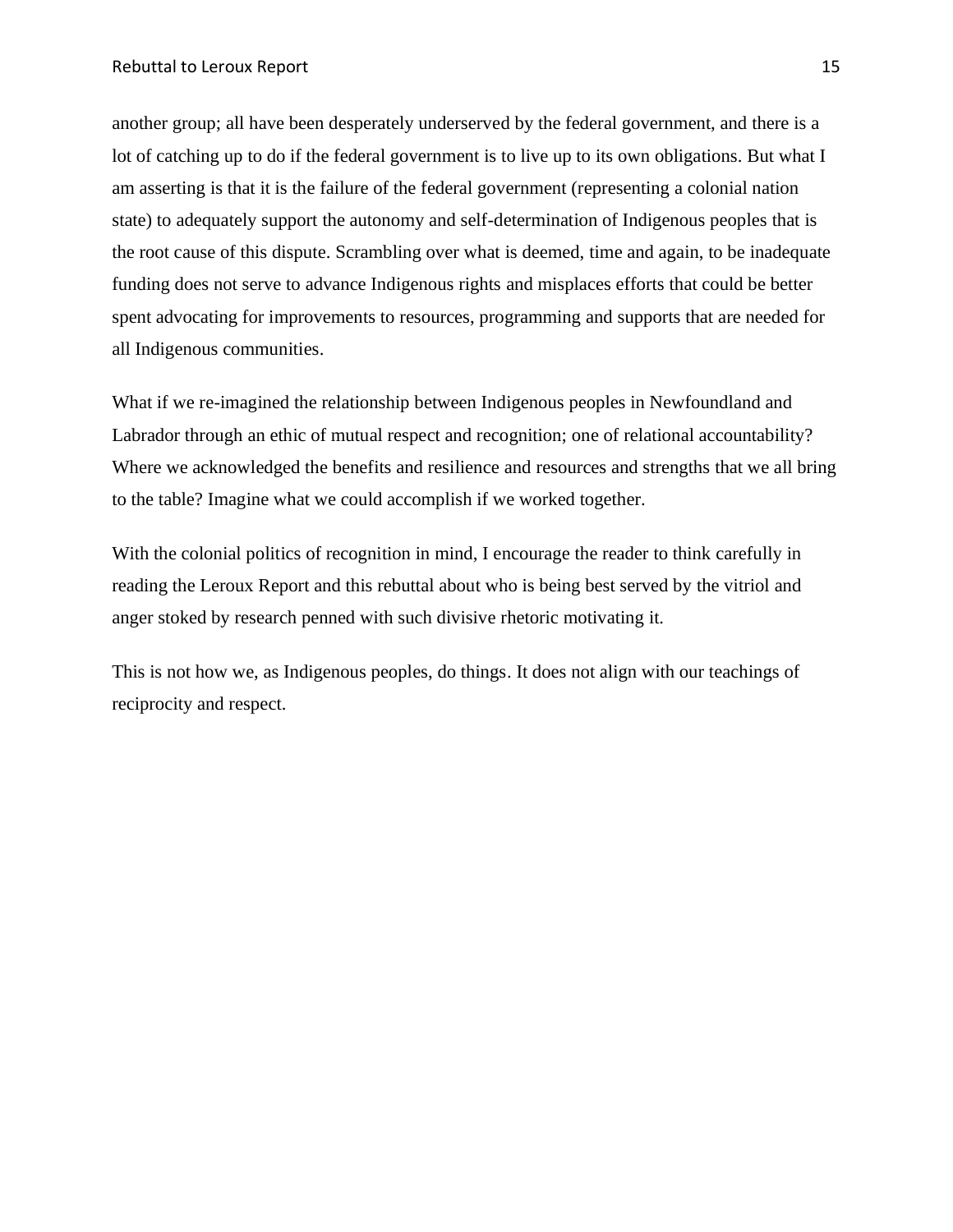#### <span id="page-16-0"></span>5. The British-Inuit Treaty of 1765

By his own admission, Leroux indicates that he was unable to locate *any* sources to verify the existence of a British-Inuit Treaty. "*In fact, I've been unable to locate a single academic study that discusses any so-called "Labrador Treaty of 1765."* (Leroux, 2021, p. 12). Below are eight archival and academic sources that discuss the British-Inuit Treaty of 1765:

- 1. Archival sources primarily, CO194/16:225. [https://collections.mun.ca/digital/collection/cns\\_colonia/id/22815/rec/17](https://collections.mun.ca/digital/collection/cns_colonia/id/22815/rec/17)
- 2. Bonesteel, S. (2008). Canada's relationship with Inuit: a history of program and policy development. Prepared for Indian and Northern Affairs Canada. Available at: [https://publications.gc.ca/collections/collection\\_2010/ainc-inac/R3-82-2008-eng.pdf](https://publications.gc.ca/collections/collection_2010/ainc-inac/R3-82-2008-eng.pdf)
- 3. Gosling, W.G. (1910). *Labrador: Its Discovery, Exploration, and Development*. London, pages 173 – 175.
- 4. Hiller, J. K. (2009). Eighteenth Century Labrador: the European Perspective*.* In Rollmann, Roberts, E., Kennedy, J. C., & Hiller, J. (2009). *Moravian beginnings in Labrador : papers from a symposium held in Makkovik and Hopedale, Labrador (2002).*
- 5. Kennedy, J. C. (2015). *Encounters: An Anthropological History of Southeastern Labrador.* McGill-Queens, pages 42 – 46.
- 6. Lysaght, A. M. *Joseph Banks in Newfoundland and Labrador, 1766,* University of California Press, pages 181 – 221.
- 7. Mitchell, G. (2005). *The Palliser Friendship Treaty: The Esquimeaux-British Treaty of Southern Labrador (August 21, 1765). Newfoundland Quarterly, 98*(1).
- 8. Whitely, W.H. (1964). The Establishment of the Moravian Mission in Labrador and British Policy, *1763-83, Canadian Historical Review*, XLV(1), 34 – 36.

The article noted above that was published by Whitely in 1964 notes that in 1764, the Governor of Newfoundland at the time, Sir Hugh Palliser fervently wished to establish and maintain British dominance over the Labrador fishery and to restrict French from fishing or establishing any sort of relationship or foothold in Labrador. He noted that in order to ensure this dominance, he would need to secure the cooperation of the "Eskimo". He recruited Jens Haven, a Danish carpenter-turned-missionary for the job, since Haven was said to have befriended local Inuit and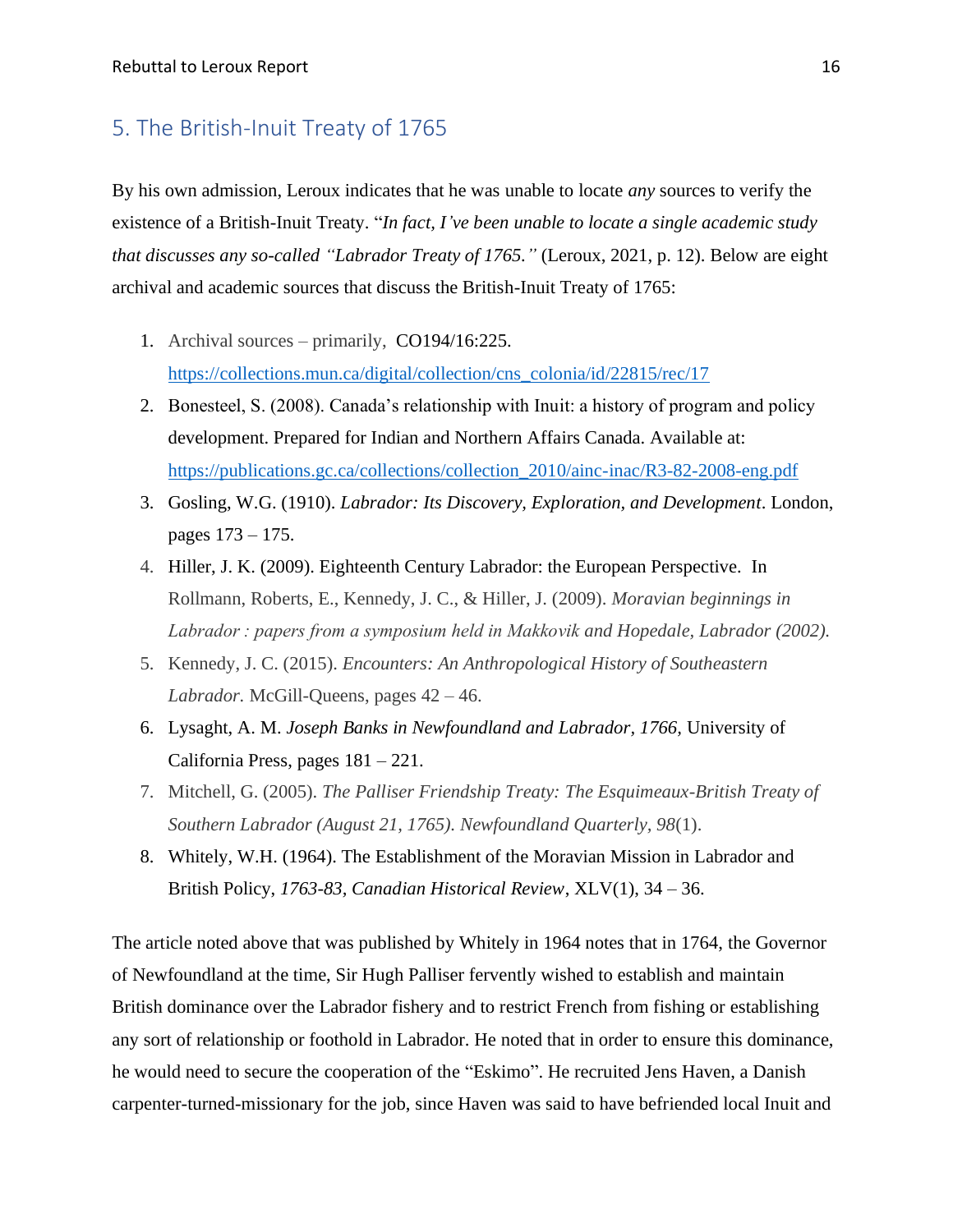was therefore in a good position to negotiate with them. He was given certificates to hand out to Inuit that indicated that they would be protected by the British Crown in early 1765. Shortly thereafter, Governor Palliser arrived at Chateau Bay in Labrador and issued a Proclamation making it illegal to trade fish with the French. In late August of 1765, Palliser recruited missionaries to find as many Inuit as possible and bring them to Chateau Bay. On August 21, 1765, approximately 500 Inuit gathered there alongside 700 British sailors and it was there, on that date, that Palliser entered into an agreement with Inuit offering "protection of His majesty, peace and friendship", treaty rights of government, harvest of wildlife and natural resources, and a commercial right of trade (Mitchell, 2005; Whitely, 1964, p. 35). In return, the British expected to fish there peaceably. The Inuit response to this was favorable, as one of the Inuit leaders struck him on the breast, kissed him and indicated "we will remain your good friends" (Whitely, 1965, p. 35). As an oral treaty, this treaty would not have been "signed", but is nonetheless well documented by colonial sources and in subsequent scholarship.

Despite this, Leroux claims that the British-Inuit Treaty of 1765 is a complete fabrication. He asserts this on the basis that there was no mention of a Treaty in NunatuKavut's original land claim that was submitted in 1995.

*The inclusion of the "Labrador Treaty" in "Unveiling NunatuKavut" is directly opposed to their position in their previous land claim submission in 1995 ("Completing the Circle"), in which the then- Labrador Metis Association argued that there had never been any treaties signed in Labrador: "It can be seen by the historical evidence presented in this document that no treaty respecting Aboriginal title exists in Labrador* (Leroux, 2021, p. 11)

In actual fact, and more consistent with a nuanced understanding of the limited capacity and resources devoted to understanding Southern Inuit presence on the coast of Labrador, the knowledge about the Treaty of 1765 by scholars until recently was very limited. Verifiable archival research was not uncovered until 2003 while doing research for *Unveiling NunatuKavut* – this was after three previous land claim submissions to the federal government – explaining why it was not mentioned. It was through this research that a report was uncovered that noted a Treaty was formally accepted by the Lords of Trade of the Privy Council of Britain in May of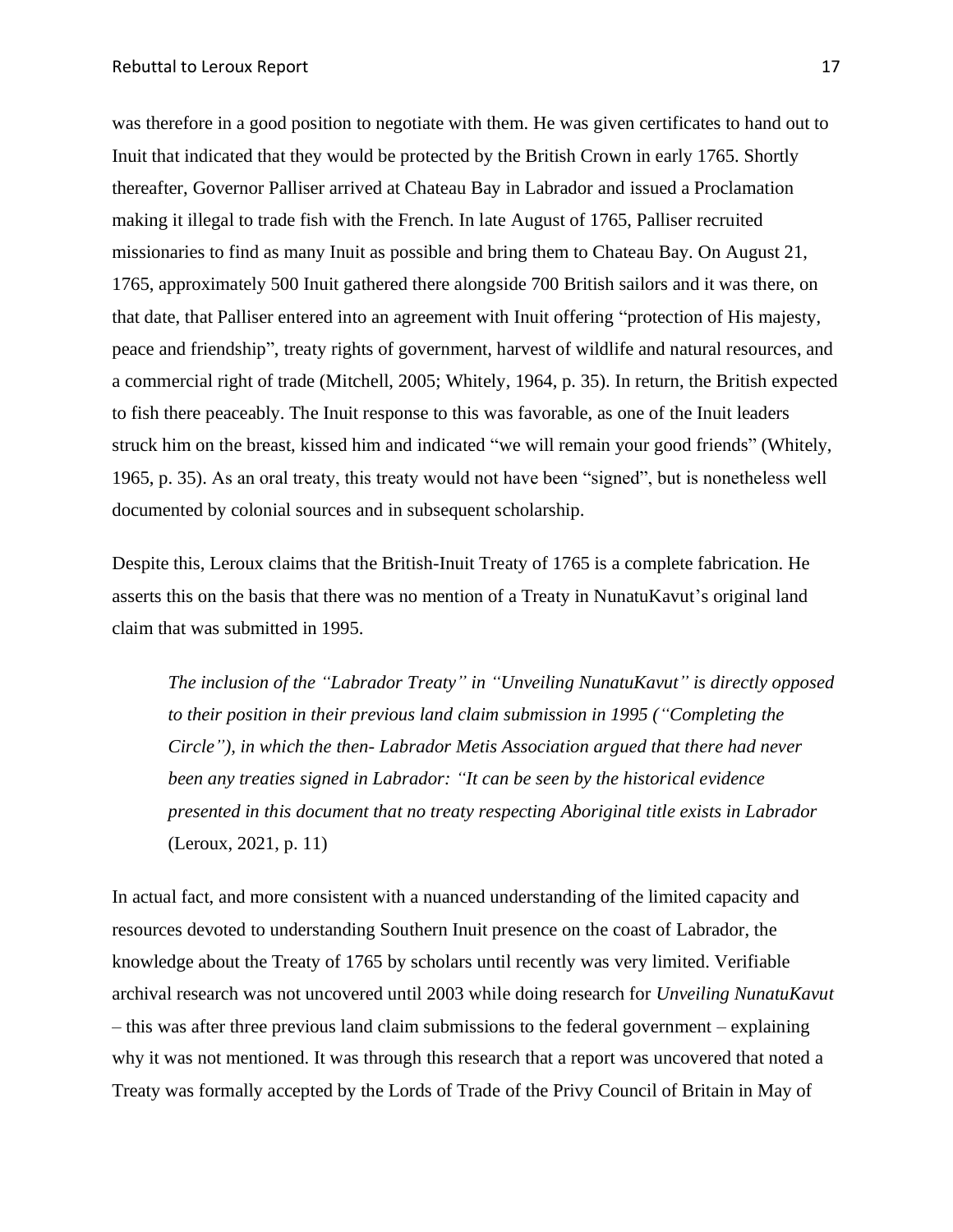1769. Additional evidence demonstrates that the treaty-making process was taking place for many years prior to the actual Treaty event described in 1765. Although limited in terms of peerreviewed literature, as Leroux notes, this does not in any way negate the fact that a Treaty persists. Moreover mention of the treaty is present in publicly available government documents. For instance, the quote below is taken from Anderson (2006, p.2) in a report prepared for Indian and Northern Affairs Canada:

In 1765, Labrador Inuit negotiated a peace treaty with the English Governor of *Newfoundland on the advice of Moravian Missionary, Jens Haven, ending years of animosity between Inuit, and European whalers and fishers. As the Moravians were central to the conclusion of this agreement, they were given government sanction to establish and administer communities, and were granted land for this purpose in 1769.* 

Given the overarching federal political context, and the omission of Indigenous peoples' writ large from the Terms of Union with Canada from its onset, it is worthy to note that the initial movement of NunatuKavut Inuit towards rights and recognition began with little to no resources and supports from either the provincial or federal government. Leroux paints a picture of an organized collective, funded heavily by government and military interests that were intent on nefariously draining resources from Inuit in Northern Labrador (more on this in section 6). In speaking with those who worked tirelessly on the eventual submission of the *Unveiling NunatuKavut* document, I have a very different understanding. Where a very small but dedicated group worked tirelessly for many years to uncover detailed information about NunatuKavut's history and occupation of southern Labrador that had never before been documented.

Leroux uses the fact that very little peer-reviewed information exists to support NunatuKavut's assertions in its land-claim – when in fact, the reason that there is so little information is because so much of it is yet to be documented or published**.**

The incredible work that NCC is doing to advance what we know regarding the occupation of Inuit in Southern Labrador is ongoing, and in fact, has been even further advanced *since* the submission of its land claim document.

Despite this, Leroux nevertheless goes on to conclude: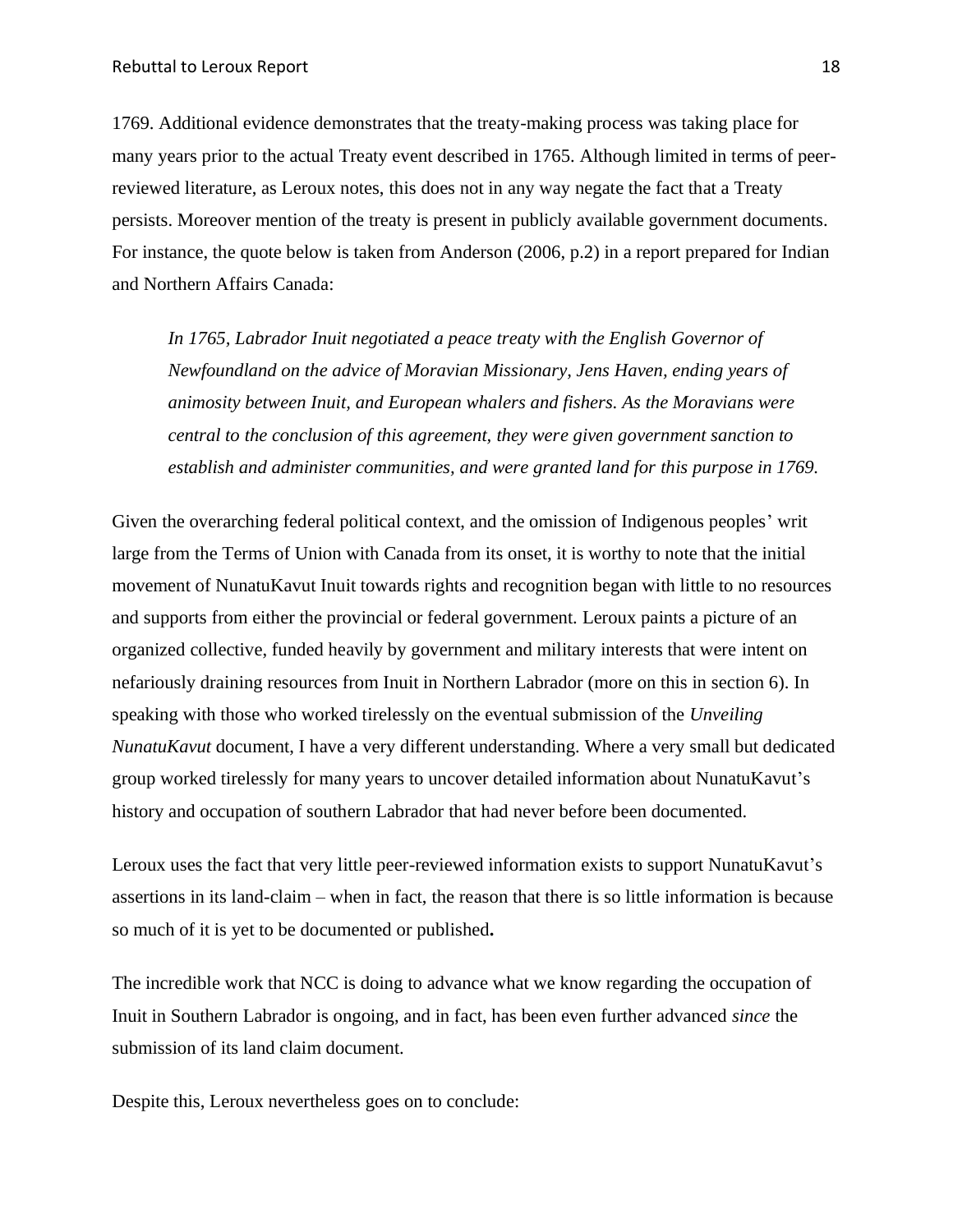*Overall, it's my assessment that without reliable peer-reviewed research, the NCC's claims about the existence of a "Labrador Treaty of 1765" are inconclusive. In addition, even if a "treaty" had been negotiated with the Inuit in 1765, it would have been with the Inuit people writ large, not with some segment now being called the "Southern Inuit" by the NCC* (Leroux, 2021, p.13).

The fact that this Treaty was not claimed by Nunatsiavut is also evidence that it was not verifiably uncovered at the time that Nunatsiavut had submitted its own land claim submission. If its existence were known, it would certainly raise (even more) eyebrows as to why Southern Inuit were left out of the earlier land claim by the LIA. And why Nunatsiavut Inuit would submit a smaller land claim that intentionally omitted a verifiable British-Inuit Treaty. Otherwise, what we have is a Treaty, accepted by the Lords of Trade, with no Inuit willing to claim the rights and obligations accrued under that Treaty – and wouldn't that be something.

Leroux (2021, p. 1) summarizes his analysis of NunatuKavut identity with a statement that appears in the first page of his report: *My final assessment is that the nature and scale of the NCC's claims aren't supported by the evidence that they bring forward. Notably, their claim to the existence of a distinct "Southern Inuit" people is baseless.* It is quite a twist of logic that Leroux uses his own incomplete research to conclude that no evidence exists.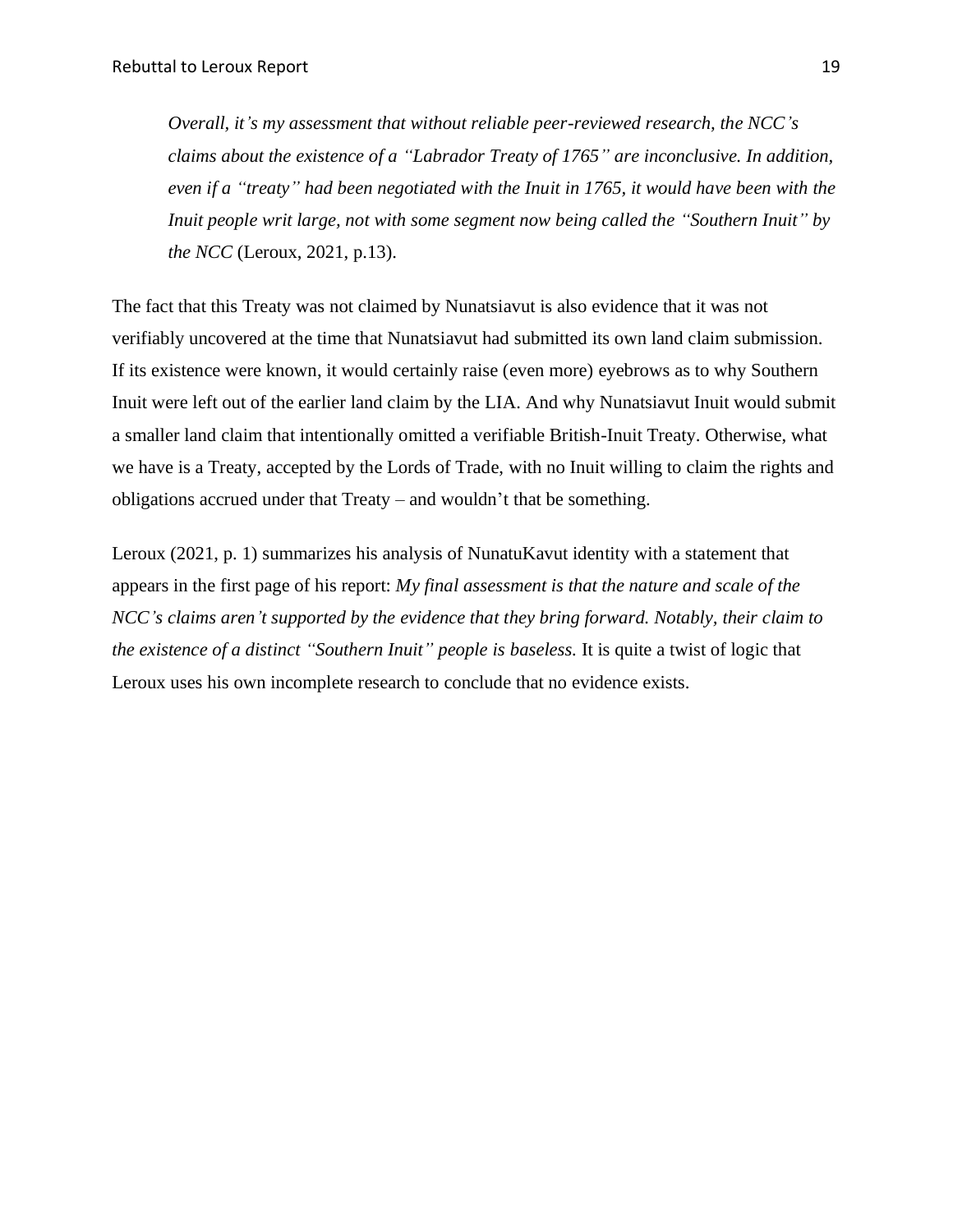#### <span id="page-20-0"></span>6. How the NCC Defines Membership

Leroux notes that*"NCC hasn't been forthcoming about how many individuals without Indigenous ancestry became members and whether they and their children continue to be members today. Overall, the NCC's registry requires an independent, third-party review before political claims about its membership can be seriously considered in the public realm"(Leroux, 2021, p. 6).* 

It is my understanding that Leroux did not approach NunatuKavut to ask them for this information, nor does he appear to have availed himself of publicly available information about NCC's membership.

A quick google search would have provided this information.

In 2008, the precursor of the NCC, the Labrador Metis Nation, launched a renewal of its membership criteria, tightening its genealogical requirements for acceptance as an enrolled full member. A publication by Kennedy (which is cited in Leroux's report, although Leroux ignores this particular point) notes that this renewed membership process created a chasm within NunatuKavut communities since many people without an ancestral connection to Inuit lineage were denied membership during the renewal process (Kennedy, 2015). Indeed, I recall filling out this membership renewal application, which included filling out a family tree that extended three generations back, as well as information about my current residence. This information collectively informed whether I would be granted full membership or associate membership. The current membership application for NCC members is publicly available on its website at [www.nunatukavut.ca.](http://www.nunatukavut.ca/)

On page 6, Leroux posits that "there is a belief that up to 10,500 people in Labrador could become members, which represents about 35% of Labrador's population according to the 2016 Census of Canada", and that "NCC has not been forthcoming about how many individuals without Indigenous ancestry became members and whether they and their children continue to be members today". Let's start with the 10,500 people. How Leroux arrived at this number is anyone's guess since no reference is provided for this "belief". The entire population of Labrador is approximately 27,000 people, some of whom are already Nunatsiavut Government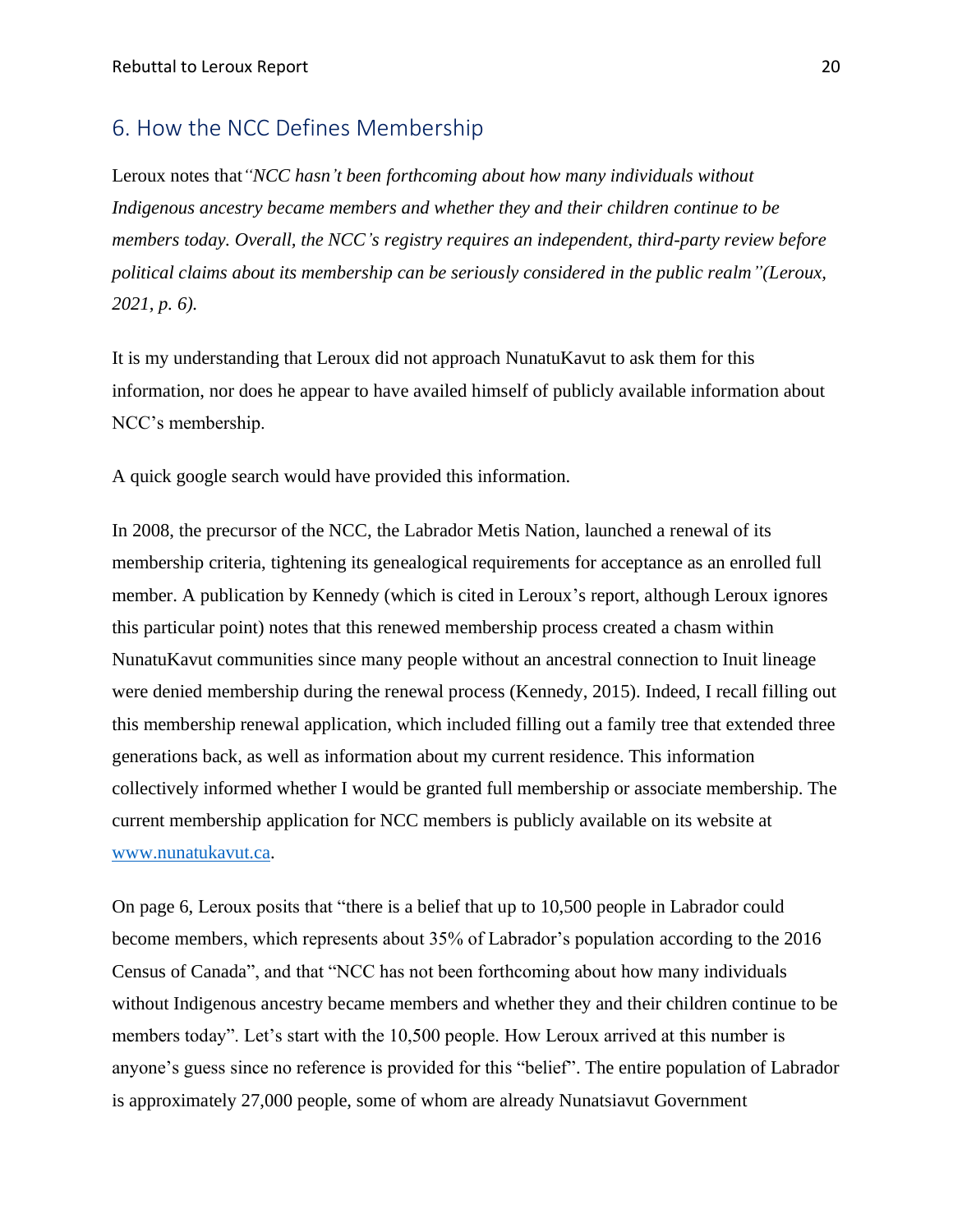Beneficiaries, others are members of the Innu Nation, still others are non-Indigenous, immigrants, etc. Without doing any math, this number is not plausible, and, even if it were, what is the fear that is being conjured? That a lot of Inuit live in Labrador? Well, that is a threatening prospect if there ever was one. Next, without evidence (since he admits he

**And let's be clear, Nunatsiavut Government, as a self-determining Inuit collective, has the absolute prerogative to determine who gets included or excluded according to its own membership criteria. Why should NunatuKavut not also be afforded that same opportunity?**

was not privy to this information), he assumes that NunatuKavut is rife with people who have no Indigenous ancestry. Does he not understand that many Nunatsiavut Beneficiaries have no, or little, Inuit ancestry? And that Nunatsiavut Government also does not make public the personal identity details of its membership? And let's be clear, Nunatsiavut Government, as a selfdetermining Inuit collective, has the absolute prerogative to determine who gets included or excluded according to its own membership criteria. Why should NunatuKavut not also be afforded that same opportunity?

Even more strange is his belief that Nunatukavut's origins were rooted in a "pro-military expansion entity funded heavily by the Canadian government." He asserts this easily refutable falsehood despite the fact that the the precursor of NCC, the Labrador Metis Association was created in 1981, three years *before* low-level military flying took place in Labrador. Yet he even acknowledges that any academic concern about this was "put to rest in the 1990s." Despite this, he includes it in his report, perhaps to insinuate that 'perhaps' Southern Inuit *were* funded by the military.

This is ludicrous. My own research in 2009 offers evidence that in fact military presence on the south coast of Labrador during the Cold War period offered very little, if any, support to local families.

In fact, many older people today recall waiting for local military to bring their trash to the local dump so that they could scavenge leftovers (Martin, 2009). Far from offering evidence of being 'funded heavily by the Canadian government' this instead presents evidence that even well into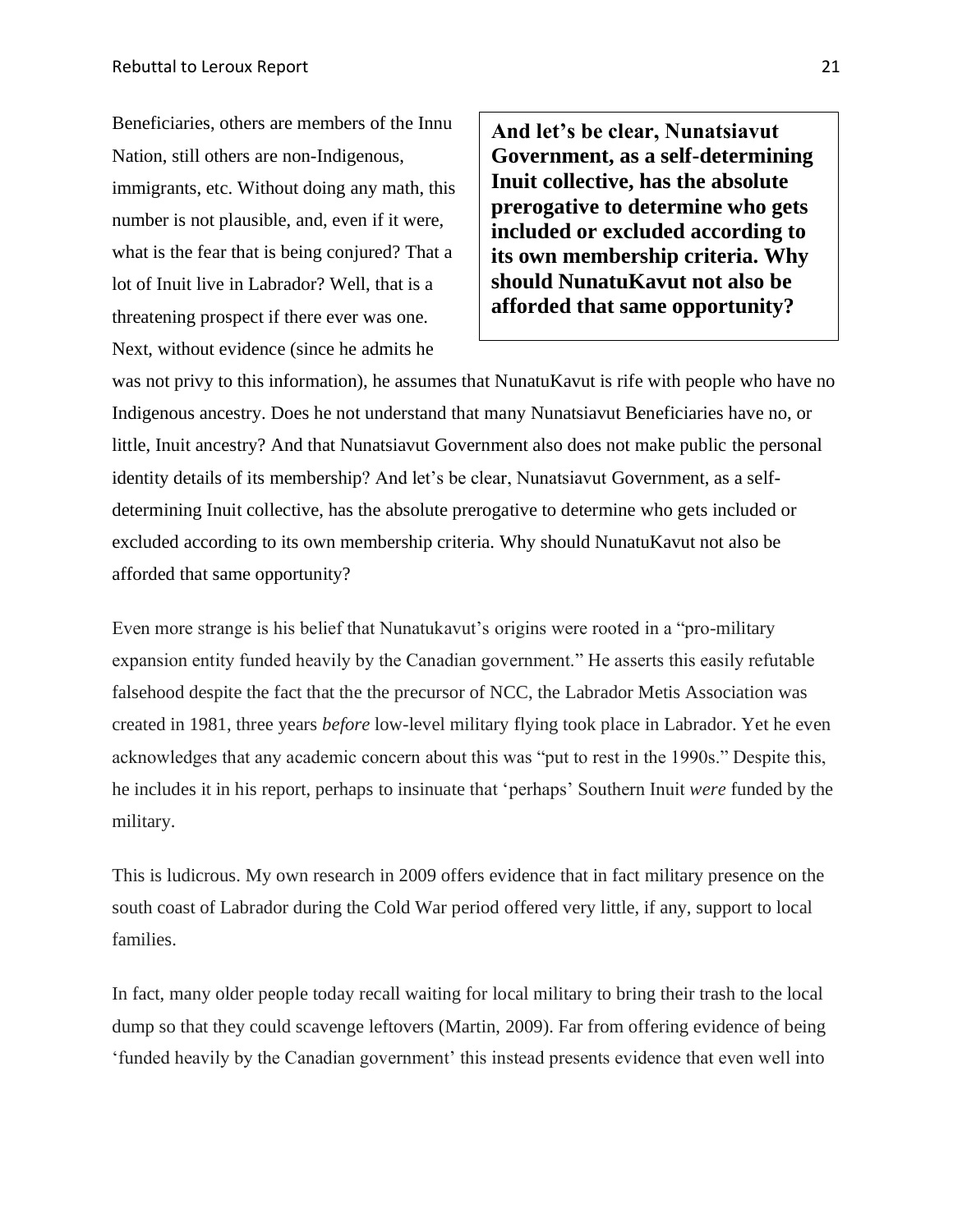the 1960s and 70s, both the American and Canadian military in the area at the time offered no measurable, systemic benefits to the local community (Martin, 2009).

Citing Kennedy, Leroux argues that NunatuKavut received \$1.5million in federal funding in the 1980s. He notes,

*…the LMA expressly empowered white Labradorians with no Indigenous ancestry to claim to be "Indigenous," in what appears to have been a political strategy to oppose the Innu and Inuit in the region. Apparently, the LMA was quite successful in mobilizing federal government sympathies, receiving \$1.5 million in funding (\$3.1 million adjusted for inflation) in its first two years of operation* (Leroux, 2021, p. 4).

Upon further investigation into this claim (and choosing to ignore the glaringly inflammatory comment about inflation), it is not clear that the Labrador Metis Association (LMA) ever received any funding to this extent from the federal government as there are no records of this funding ever having been received by the LMA, nor are there any records from Indian and Northern Affairs that indicate that funds resembling anything close to this amount were ever transferred. In fact, the direct quote from Kennedy's original article states that *"…the Native Economic Development Program (NEOP) have already netted seven Labrador Metis companies 1.5 million dollars in grants and interest free loans (CBC 1988)."* The citation here indicates that the source was a CBC program called 'On Camera' – which may simply have been an error in CBC reporting at that time, as it is not verifiable. If anything, any funding received by the Native Economic Development Program offers further evidence that the federal government supported Indigenous business in Labrador by offering economic development support for Indigenous business owners in Labrador – this funding was dedicated *not* to the LMA to "empower white Labradorians", nor does it have anything to do with advancing a land claim, as Leroux asserts.

Grammond (2014) also reaches the opposite conclusion to Leroux. Whereas Leroux suggests that the motivation for seeking Inuit recognition was because of government resources offered by military expansion, Grammond argues that, in fact, the reason that Nunatsiavut did *not* include the south coast of Labrador in its land claim was *because* of the complexity that would have emerged trying to negotiate a land-claim when both foreign and domestic military were occupying tracts of land there.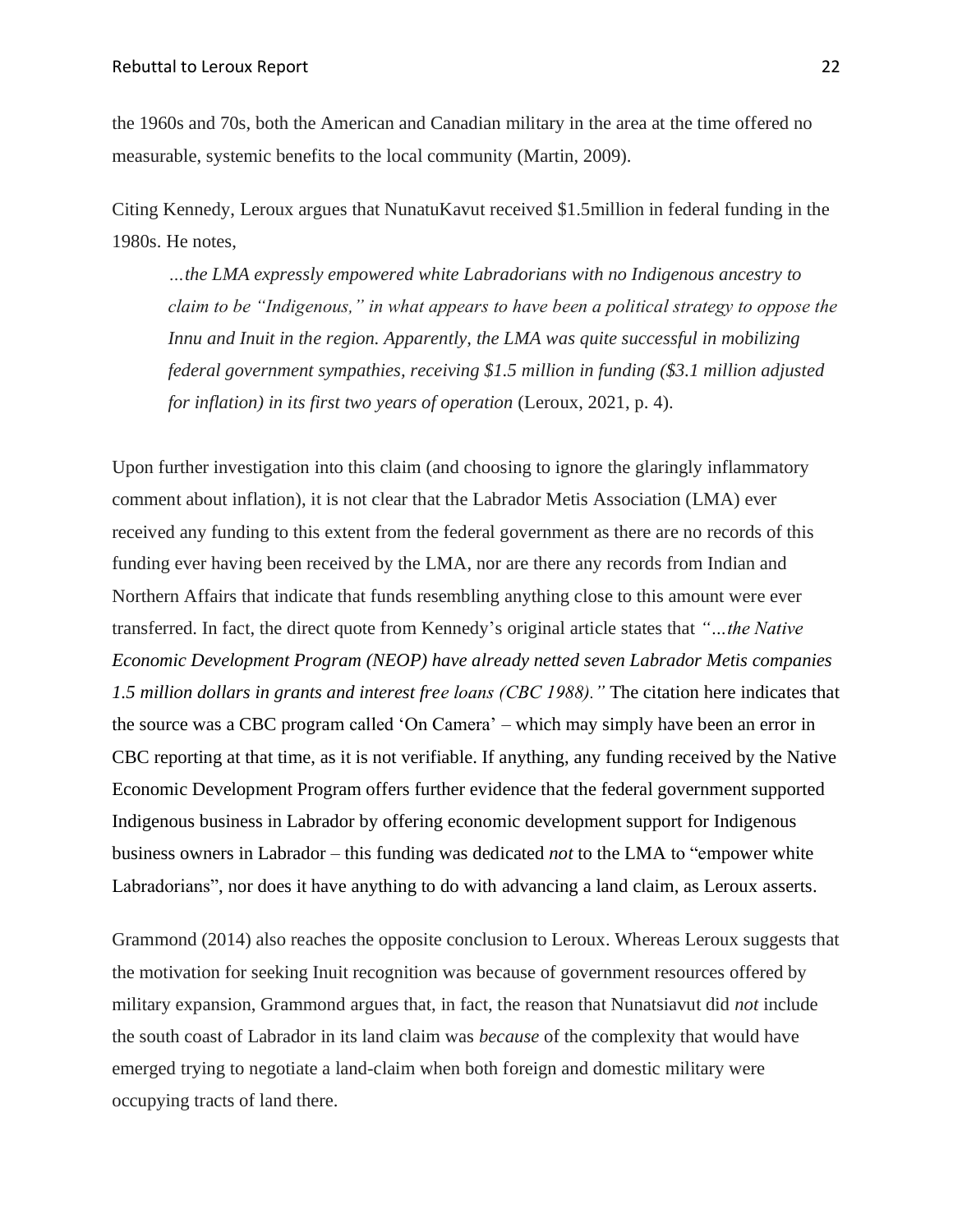He notes, "By restricting the area of its land claim to northern Labrador, the LIA excluded persons of Inuit ancestry living in central and southern Labrador, whose Indigenous identity had received less outside recognition and whose claims may have been viewed as more threatening to military and resource development interests" (Grammond, 2014, p. 485).

Leroux omits conclusions reached by the Royal Commission on Aboriginal Peoples (RCAP), when it specifically made mention of NunatuKavut Inuit. According to RCAP,

*Certainly, the Labrador Métis community exhibits the historical rootedness, social cohesiveness and cultural self-consciousness that are essential to nationhood, and they are developing a political organization that will allow them to engage in effective nationto-nation negotiation and to exercise self-government. While the way of life of the Labrador Métis is very similar to that of Labrador Inuit and Innu, the Métis culture is sufficiently distinct to mark them as a unique people, and in our view, they are likely to be accorded nation status under the recognition policy we propose* (Canada, 1996).

Interestingly, much of Leroux's scholarship outside of this space revolves around "race-shifting" among the Eastern Métis within Quebec and parts of the Maritimes (Leroux, 2019). His scholarship typically relies upon genealogical evidence to assert that the Eastern Métis are a recently manufactured group of white Settlers wanting to claim Indigeneity. This logic, although not absent from this report, is notably muted when compared with Leroux's other research with the Eastern Métis. Why is this the case?

Recalling that Leroux is writing a report on behalf of the Nunatsiavut Government, it becomes clear that Inuit ancestry and its ties to rights and recognition are not as clear as he would have us believe from his other research. The genealogical analysis is notably absent, likely because it does not support his conclusion that "race-shifting" occurred in Labrador.

In fact, anthropologist John Kennedy who has written extensively on the subject of Labrador Inuit identity (and in fact, has even changed his own conclusions as a result of further research that has done notably more engagement with local Inuit) notes: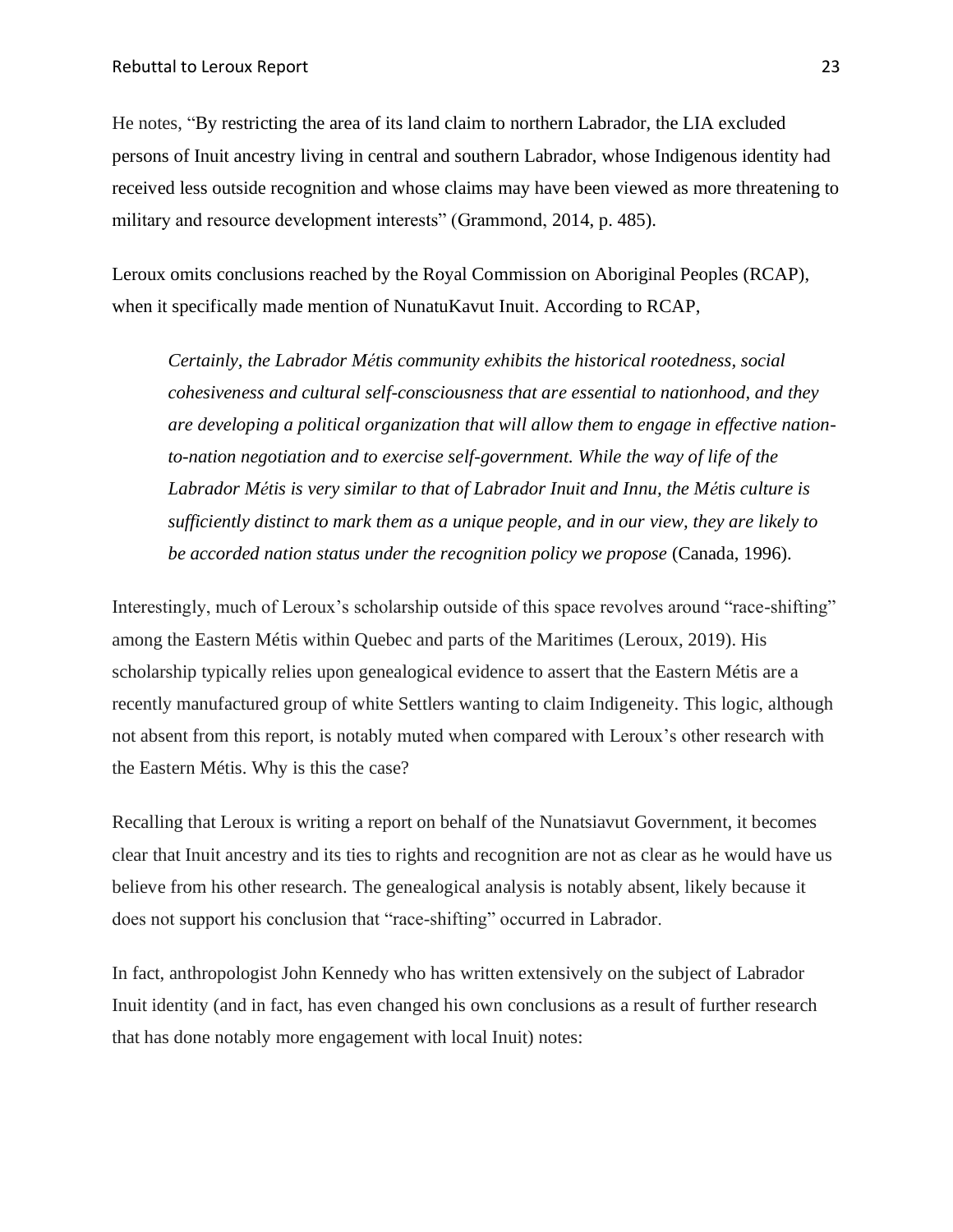*The recognition of aboriginality by the LIA would have very different consequences for the Inuit-European Settlers of northern Labrador. They eventually became LIA members and, as such, full beneficiaries in any future land claim. Under the Labrador Inuit Land Claims Agreement, Settlers/Kablunângajuit, 'with or without Inuit ancestry' (LIA 2003: 34), are legally Inuit and today constitute most of Nunatsiavut's population*  (Kennedy, 2015, p. 231, emphasis added).

It would be hypocritical of Leroux to rely on his previous work that argues blood quantum as a measure of Indigeneity, (blood quantum, by definition, intends to literally measure the amount of "native" blood one holds – measuring Indigenous blood similar to the way that you would measure flour to bake a birthday cake), when the organization (i.e., Nunatsiavut) for whom Leroux is working uses a 'designated community system' to denote Indigeneity, which has nothing at all to do with blood quantum. Nunatsiavut relies on geographic boundaries and demonstrations of cultural continuity for acceptance. As Kennedy (2015, p. 232) notes, "The LMA [Labrador Metis Association] mobilized the genuine concerns of people of mixed European-Inuit ancestry who were unable to join the LIA [Labrador Inuit Association], primarily because of where they or their kin had been born."

To put it bluntly, the very argument that Leroux relies upon in his previous research holds no weight when it comes to Inuit in Labrador. And yet, rather than acknowledge this, Leroux (2021, p. 17) chooses to double-down on his blood quantum arguments:

*If we accept that Indigenous identity is about much more than "blood" or "genes," as Indigenous scholars have been arguing now for several decades, then the fact that mixeddescent settlers appear to have historically benefitted from settler colonialism into the present, raises some difficult questions.* 

Difficult questions, indeed.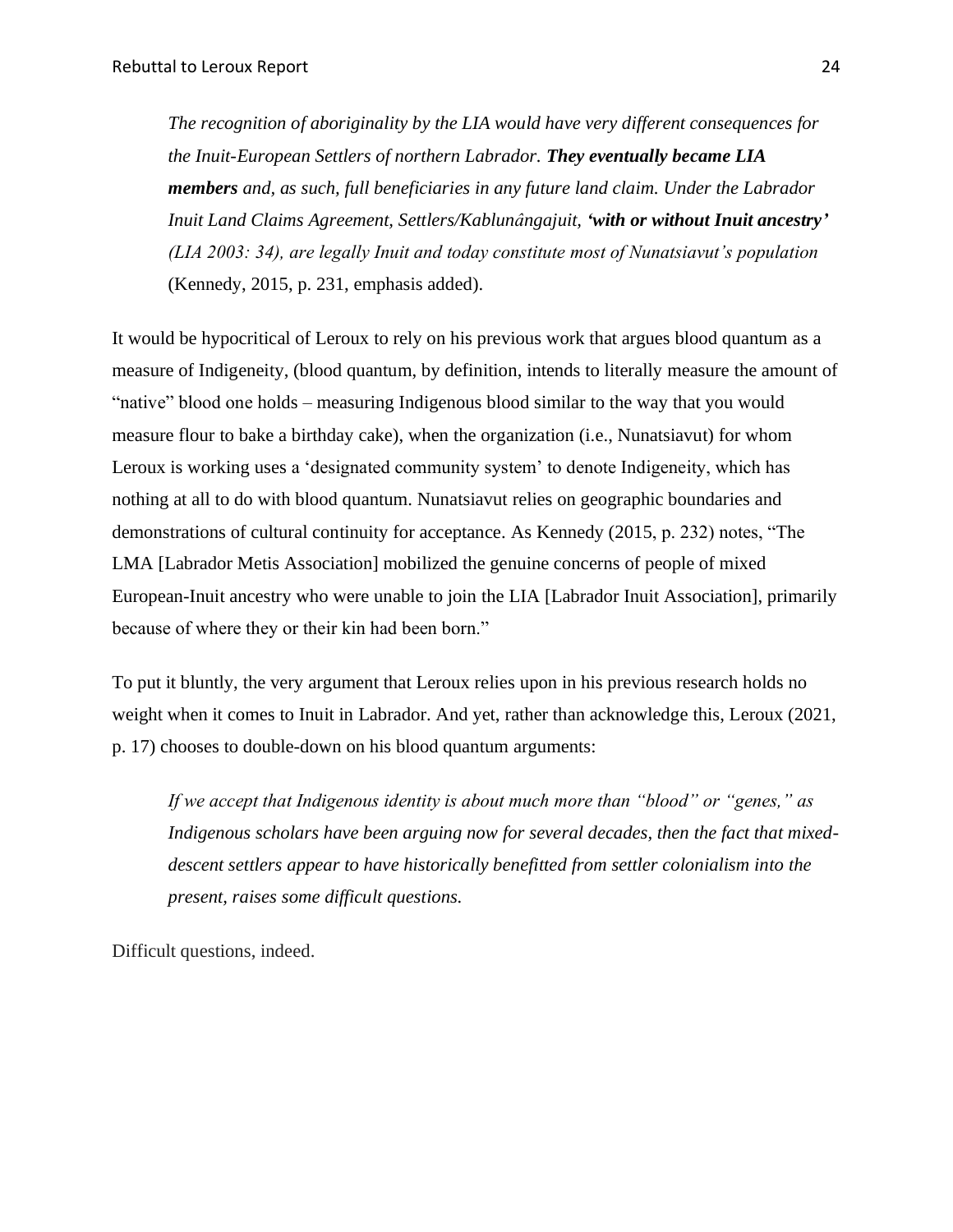### <span id="page-25-0"></span>7. Absence of Evidence is Not Evidence of Absence

Unequivocally, Inuit occupied south and central Labrador for centuries. Strong archeological evidence exists, plus ongoing land use connects historical places to Inuit culture through very precise, land-based, and highly specific knowledge.

**We practiced 'seasonal transhumance' or what was locally referred to as 'shifting', as did all kinds of people all over the world for many centuries. Indeed, we shifted, but it was not our race that did so.** 

Leroux repeats worn-out and long-refuted definitions of land use when he asserts that no evidence exists of permanent occupation. Inuit often had no fixed address in the colonial sense of that phrase. But that's because we were an itinerant people, not because we did not live there. We practiced 'seasonal transhumance' or what was locally referred to as 'shifting', as did all kinds of people all over the world for many centuries.

Indeed, we shifted, but it was not our race that did so.

Moving around the Labrador landscape is innately Inuit. For Leroux to deny this demonstrates his studied indifference to the fact that Inuit adaptations to the land, sea, ice and air begets Inuit culture.

Throughout its land claim document, *Unveiling NunatuKavut,* NunatuKavut demonstrates beyond a reasonable doubt that Inuit occupied south and central Labrador.

Evidence of occupation to prove Aboriginal Title is very different from the way in which Leroux describes it when he says that Inuit presence on the coast was "brief" (Leroux, p.8). Within Canada, the requirement to prove Aboriginal Title does not require evidence that people live in one place year-round, rather occupation infers usage throughout a territory in a variety of means consistent with how that territory has been used historically (Luk, 2014).

And yet, Leroux repeatedly claims that there is no evidence of permanent occupation, using the term as if it implies the need for a fixed address: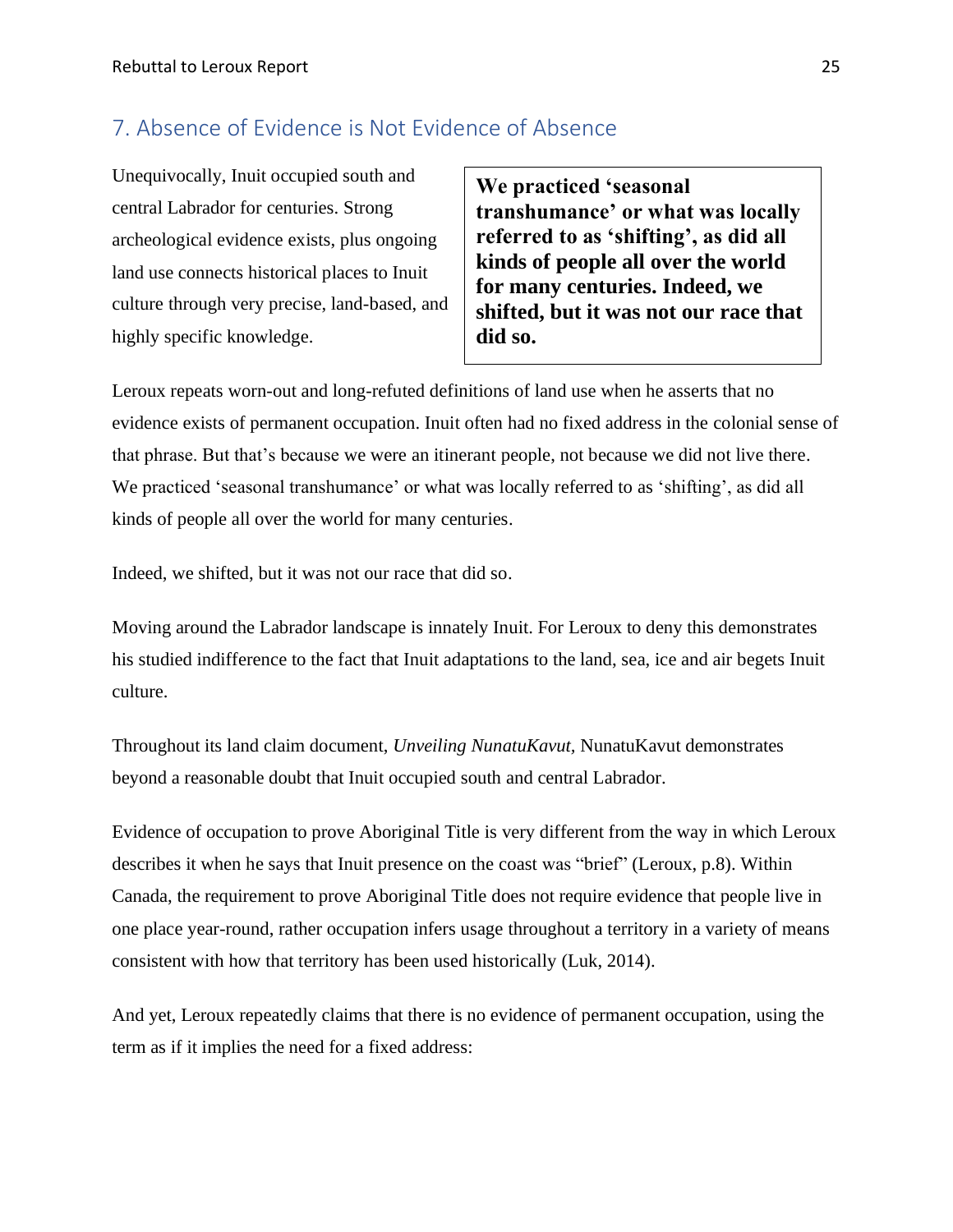*However, the fact that Inuit lived all along the coast for a couple centuries doesn't mean that they lived at any one location permanently. In fact, the academic material suggests the direct opposite to be true* (Leroux, 2021, p. 7).

This interpretation of permanent occupation warrants attention, as it illustrates Leroux's colonial understanding of land-use within the Inuit context. An excerpt from his report (that includes the above quote) cites the *Unveiling* report as offering no evidence of permanent occupation, stating:

*First, the NCC claims repeatedly that the Inuit occupation of what they call southern Labrador was permanent: 'The Inuit occupations [sic] of southern Labrador were of a permanent nature'. Still, the archaeological evidence that the NCC cites in no way suggests that the Inuit lived permanently in any one location prior to the 1770s, let alone in what they identify as "southern" Labrador. To be clear, the overwhelming academic consensus is that Inuit populations lived down the Labrador coast all the way to the Lower Shore of the St-Lawrence River in present-day Quebec. Most academics also agree that the Inuit retreated to north of the Strait of Belle Isle sometime by the early 1700s. There's also widespread consensus that pockets of Inuit along the southern Labrador coast between Hamilton Inlet and Battle Harbour until the 1850s. However, Carol Brice-Bennett maintained that in 1905 only two "full-blooded" Inuit women, both married to European men, lived south of Hamilton Inlet, which concords with the NCC's own report. None of these points are controversial in the academic literature. However, the fact that Inuit lived all along the coast for a couple centuries doesn't mean that they lived at any one location permanently. In fact, the academic material suggests the direct opposite to be true* (Leroux, 2021, p.8).

Leroux draws this conclusion despite peer-reviewed evidence by a respected archaeologist, cited within the *Unveiling* document, to the contrary:

*Dr. Rankin, building upon the work of others, confirms in her March 2009 report that the Inuit were in year-round settlement of south and central Labrador well before the mid-I600s. They were present in extended family groupings as part of their usual, customary and traditional territory. They were not engaged in mere seasonal trading journeys.*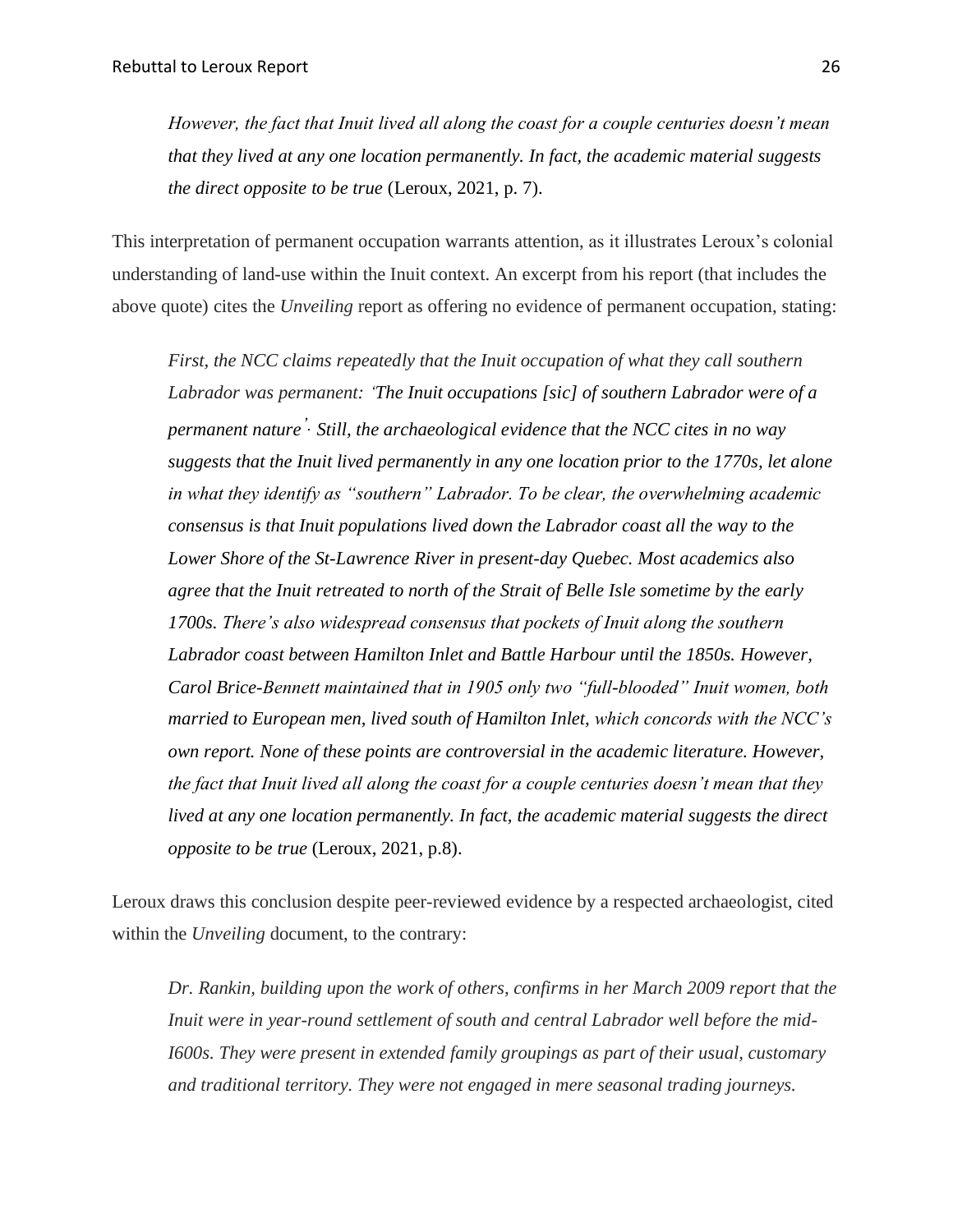*Among Dr. Rankin's observations: 'Recent archaeological evidence has suggested that there was year-round Inuit settlement on the coast of Southern Labrador by the mid-17th century and that the Inuit presence was not simply a matter of seasonal trading journeys'* (Clarke & Mitchell, 2010, p. 9).

Moreover, when Marianne Stopp, another archaeologist whose extensive research informed NCC's land claim, asserted that the migratory patterns observed within the archaeological evidence matched how local Inuit describe their own land use patterns, Leroux deduces that this is yet more evidence of impermanence:

*Archaeologist Marianne Stopp, who has been leading fieldwork on the southern Labrador coast for a couple decades, argues against the very category of "permanence" in reference to historical Inuit occupation in the region: "'Permanence' applies a colonialist criterion of belonging to a place. In reference to Inuit occupation, it obscures the reality of forager adaptation, of the distances covered to obtain resources, and of the seasonal flux of the forager group." All told, the same researchers who the NCC rely on to make their case for the permanent presence of an Inuit population along the south coast generally don't support their claims, which are the basis for their creation of a distinct "Southern Inuit" people* (Leroux, 2021).

Leroux erroneously concludes that because Inuit maintained land-use patterns consistent with Inuit land-use patterns that have existed since time immemorial, this somehow verifies that Inuit never lived there in the first place:

*…NCC openly undermines its own creation of a "Southern Inuit" population regularly throughout the report by highlighting Inuit mobility along the coast* (Leroux, 2021, p. 9)

Leroux insists that NCC is aiming to establish an Inuit culture separate and distinct from Nunatsiavut Inuit, and that there has never been a collective "Inuit homeland":

*throughout the report, the NCC maintains that a strong division existed between Inuit in the so-called south and north. They even go so far as to argue against the idea of there*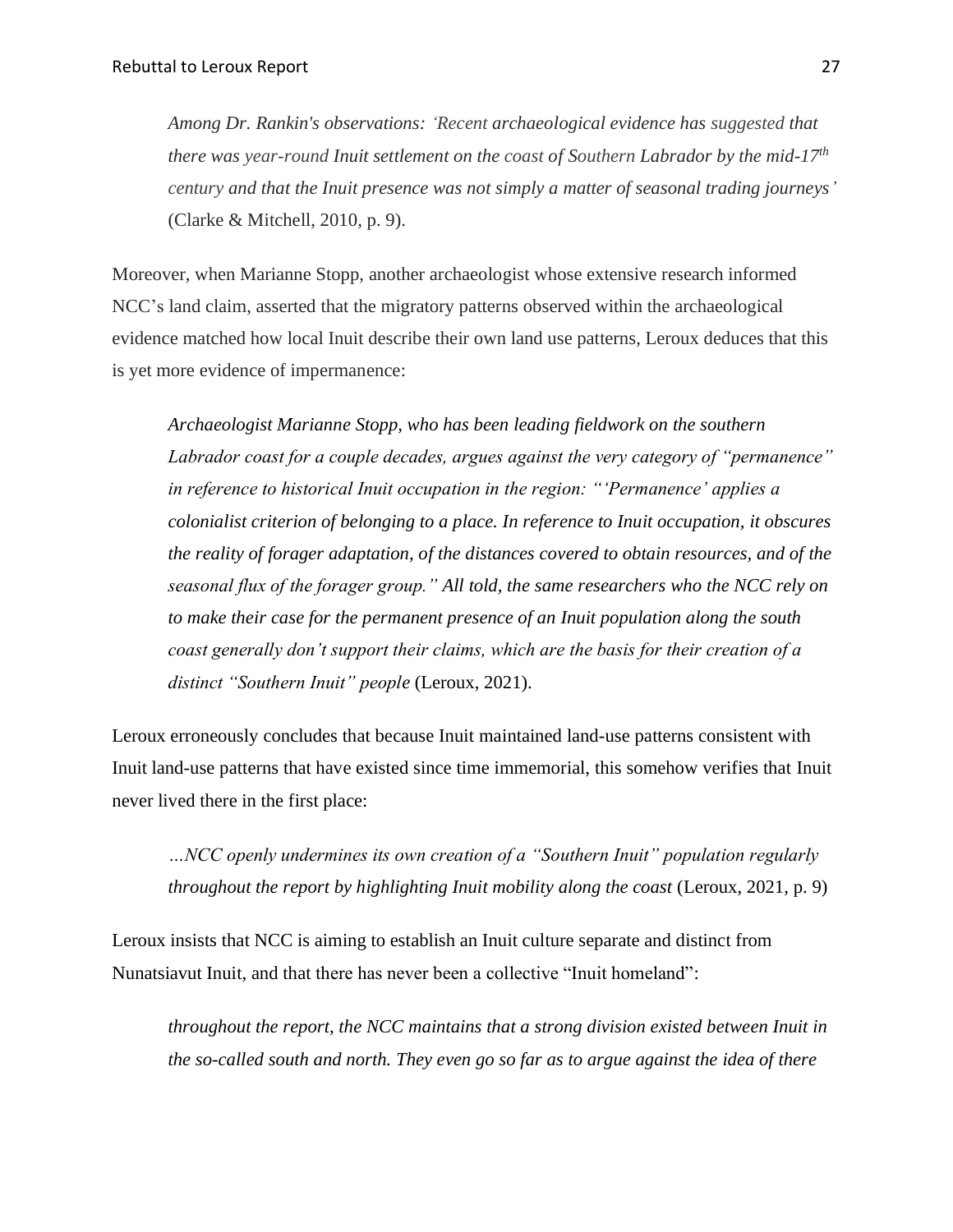being a Labrador Inuit homeland, since this would suggest that there is only one Inuit *people in Labrador* (Leroux, 2021, p. 8).

Leroux specifically references page 114 of the 'Unveiling report' when he draws this conclusion. It is stated that "the presumption about the location of an Inuit 'homeland' has also motivated a biased interpretation of the meticulous records kept by the Moravians following their establishment at Nain in 1771" (Clarke & Mitchell, 2010, p. 114). Taken out of context, one might assume that the conclusion that Leroux is drawing here makes sense, however, this section of text is taken from within a subsection of the report titled 'Presumption of social organization and cultural forms' whereby the authors of *Unveiling* are critiquing the colonialist conventions within which a homeland was being defined, and the difficulty in applying this sort of static concept to Inuit, given that they are notoriously transhumant and 'rapid movers' (Clarke & Mitchell, 2010, p. 113). In fact, this very section of the report highlights that Inuit "defy most territorial conventions since they were following marine resources wherever they travel in the Arctic round of seasonal opportunity and, as well, are noted for following opportunities for the acquisition of iron and for trade" (Clarke & Mitchell, 2010, p.113).

The *Unveiling* report itself notes that there is, in fact, very limited archival material to support the heretofore accepted notion that Inuit moved from the north to the south only for trading purposes (i.e., post-contact) – suggesting that the opposite is, in fact, plausible *and* supported by evidence (see reference to the Cartwright Journals in the *Unveiling* report). What this section of the *Unveiling* report *is* saying is that Inuit presence in southern Labrador was well-established *prior* to the arrival of Europeans, and in fact, that there was motivation on the part of the Moravians and the British to 'shoo' Inuit further north and away from lucrative fishing grounds.

On page 8 of his report, Leroux incorrectly claims that in its *Unveiling* document, NCC is attempting to prove that such a strong division existed between north and south Inuit, that a separate and distinct culture of Inuit emerged on the south coast. There is little basis for this argument, since the *Unveiling* document itself indicates instances where there are deep connections between north and south Inuit, and through the practice of *shifting* or moving to access seasonally available resources, it does not make practical sense for distinct boundaries to be drawn between the north and south. Differences in cultural expressions between north and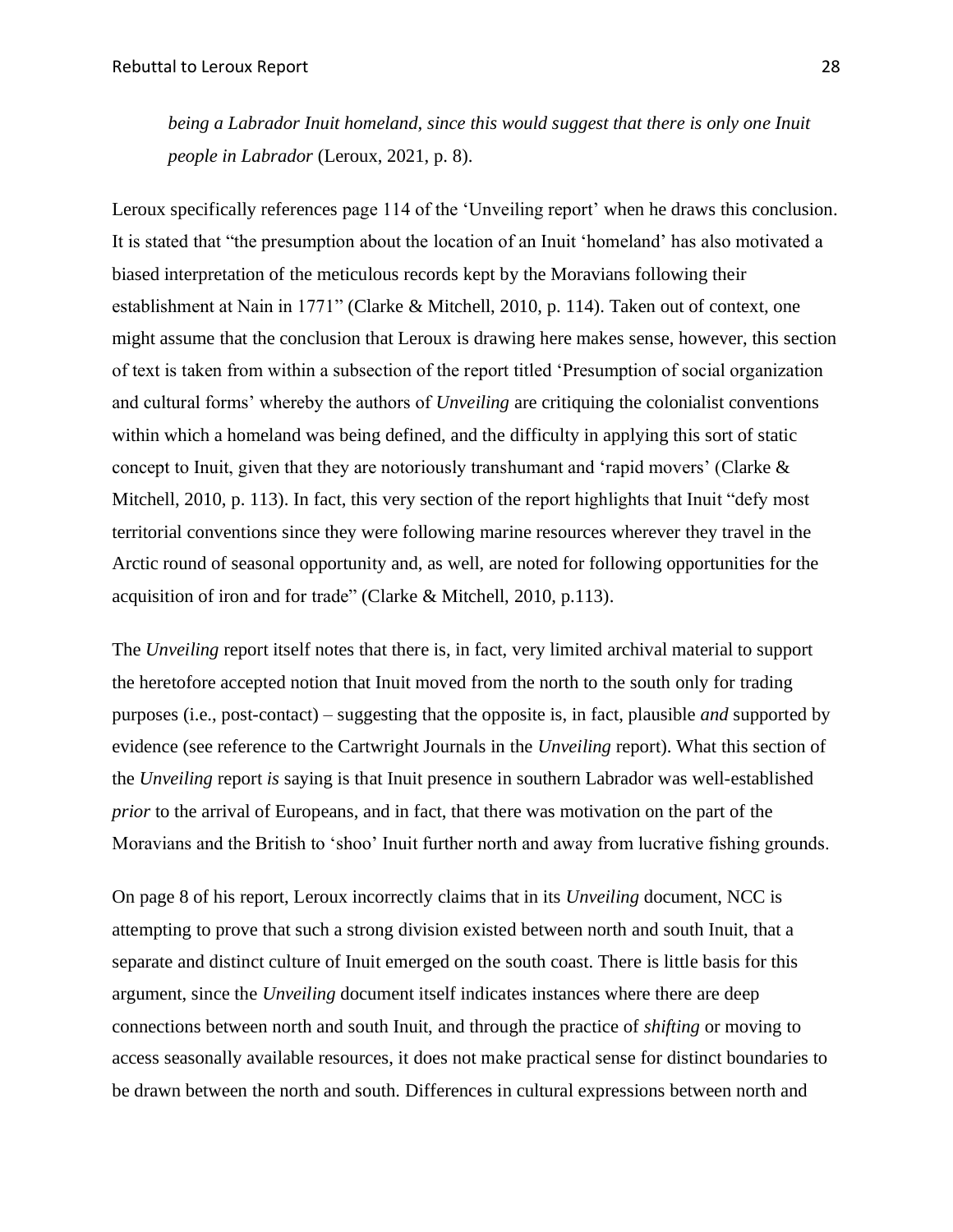south Inuit would have emerged as a result of natural differences that any Inuit culture would adapt to based on where they live. Inuit who live on Baffin Island, for instance, have cultural distinctions (and different trajectories of colonization) from those who live in Nain.

Additionally, Leroux references work by Brice-Bennett that supposes that only two-full blooded Inuit existed on the coast in 1905. This is an egregious misrepresentation and archival materials demonstrate its inaccuracy. Leroux neglects to include evidence published by John Kennedy (2015) which presents photographs of Inuit families (with small children) in Fox Harbour dating as far back as 1890, and the last names of those families persist today signalling that there were, unequivocally, Inuit families living and thriving in southern Labrador during this time period (incidentally, these photographs are very dear to me because they depict some of my own family members).

However, there *is* one point that requires clarification. Quoting directly from the *Unveiling*  report, Leroux notes,

*Early in the report, the NCC claims that, 'The Inuit of south and central Labrador had a different language system than those of northern Labrador'. The only citation is to research conducted for their report and thus, unavailable to the broader research community. I have found no evidence to support this statement* (Leroux, 2021, p. 8).

I connected with one of the authors of the *Unveiling* report to seek clarification on this statement, and indeed, this particular statement about a 'different language system' is not accurate. The author pointed me to the citations that were used to support the statement (one of which is a manuscript published in *Études/Inuit Studies* by Dorais in 1980 of the title 'The Inuit language in Southern Labrador'), which offers evidence that there were different *dialects* of Inuttitut spoken throughout Labrador, and indeed, he notes that references made to Inuttitut spoken in southern Labrador in the mid-1700s are some of the earliest documented evidence of the Inuit language in Canada, noting that early missionaries described the dialect similar to that found in Greenland (Dorais, 1980, p.6). Additional references that support the existence of distinct Inuttitut dialects would be Andersen & Johns (2005), another reference by Dorais (1980), and extensive supplemental research for the land claim submission by Hanrahan (2001). Further into the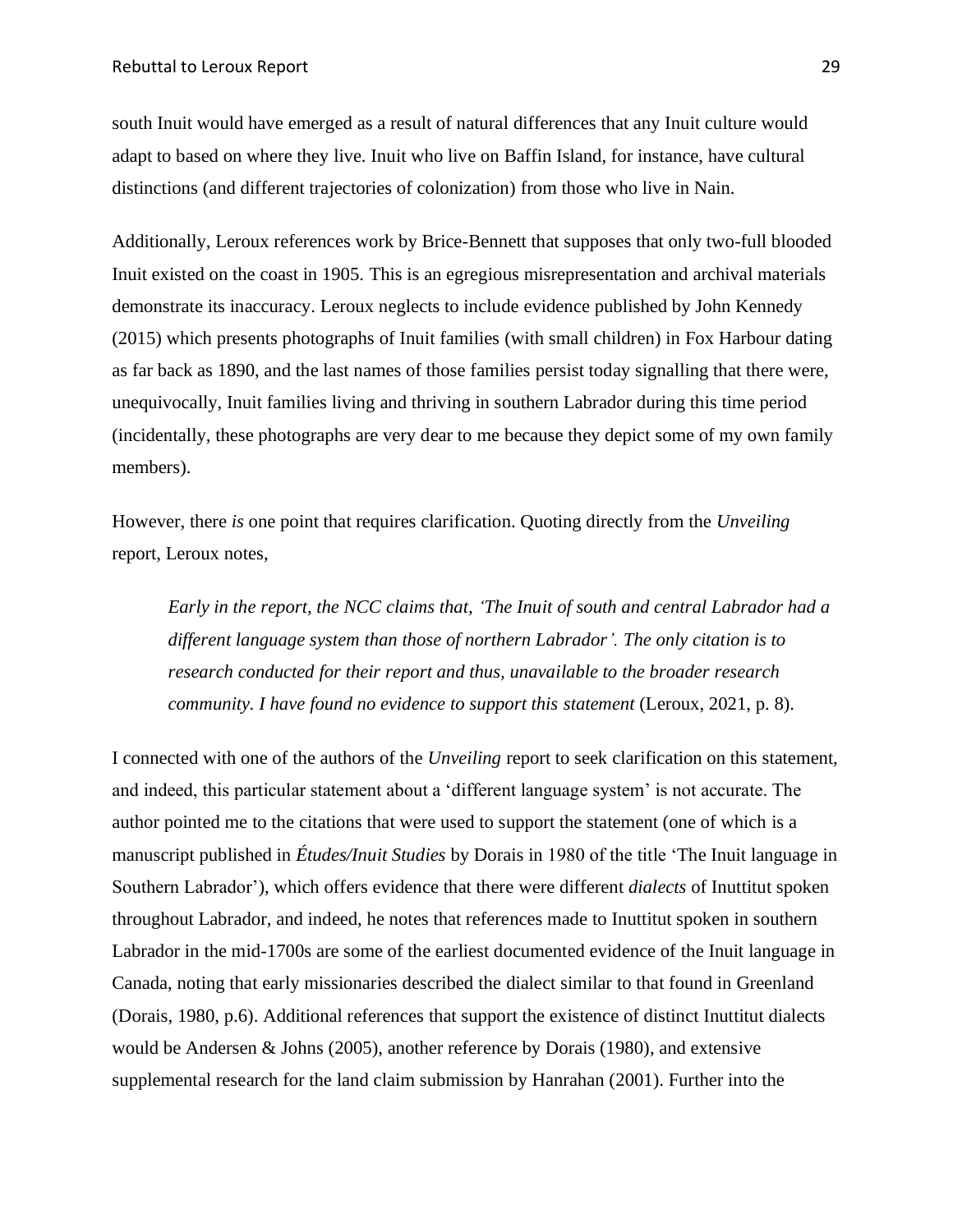*Unveiling* document (beginning on page 240), there is an entire section devoted to offering evidence of this distinct dialect (i.e., with no reference made to a distinct language system), proving that the error on page 9 of the report, was simply an editorial mistake. Again, rather than offering unequivocal 'proof' that NCC was trying to 'create' an Inuit culture in southern Labrador, this error strengthens my overall assertion that relational research is critical – had Leroux engaged with the notion of 'relational research accountability' and attempted to connect with NCC and the authors of the *Unveiling* document, he would have been provided information needed to make an informed conclusion.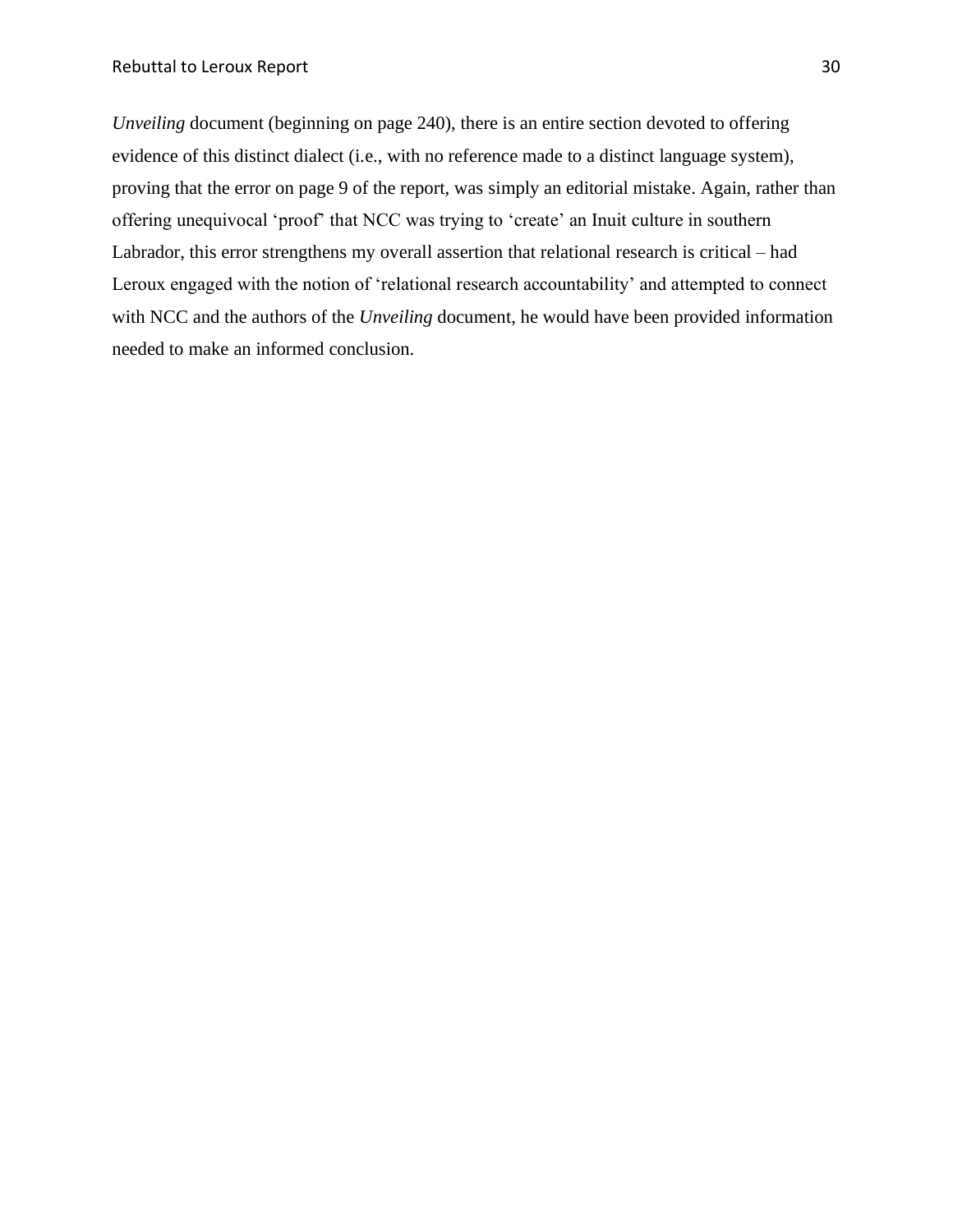### <span id="page-31-0"></span>8. Troubling Assertions of Racial Superiority

**Leroux claims that NunatuKavut Inuit are "white Labradorians" intent on siphoning resources away from "real Inuit". Leroux, himself a white scholar, has nowhere near the level of scholarship, judgement, or authority required to determine (or even weigh in on) such a deeply cultural, deeply Indigenous, matter.**

*All* Labrador Inuit have been marginalized for centuries by the corrosive effects of racism and colonialism. It is exceedingly offensive to have those same arguments used as evidence to divide us.

Leroux claims that NunatuKavut Inuit are "white Labradorians" intent on siphoning

resources away from "real Inuit". Leroux, himself a white scholar, has nowhere near the level of scholarship, judgement, or authority required to determine (or even weigh in on) such a deeply cultural, deeply Indigenous, matter. Morever, this determination is highly offensive to the family and kin whose lineages do not fit neatly within either of the geographic or cultural boundaries created by political organizations like Nunatsiavut Government or NunatuKavut Community Council (or, for that matter, those who might find themselves meeting the membership criteria for both).

Leroux does not present one core argument for his jaw-dropping claim about "Southern Inuit superiority"; he presents four.

- 1. The presence of Moravians was used "as a foil through which to advance its superiority as Inuit people."
- 2. The presence of a commercial fishery is used to highlight "superior Inuitness."
- 3. The Southern Inuit benefited from identifying as Settlers to the detriment of their Inuit and Innu neighbours.
- 4. Socio-economic indicators offer a way to measure racial superiority.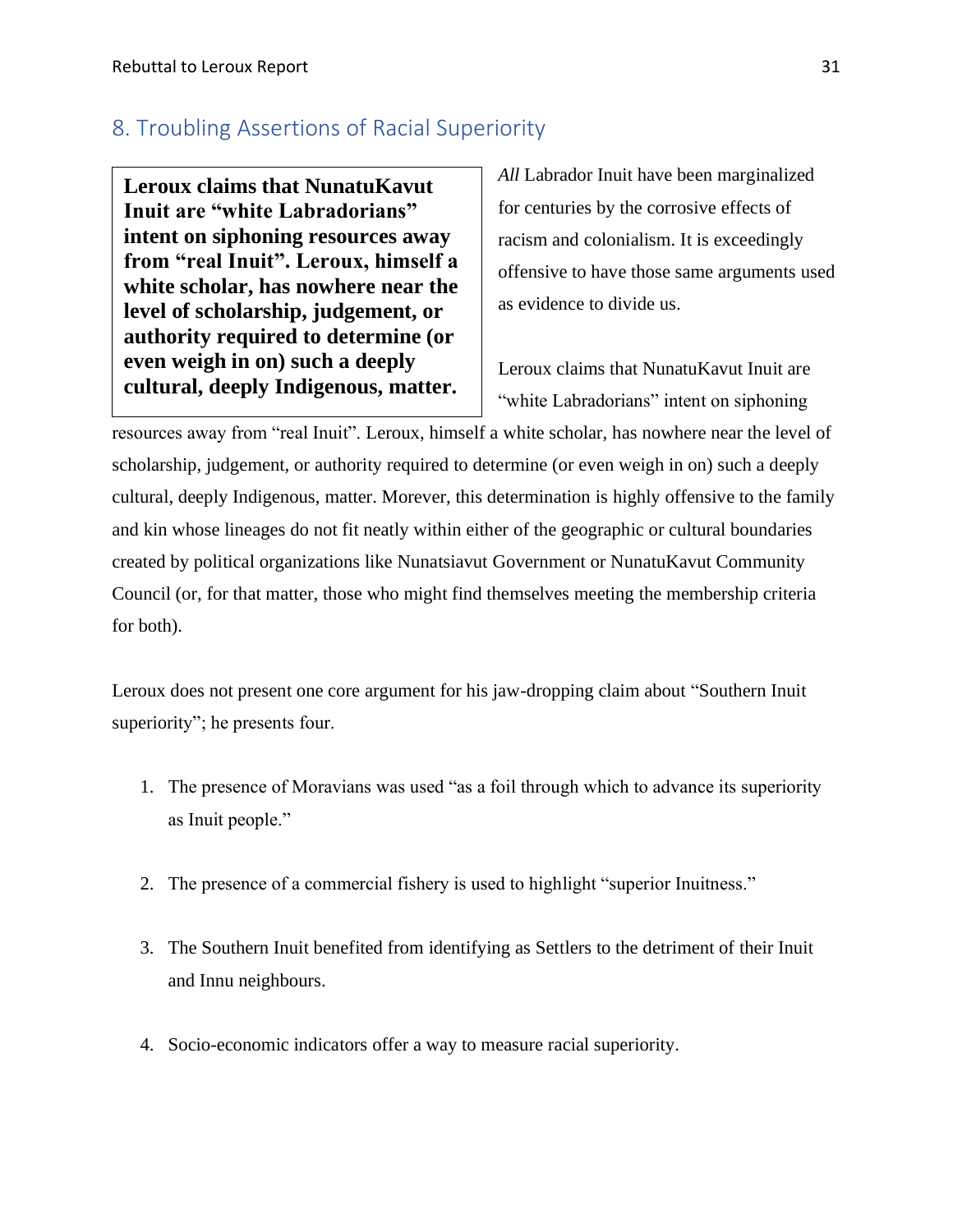I have detailed my rebuttals to each of these claims below. They can best be summed up by saying that using racism as a final argument to make the case that "Southern Inuit" benefit too much from white privilege to be "truly Inuit" is racist in itself.

Here are detailed arguments to rebut the following claims:

1. The presence of Moravians was used *"as a foil through which to advance its superiority as Inuit people"* (Leroux, 2021, p. 13)

The presence of Moravian priests on the Northern portion of Labrador offers evidence of a distinct trajectory of colonization that differed substantially from that of the South Coast. In fact, it might be argued that were it not for these two very distinct versions of colonization, one through religious indoctrination and the other through economic and resource exploitation, Inuit throughout Labrador would have likely retained many of the same culturally distinct practices and protocols, with any differences in expressions of culture being rooted in geographic location and the necessary culture and lifeways that would emerge from distinct localities. Where Moravian influence encouraged indoctrination into Christianity, economic exploitation on the south coast included enforced religious indoctrination by creating a dependence on external trade, and then withholding that trade if Inuit refused to attend church or school or to speak English (Fitzhugh, 1999). This is not an argument for 'southern Inuit superiority' but simply acknowledges a distinct version of colonization that differed from how it unfolded for those in the north. More on this below.

2. The presence of a commercial fishery is used to highlight "superior Inuitness".

Leroux uses the following passage, found on page 98 of the *Unveiling* report to make the above claim:

In the same way that outsiders had devastated the whale populations in the early *generations after contact, Canada and Newfoundland had devastated the cod fishery in the 1900s, with no thought or care for protecting the priority Aboriginal fishery rights of the Labrador Inuit descendant communities. This was particularly an issue in*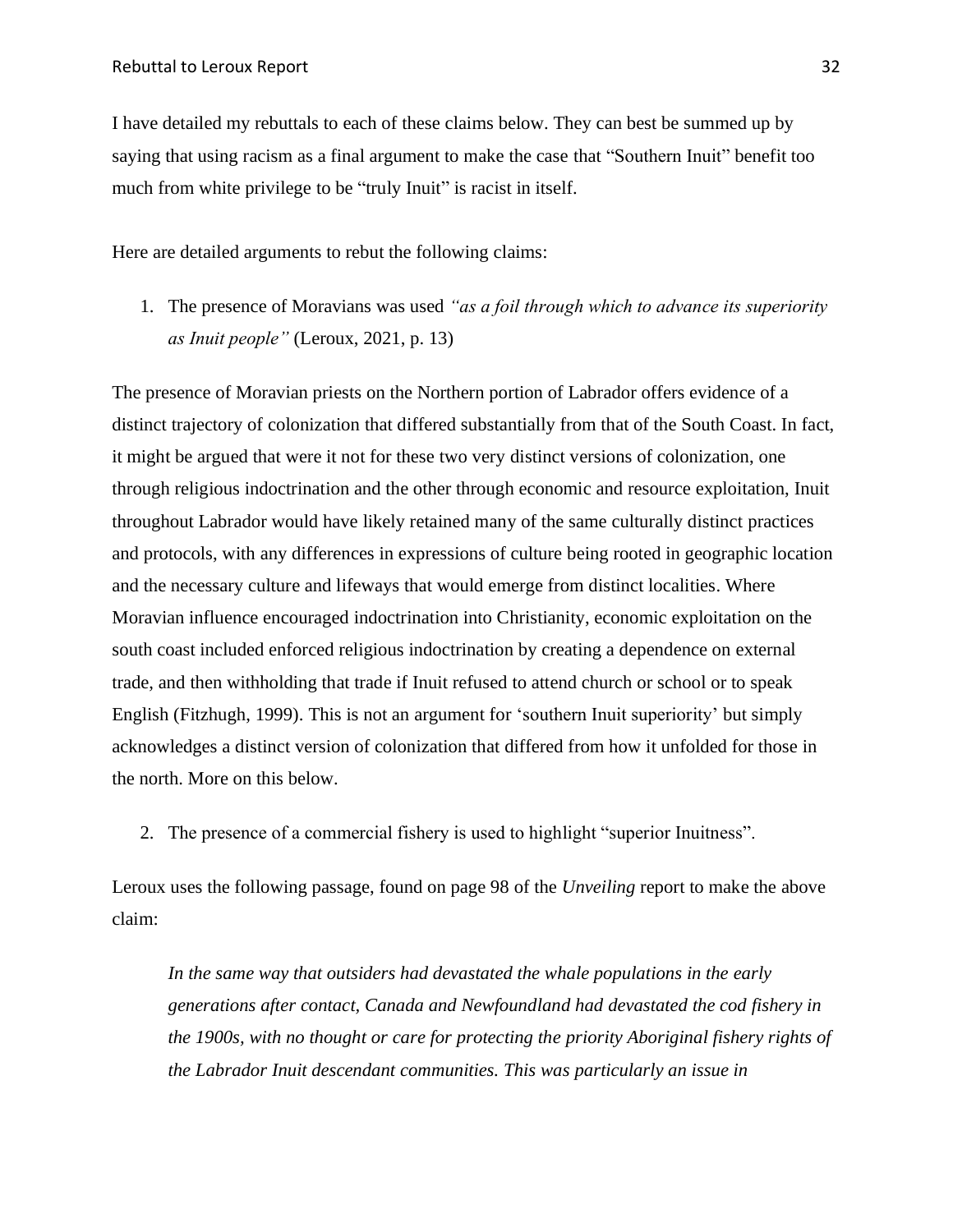**…waters off the coast of NunatuKavut offer a source of present-day commercial income for shrimp harvesters from**  *Nunavut* **and both shrimp and turbot harvesters from**  *Nunatsiavut***. Why is the commercial fishery in waters off NunatuKavut territory only a select threat to NunatuKavut Indigeneity but not to other Inuit who fish there?** 

*south/central Labrador, which had, for example, 150 apprentice fishermen and 256 level 2 fishers, while Northern Labrador had only 13 apprentices and 13 at Level 2. This demonstrates again that these south/central Labrador communities retained their original land use patterns, adaptability, and inventiveness, never being anchored to, and dependant on, the northern missions* (Clarke & Mitchell, 2010, p. 98).

The chapter of the report within which this

statement appears is about the influence of the Moravian Missionaries and their active attempts to draw Inuit away from the lucrative fishing grounds in southern Labrador so as to further the objective of an open British fishery.

Leroux would be hard-pressed to argue that the Moravian Missionaries did not have a lasting impact on the trajectory of colonization for the Inuit in Northern Labrador. This is not evidence of "Southern Inuit" superiority; rather, it is evidence that, as mentioned above, colonization on the South coast took a different trajectory that was more heavily influenced by the unregulated and politically supported advancement of merchant trade. Merchant trade that was, to put it mildly, morally suspect when compared to Moravian Missionaries in the North, who (perhaps, at a minimum), were operating under at least a guise of religious direction. In fact, had Leroux consulted archival documents that are publicly available through the Centre for Newfoundland and Labrador Studies at Memorial University as well as various other archives, he would have uncovered evidence of a slave trade<sup>1</sup>, the rape of "Eskimo" women on the south coast<sup>2</sup>, and concerted efforts on the part of the English to use war tactics to eliminate Eskimos that were

<sup>1</sup> Brouage, F., 1729, September 20th, Letter from Brouage, Commandant for the King on the Coast of Labrador to the Conceil de Marine, *in* Roy Pierre-George (ed.), *Rapport de l'Archiviste de la province de Québec pour 1922- 1923,* Quebec City, Ls-A. Proulx: 384[. https://www.bac-](https://www.bac-lac.gc.ca/eng/CollectionSearch/Pages/record.aspx?app=fonandcol&IdNumber=3073990&new=-8585856128331295885)

[lac.gc.ca/eng/CollectionSearch/Pages/record.aspx?app=fonandcol&IdNumber=3073990&new=-](https://www.bac-lac.gc.ca/eng/CollectionSearch/Pages/record.aspx?app=fonandcol&IdNumber=3073990&new=-8585856128331295885) [8585856128331295885](https://www.bac-lac.gc.ca/eng/CollectionSearch/Pages/record.aspx?app=fonandcol&IdNumber=3073990&new=-8585856128331295885)

<sup>2</sup> Raudot, Antoine Denis, and Camille De Rochemonteix. Relation Par Lettres De L'Amerique Septentrionalle (années 1709 Et 1710). Paris: Letouzey Et Ané, 1904. Print: 59 – 60.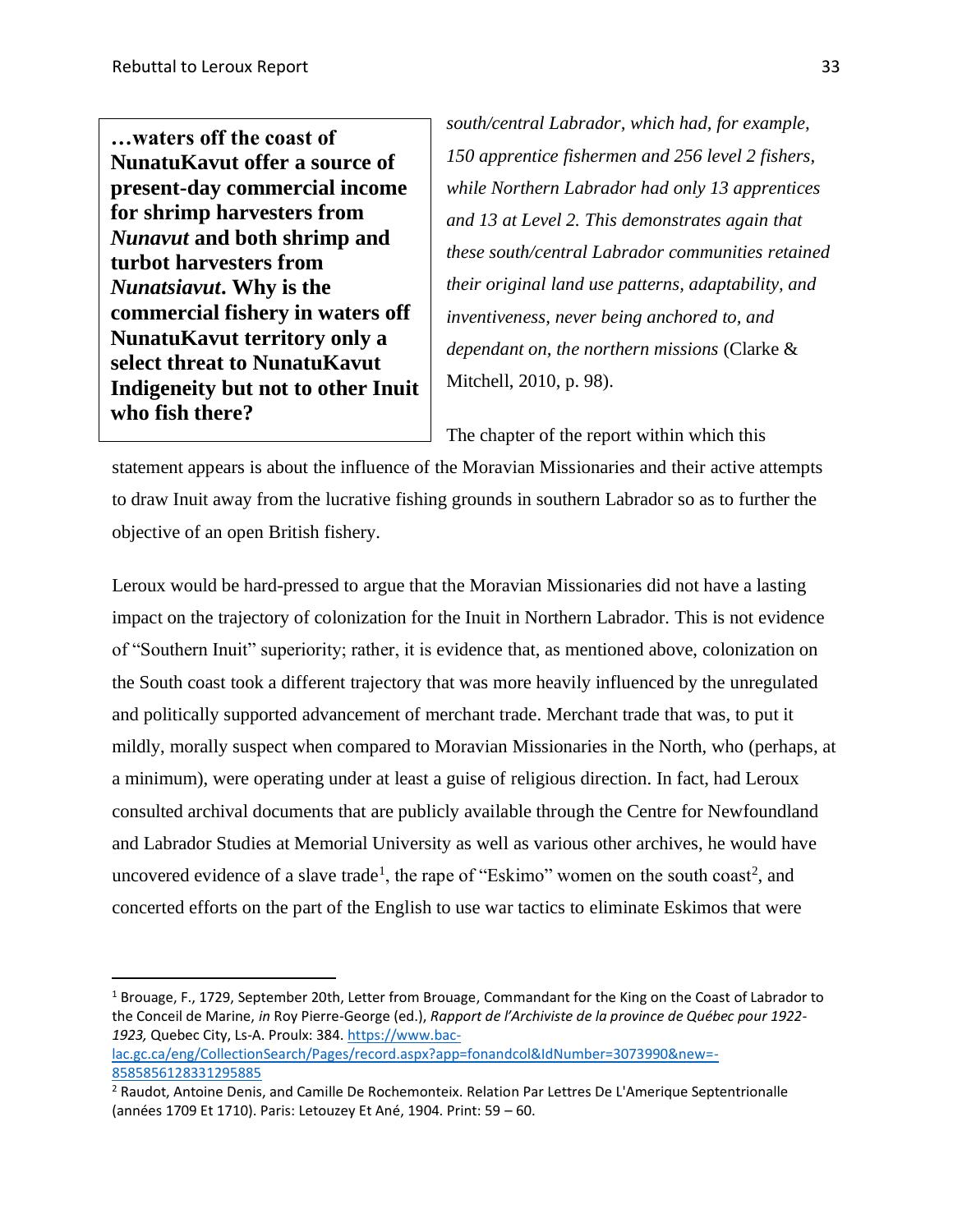impeding the fishery<sup>34</sup>. Whether he was in possession of these publicly available documents and selected not to include them, or whether he just did not make the effort to challenge his own assertions, is anyone's guess.

Regardless, to suggest that NCC is offering the commercial fishery as evidence of its "superior Inuitness" is a blatant misinterpretation of what this chapter on Moravian history, is suggesting.

In addition to this, Leroux claims that NunatuKavut Inuit availing of a commercial fishery is, in and of itself, a marker of whiteness. Another way to look at it is that Inuit presence on the south coast enabled access to lucrative fishing grounds nearby as a food source – what was always, and still remains, a traditional way to harvest food, has now become a way to maintain cultural continuity while receiving a commercial income.

Maintaining a present-day commercial fishery offers evidence that Inuit in Southern Labrador continue to avail of the fishery as a means to sustain local families and communities. It is a marker of cultural continuity.

Moreover, waters off the coast of NunatuKavut offer a source of present-day commercial income for shrimp harvesters from **Nunavut** and both shrimp and turbot harvesters from **Nunatsiavut**. Why is the commercial fishery in waters off NunatuKavut territory only a select threat to NunatuKavut Indigeneity but not to other Inuit who fish there?

3. Southern Inuit benefitted from identifying as Settlers to the detriment of our Inuit and Innu neighbours

Leroux (2021, p. 14) notes that "*mixed-descent family success was underwritten by a system of racial discrimination practiced by the HBC, which ensured that Inuit and Innu people were* 

<sup>3</sup> Brouage, F., 1718, September 9, Letter from Brouage, Commandant for the King on the Coast of Labrador to the Conceil de Marine, *in* Roy Pierre-George (ed.), *Rapport de l'Archiviste de la province de Québec pour 1922-1923,*  Quebec City, Ls-A. Proulx: 359[. https://www.bac-](https://www.bac-lac.gc.ca/eng/CollectionSearch/Pages/record.aspx?app=fonandcol&IdNumber=3073979&new=-8585856126364028744)

[lac.gc.ca/eng/CollectionSearch/Pages/record.aspx?app=fonandcol&IdNumber=3073979&new=-](https://www.bac-lac.gc.ca/eng/CollectionSearch/Pages/record.aspx?app=fonandcol&IdNumber=3073979&new=-8585856126364028744) [8585856126364028744](https://www.bac-lac.gc.ca/eng/CollectionSearch/Pages/record.aspx?app=fonandcol&IdNumber=3073979&new=-8585856126364028744)

<sup>4</sup> Palliser, 1766, Letter to the Lords of Trade and Plantations, CO 194, Volume 16: 273-275. [https://collections.mun.ca/digital/collection/cns\\_colonia/id/22894/rec/17](https://collections.mun.ca/digital/collection/cns_colonia/id/22894/rec/17)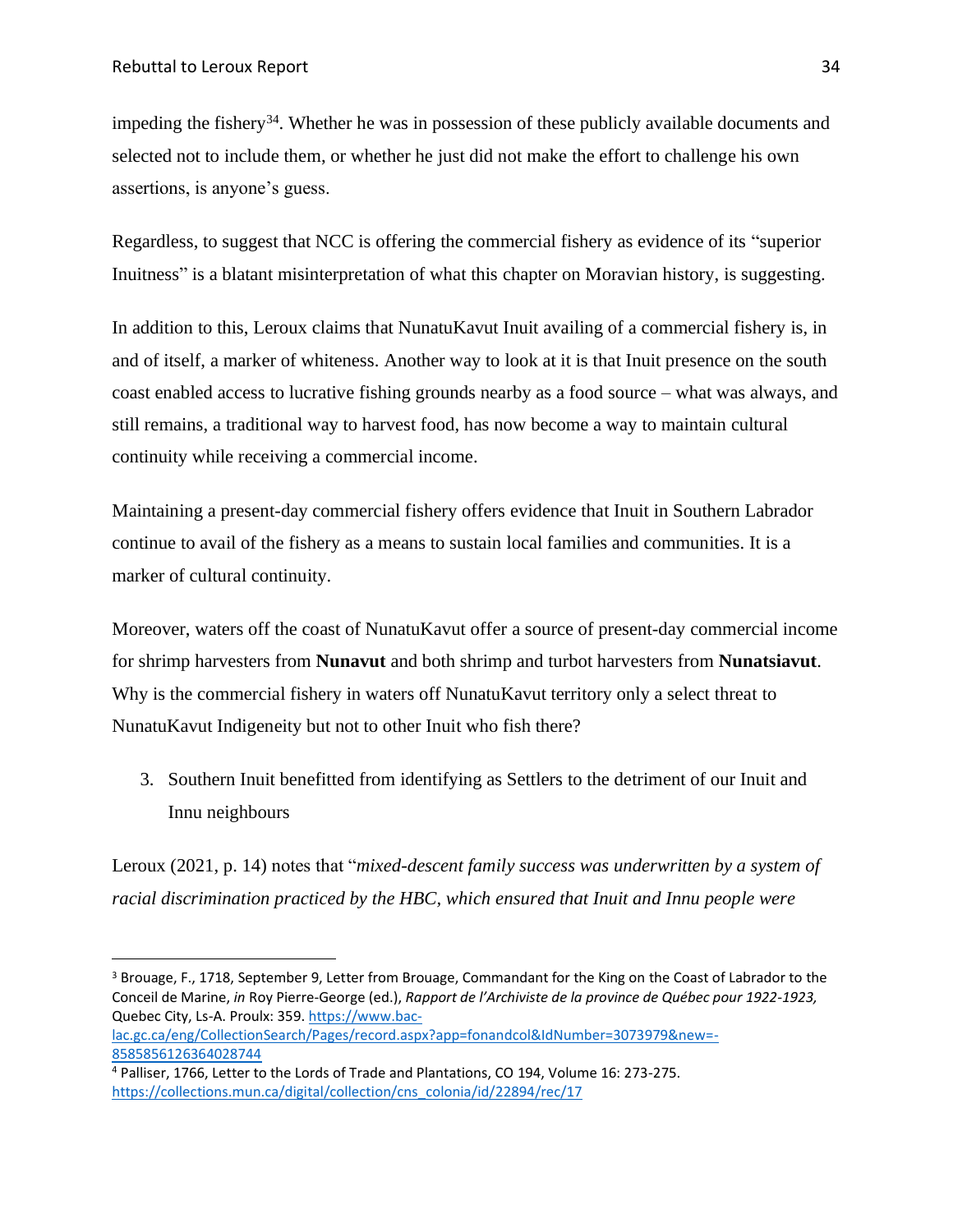*unemployable. Strictly speaking, what Stopp calls "ethnicity" wasn't passively tied to economic*  success, but it became an active determinant of success due to HBC policy from the 1830s to the *1920s".* This was the *de facto* interpretation of white scholars who wrote about the south coast in the 1960s and 70s (see, for example, Kennedy, 1995). What has been clearly illustrated since that time is that the racial discrimination that existed on the south coast was part and parcel of the reasons why some Inuit in southern Labrador denied their Inuit heritage. If they did not, they would have been denied the ability to trade with HBC and other merchants, effectively assuring the starvation of themselves and their children. So, on the one hand, you have the Moravians actively pushing Inuit to the north to support an unimpeded British fishery, and on the other, you have corrupt traders and merchants intentionally aiming to starve off those who stayed unless they demonstrated allegiance to the British Crown and to Christianity. To me, this reinforces the resilience of Inuit in Southern Labrador. Our families were subjected to unspeakable horrors, and yet, we persist.

Another element of this argument which Leroux fails to unpack is the distinct and complicated use of the term Settler as it was used by the Moravians. With reference to the Northern Inuit, Kennedy (2015, p.228) notes, "The category "Settlers" is one of several problematic names the Moravians and others used to refer to the descendants of unions between European men who came to work for the Hudson's Bay Company or other trading companies and local Inuit women". Indeed, Procter (2020) notes that in Northern Labrador, the Moravians set up a segregated school system, whereby Inuit children were taught strictly in Inuttitut and children of mixed-descent families were instructed at a separate school entirely in English. There were pragmatic and economic advantages for children to be instructed in English, helping to explain why many Settler families requested this for their children. Through today's lens, we can now see how the Moravians would have sped up colonial assimilation of mixed-race children through this arrangement. But we must ask ourselves, should the indoctrination of Indigenous children into a European education system be used as evidence that they are not Indigenous? Using Leroux's argument, the answer would concerningly be, "yes".

Thus, the term Settler, as it was used within the Labrador context, was not meant to refer to people of entirely European descent, but rather was a specific term used to indicate mixed-race European-Inuit people (Procter, 2020). In fact, these mixed-race European-Inuit people were not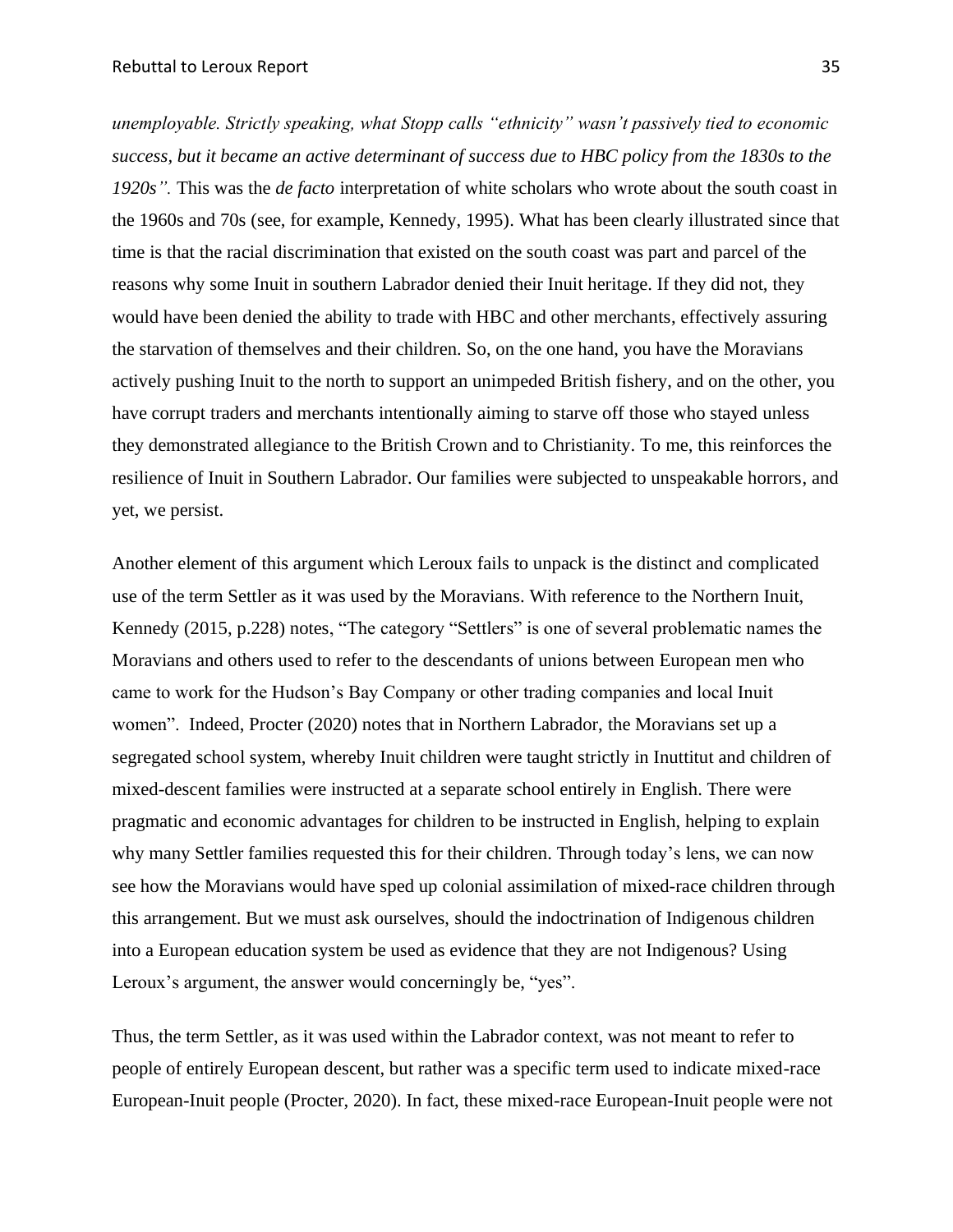confined to southern Labrador, as Kennedy has noted. They also lived, and still live, in northern Labrador. Contrary to what Leroux posits throughout his report, Grammond argues that "The Settlers were initially mocked by the Inuit" (Grammond, 2014, p. 479). If one re-reads Leroux's report applying the same impossible standards of Indigeneity he requires of NunatuKavut, one would find that more than a few Nunatasiavut Beneficiaries would not reach the bar he has set. Again, this is not meant to denigrate Nunatsiavut Government's membership criteria, it is simply meant to point out the contradictions advanced by Nunatsiavut in relying upon a report that would be simply offensive and inaccurate were it to be applied to its own people.

*NCC fails to take into account that its members have been privileged vis-à-vis their Inuit and Innu neighbours at least since the time of the Hudson's Bay Company in the region (Leroux, 2021, p. 14).*

There are a couple of concerning issues with this statement. The first is one that Nunatsiavut should have picked up on – and that is, the Hudson's Bay Company had far greater influence in areas of northern Labrador than it did in southern Labrador. Therefore, in stating that benefits accrued to those who relied on HBC implicates Nunatsiavut Beneficiaries moreso than NunatuKavut Inuit.

The second issue with this characterization is that Leroux paints a picture of (both northern and) southern Labrador that is incredibly offensive. As if the people on the coast were living in luxury and somehow were intentional in their efforts to enact racism to their cousins in the north. An elder from the community of Fox Harbour told me firsthand of a time that he spent the summer fishing, and after he had dried his catch, he travelled to Battle Harbour to trade his fish with the local merchant. The merchant he was dealing with did not want to offer anything for his catch and refused to provide him the supplies he needed to get his family through the winter – flour, sugar, salt and root vegetables. The elder left and was heading back to Fox Harbour, devastated. He knew that if he didn't get anything for his fish that him and his family would in all likelihood starve to death. He turned around and went back. And he took a chair, lifted it over his head, and threatened to hit the merchant if he didn't give him what he was owed. Rather than risk getting hurt, the merchant gave him supplies and he said that was the only reason his family didn't starve that winter. Do you think this elder busied himself with being intentionally racist towards Inuit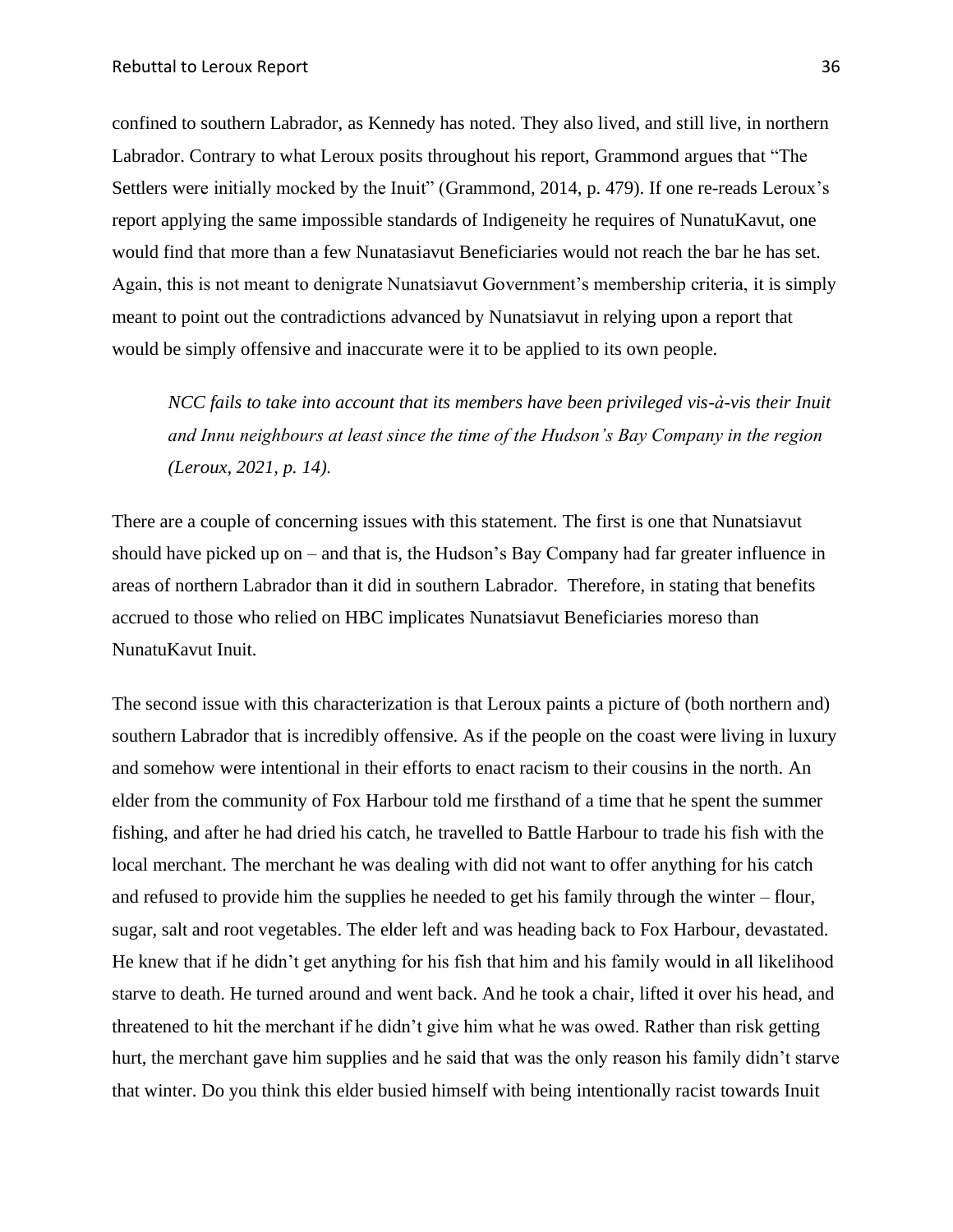**Has there ever been an example throughout history where any Indigenous population immediately submitted to colonists upon their arrival? And said, "yes. Please take away all that is mine – my language, my spirituality, my culture, my customs, my very way of life – because your way is better"? This is what Leroux is saying happened on the south coast, despite reams of evidence to the contrary.**

from the north? If anything, he was doing what he had to do to survive. And I would hazard to guess that the Inuit in the north were doing the same thing – it serves no one to advance arguments of racial superiority. This is but one story that was told to me – many stories of hunger, resilience and survival were also relayed during my time spent on the coast for my doctoral dissertation (Martin, 2009).

If anything, the very presence of traders and merchants on the coast expedited the need to assume European last names, speak English and forego Inuttitut, and attend schools and church. And yet, when the merchants began to over-winter in Labrador, *their* very survival depended upon the know-how of the Inuit who lived there (Hudson, 2020; Hudson & Vodden, 2021).

Rather than interpret this generosity on the part of the Inuit towards their settler-kin as evidence of a strong moral ethic grounded in Inuit principles of respect and reciprocity, Leroux chooses to assert the opposite – that it is somehow evidence of racial superiority.

Has there ever been an example throughout history where any Indigenous population immediately submitted to colonists upon their arrival? And said, "yes. Please take away all that is mine – my language, my spirituality, my culture, my customs, my very way of life – because your way is better"? This is what Leroux is saying happened on the south coast, despite reams of evidence to the contrary.

Moreover, Leroux's research supports a patriarchal stereotype of Inuit, whereby the assumption is that the intermarriage of Inuit women with European men signalled the end of Inuit culture. This ignores the vast and growing amount of evidence which demonstrates that the opposite, in fact, was more likely the case. One of the most prominent authors of this one-sided sentiment is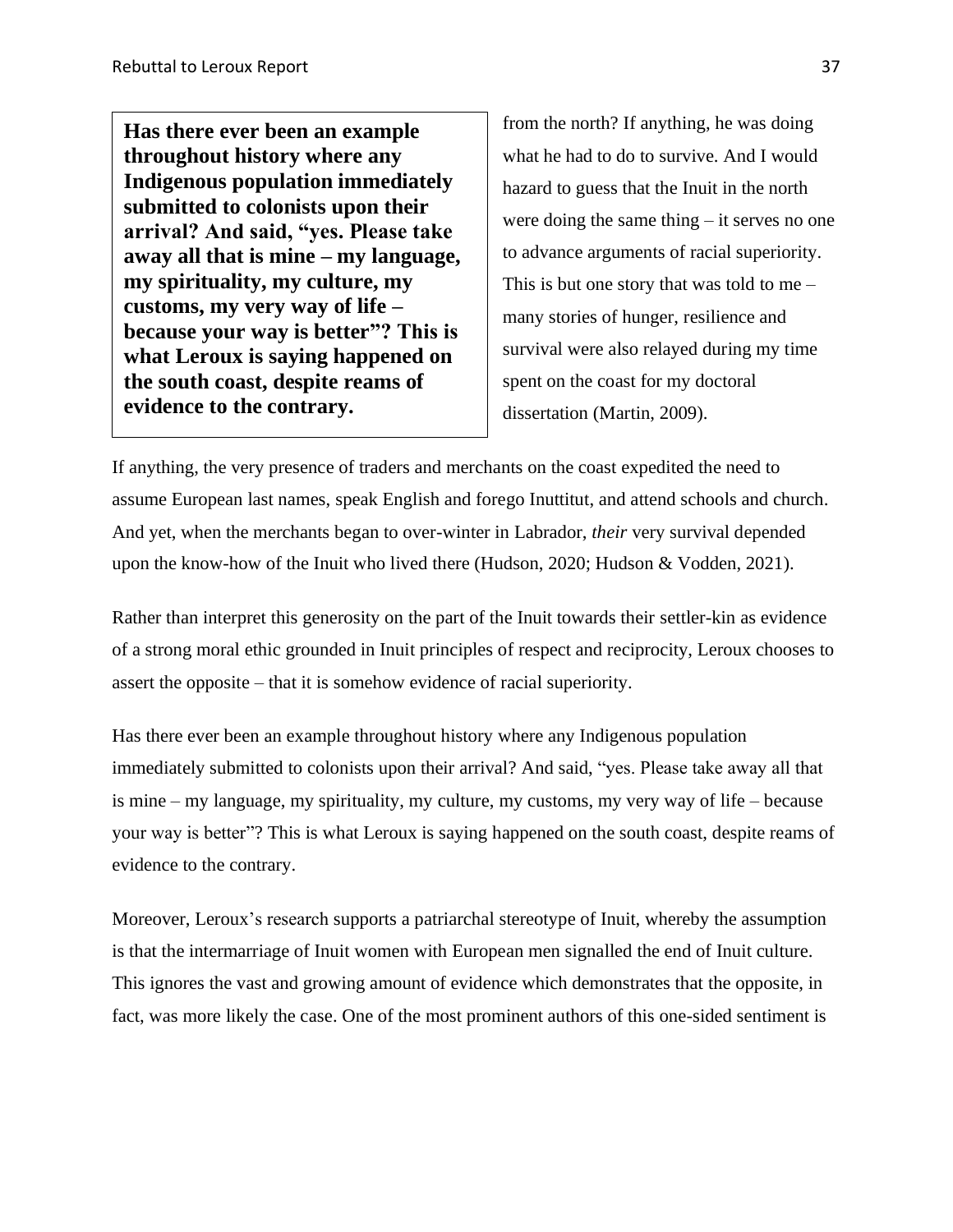anthropologist, John Kennedy, who in more recent years has softened, if not reversed<sup>5</sup>, his earlier conclusions entirely by noting that in fact, the opposite is a more likely scenario – whereby European men, ill-equipped to over-winter in the harsh Labrador landscape would have benefitted from intermarriage with Inuit women, insofar as entering into the kinship relations of Inuit would assure that Inuit survival skills and land-based cultural knowledge would be passed along to them (Hudson, 2020). Were this logic applied also to Nunatsiavut, it would help to explain why their membership criteria (which, in some ways, very progressively ) includes Settlers (non-Inuit and later, mixed Inuit) adapted to the life and lifeways of Inuit; it was necessary for them to do so, since their European-derived agricultural know-how would mean very little for survival in sub-Arctic terrain. The summary report submitted by NunatuKavut for the Missing and Murdered Indigenous Women and Girls Inquiry supports this:

*The incorporation of a single European male into an Inuit kinship structure did not eliminate the cultural practices within that kinship, which is a testament to the strength of our culture as Inuit. However, historical accounts of our people have been viewed through a patriarchal lens. European reporting of our Inuit ancestors in the 1700's and 1800's was always male-focused, and ignored or dismissed the work and contributions of Inuit women; which has resulted in a false narrative of our people, especially Inuit women. Such western cultural bias associated with inaccurate interpretations of cultural and political society by outsiders has proven to be a common reality across Indigenous nations.*

*Inuit* women were intimately involved in resource extraction, wildlife harvesting, fishing, *operating their own umiaks and shallops, and a myriad of other resource-based activities. The European male adopted a life filled with our Inuit cultural practices in housing, cooking, eating, childrearing, harvesting, use of dogs and sleds, and a multiplicity of other matters*" (Burchells, 2018, p. 4, emphasis added).

<sup>5</sup> Leroux notes on page 6: "*While Kennedy has now become one of the most supportive academics of the NCC's political claims—he was one of the main academics on the NCC's Community-University Research Alliance research project that led to the publication of "Unveiling NunatuKavut"—his early work poses some incontrovertible barriers to NCC's present-day claims".* This is untrue because it is not possible. Although Kennedy was involved in the CURA research, this grant began in June 2009 and ended in 2014. The land claim document *Unveiling NunatuKavut* was written in late 2009, finalized and submitted in June of 2010. Therefore there is no possible way the Kennedy heavily participated in the formation of the land claim document under the auspices of the CURA grant.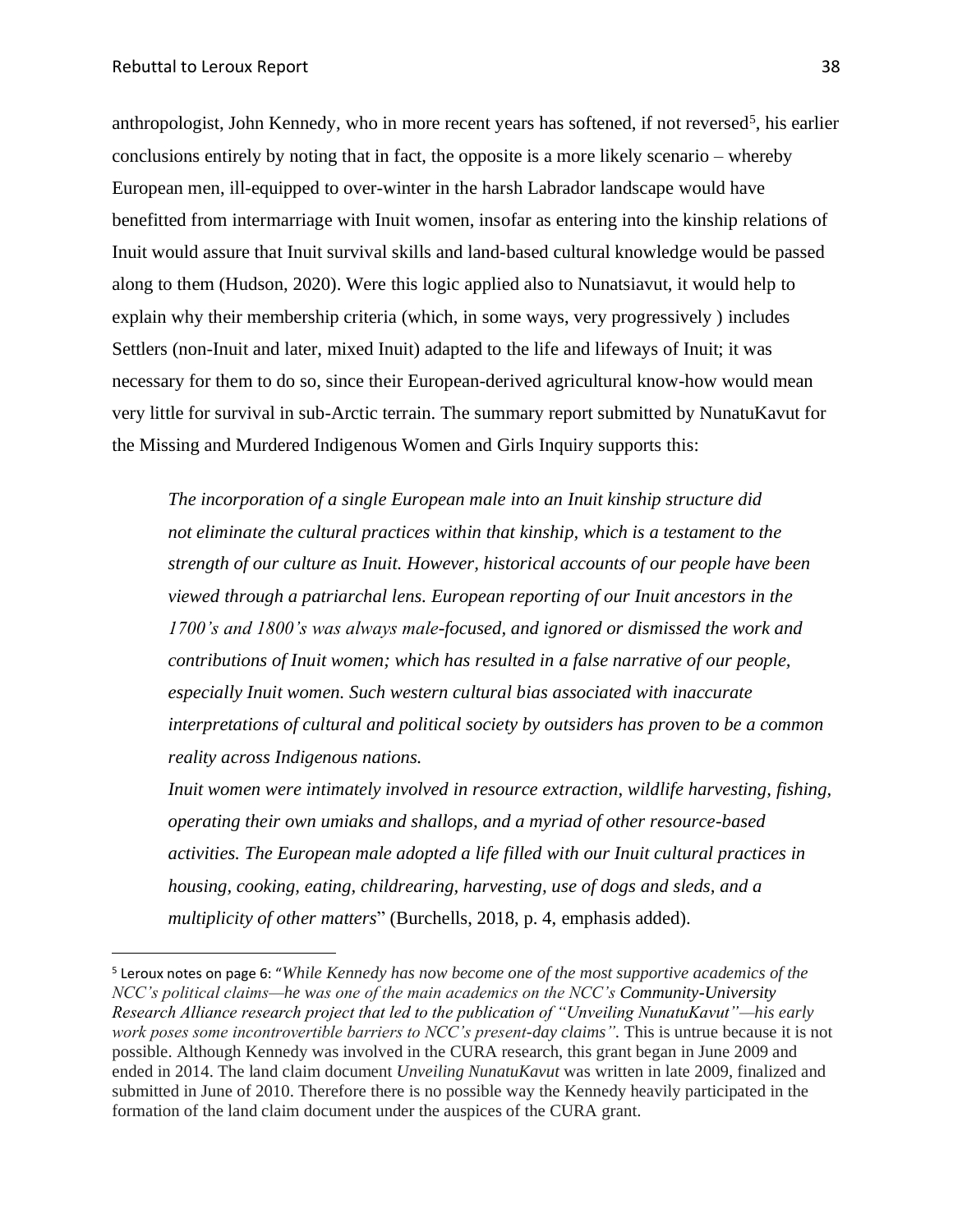*4. Socio-economic indicators offer a way to measure racial superiority.* 

**Leroux's strategic selection of certain census data to the exclusion of a more representative sample of NunatuKavut Inuit communities is striking… he compares the socio-economic indicators solely from [Happy Valley-Goose Bay and Northwest River] (labelling them as "NunatuKavut communities") to those of the north coast of Labrador, which are remote and isolated. He omits data from the actual remote and isolated areas of NunatuKavut, which would offer a comparable sample to Nunatsiavut Beneficiary communities. He then draws the conclusion that because Inuit in Southern Labrador "rank" higher in measures of income, education and labour force participation, that this is evidence of racial superiority.**

The fourth point that Leroux advances to assert the 'racial superiority' of the southern Inuit uses socio-economic indicators drawn from Statistics Canada census data. Leroux notes:

*The NCC's prior research clearly demonstrates several socio-economic indicators that are without a doubt the legacy of deep-seated, historical inequities between today's so-called Southern Inuit and the Inuit. From lower educational attainment through to lower labour force participation and annual income, by 1991 the "Southern Inuit/Metis" had established a clear pattern of material advantage over the* 

*Inuit in Labrador. According to data from the 2016 Census of Canada, those same inequalities persist despite more than a decade since the signing of the Nunatsiavut land claims agreement* (Leroux, 2021, p. 16).

Table 4 of Leroux's report (found on page 16 of that document), which contains Census Canada data from 2016, and his subsequent analysis of that data are confusing, and no methodology is appended that details how he arrived at this table. Leroux's strategic selection of certain census data to the exclusion of a more representative sample of NunatuKavut Inuit communities is striking. Note that the communities of Happy Valley-Goose Bay and Northwest River would be considered "small urban", complete with industry, a college, a university campus and all of the other amenities and opportunities that one might expect to find in an urban centre. Without any qualifiers he compares the socio-economic indicators solely from these two communities (labelling them as "NunatuKavut communities") to those of the north coast of Labrador, which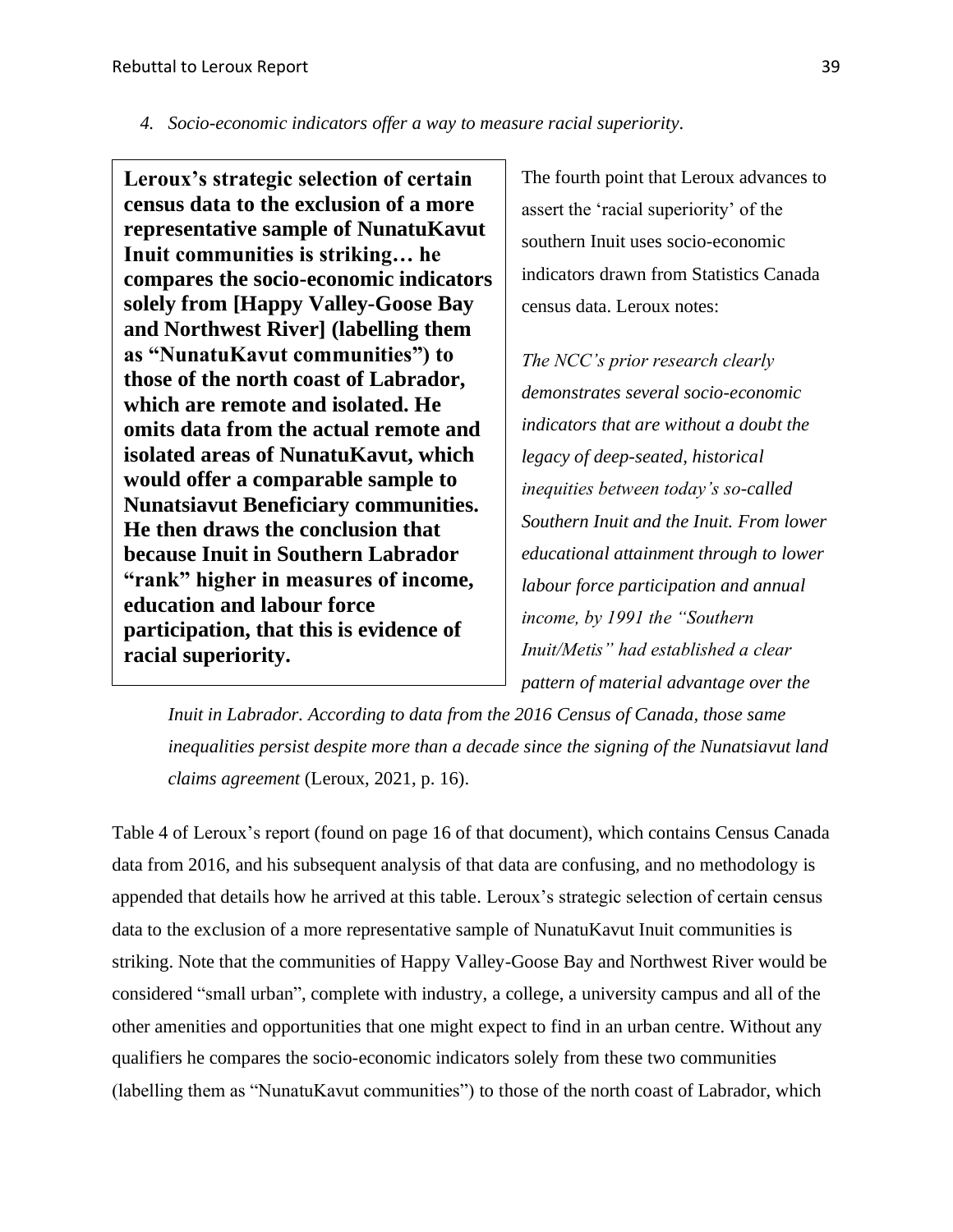are remote and isolated. He omits data from the actual remote and isolated areas of NunatuKavut, which would offer a comparable sample to Nunatsiavut Beneficiary communities. He then draws the conclusion that because Inuit in Southern Labrador "rank" higher in measures of income, education and labour force participation, that this is evidence of racial superiority.

The sub-text here is that maintaining poverty through low education levels and employment participation offers evidence of Indigeneity. This is incredibly problematic.

And yet, it is hard to discern *what* is more problematic here – whether it is the fact that the data selected is *intentionally incomparable*, or that the conclusions drawn are, in and of themselves, racialized.

Or perhaps it is that the data analysis completed by Leroux was unable to be reproduced by an experienced data analyst, which I hired for the purpose of presenting and analysing comparable data. I asked that person to complete two tasks, which I summarize here.

The first task is presented in Table 1 (below). It attempts to simply replicate Table 4 listed in Leroux's report. The analyst identified two issues with Leroux's presentation of the table. The first being that the data for what constitutes "Nunatsiavut Beneficiaries" was unable to be reproduced using the StatsCan data from the 2016 Census as cited by Leroux. Therefore, all five Nunatsiavut Beneficiary communities (i.e., Postville, Hopedale, Rigolet, Makkovik and Nain) were re-calculated and included in the column as Nunatsiavut Beneficiaries (the numbers are not meaningfully different from what Leroux included, but it is not clear how Leroux completed his analysis). The second issue is that Leroux also falsely asserts that Happy Valley-Goose Bay and Northwest River, in their entirety, are "Metis" communities, which we know to be false, since these communities are home to many non-Indigenous people (as well as Nunatsiavut Inuit and Innu) and they are erroneously included in his reporting. However, StatsCan does not present a way of analysing only 'Metis' within Happy Valley-Goose Bay and Northwest River, making it impossible to actually ascertain any value in presenting the information in this way – particularly since we are comparing two small urban areas (Happy Valley-Goose Bay and Northwest River) with a series of five remote and isolated communities. Ultimately Table 1 (below) offers no value to the reader other than to point out the fact that statistics presented are not comparable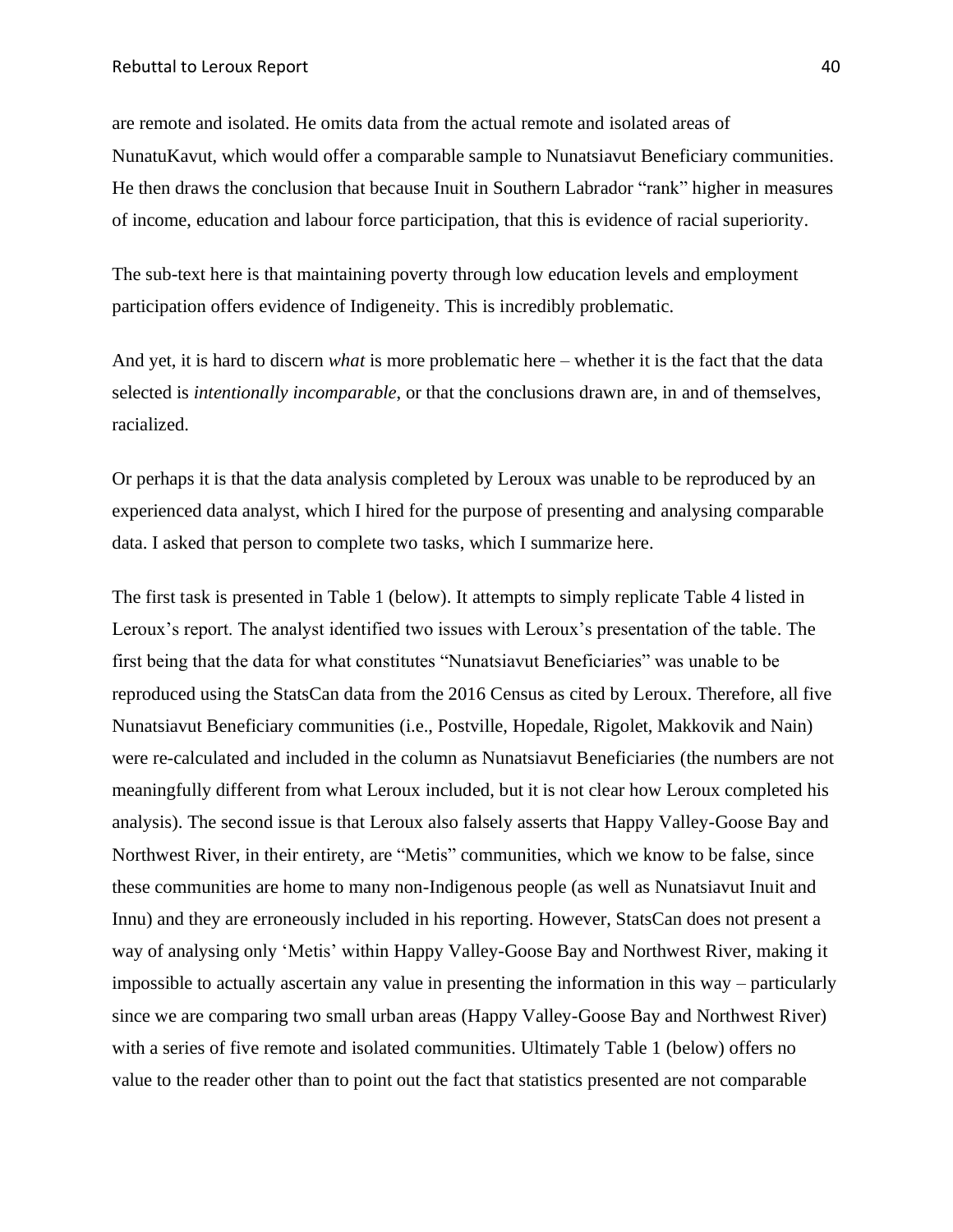across columns and that the statistics as calculated by the data analyst produced different numbers from the same table Leroux included in his report – since Leroux does not present his methodology it is impossible to say how he arrived at those percentages.

|                           | Nunatsiavut*  | <b>Happy Valley Goose</b> | North West |
|---------------------------|---------------|---------------------------|------------|
|                           | Beneficiaries | <b>Bay</b>                | River      |
| With a High School        |               |                           |            |
| Diploma or                |               |                           |            |
| Equivalency               | 57.64%        | 79.80%                    | 81.91%     |
| In Labour Force           | 57.75%        | 72.94%                    | 62.11%     |
| <b>Unemployment Rate</b>  |               |                           |            |
| (% )                      | 29.3          | 8.3                       | 11.9       |
| Median After-Tax          |               |                           |            |
| Income 2015               | 23,311        | 42,063                    | 37,803     |
| Average After-Tax         |               |                           |            |
| Income 2015               | 30,844        | 41,161                    | 42,847     |
| <b>Total Income Under</b> |               |                           |            |
| \$10,000                  | 22.76%        | 11.12%                    | 9.57%      |
| <b>Total Income Over</b>  |               |                           |            |
| \$100,000                 | 5.42%         | 15.32%                    | 12.77%     |

Table 1: Socio-Economic Indicators – Nunatsiavut<sup>1</sup> Beneficiaries and Less Remote Communities

<sup>1</sup>population-weighted average of Rigolet, Postville, Makkovik, Hopedale, Nain

[Source: Statistics Canada Data Liberation Initiative, via the Computing in the Humanities and Social Sciences (CHASS) Census Analyser, 2016 Census]

Secondly, I had the analyst draw data from the 2016 Census to compare Nunatsiavut Beneficiary communities (i.e., Rigolet, Makkovik, Postville, Hopedale, Nain) to the Southern Inuit communities of Fox Harbour, Port Hope Simpson, Cartwright, Black Tickle-Domino, Mary's Harbour and Lodge Bay, using the same socio-economic indicators that Leroux selected. The following two tables present this data. Table 2 includes data from each of these communities in the interest of being transparent. Note that the column in Table 3 labelled 'NunatuKavut remote/isolated' combines the south coast communities of Cartwright, Black Tickle-Domino,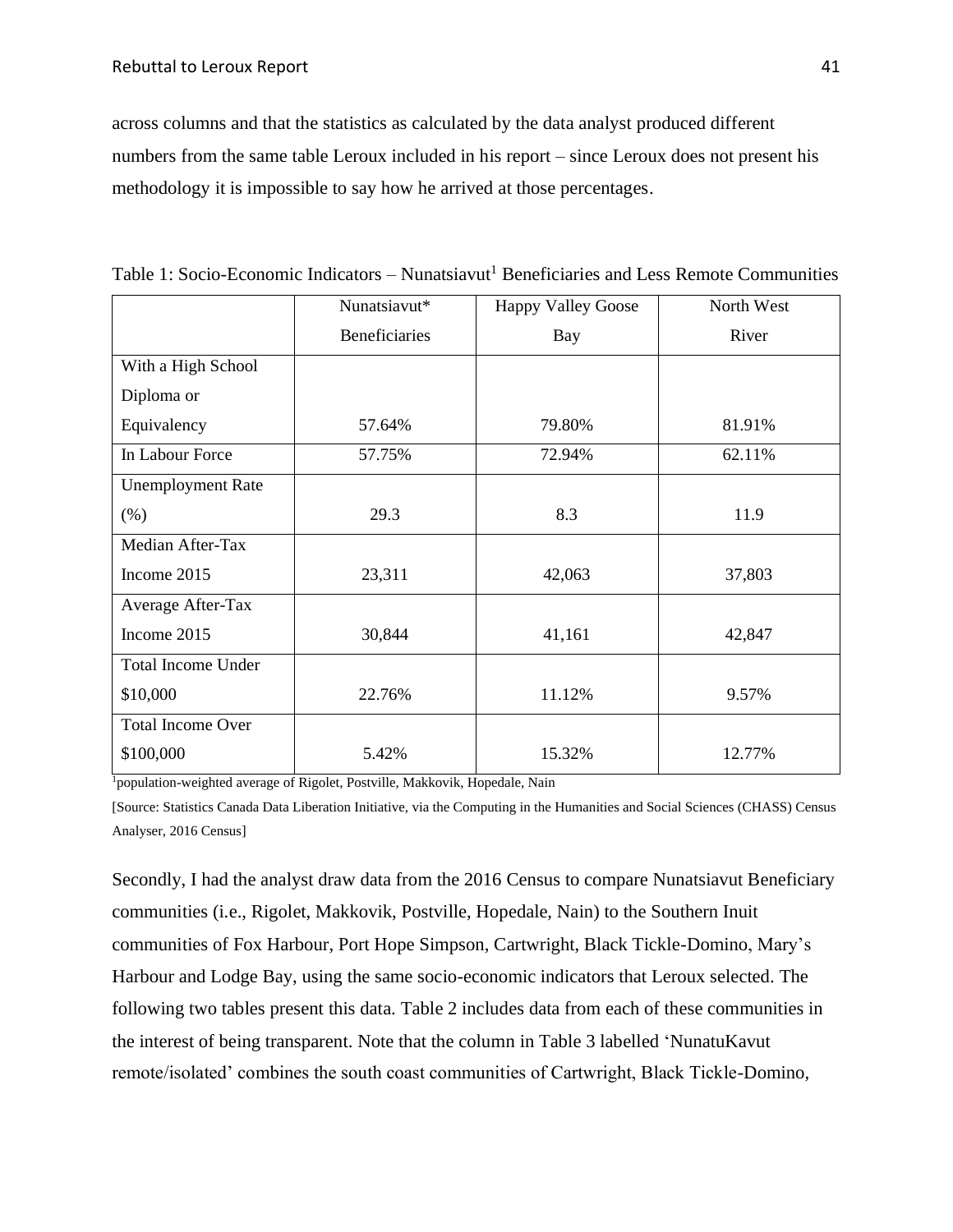Charlottetown, Port Hope Simpson, St. Lewis, Mary's Harbour and Lodge Bay which makes them easier to compare with the Nunatsiavut Beneficiary communities.

Table 2: Socio-Economic Indicators – Nunatsiavut Beneficiaries and NunatuKavut Remote Communities

|                     |                          | Port    |        |         |             |               |            | <b>Black</b> |
|---------------------|--------------------------|---------|--------|---------|-------------|---------------|------------|--------------|
|                     | Nunatsiavut <sup>1</sup> | Hope    | St.    | Mary's  | Cartwright, |               | Lodge      | Tickle-      |
|                     | <b>Beneficiaries</b>     | Simpson | Lewis  | Harbour | Labrador    | Charlottetown | <b>Bay</b> | Domino       |
| With a High         |                          |         |        |         |             |               |            |              |
| School              |                          |         |        |         |             |               |            |              |
| Diploma or          |                          |         |        |         |             |               |            |              |
| Equivalency         | 57.64%                   | 59.42%  | 55.88% | 59.65%  | 56.94%      | 61.22%        | 50.00%     | 41.67%       |
| In Labour           |                          |         |        |         |             |               |            |              |
| Force               | 57.75%                   | 63.77%  | 32.35% | 53.45%  | 62.50%      | 50.00%        | 38.46%     | 44.00%       |
| Unemployment        |                          |         |        |         |             |               |            |              |
| Rate $(\% )$        | 29.3                     | 45.5    | 18.2   | 38.7    | 48.9        | 56.0          | 60.0       | 36.4         |
| Median After-       |                          |         |        |         |             |               |            |              |
| Tax Income          |                          |         |        |         |             |               |            |              |
| 2015                | 23,311                   | 28,352  | na     | 29,344  | 26,432      | 32,320        | na         | na           |
| Average After-      |                          |         |        |         |             |               |            |              |
| Tax Income          |                          |         |        |         |             |               |            |              |
| 2015                | 30,844                   | 35,168  | na     | 38,188  | 33,790      | 39,289        | na         | na           |
| <b>Total Income</b> |                          |         |        |         |             |               |            |              |
| Under \$10,000      | 22.76%                   | 11.43%  | na     | 10.53%  | 9.72%       | 10.20%        | na         | na           |
| <b>Total Income</b> |                          |         |        |         |             |               |            |              |
| Over \$100,000      | 5.42%                    | 8.57%   | na     | 10.53%  | 8.33%       | 14.29%        | na         | na           |

<sup>1</sup>population-weighted average of Rigolet, Postville, Makkovik, Hopedale, Nain

na: not available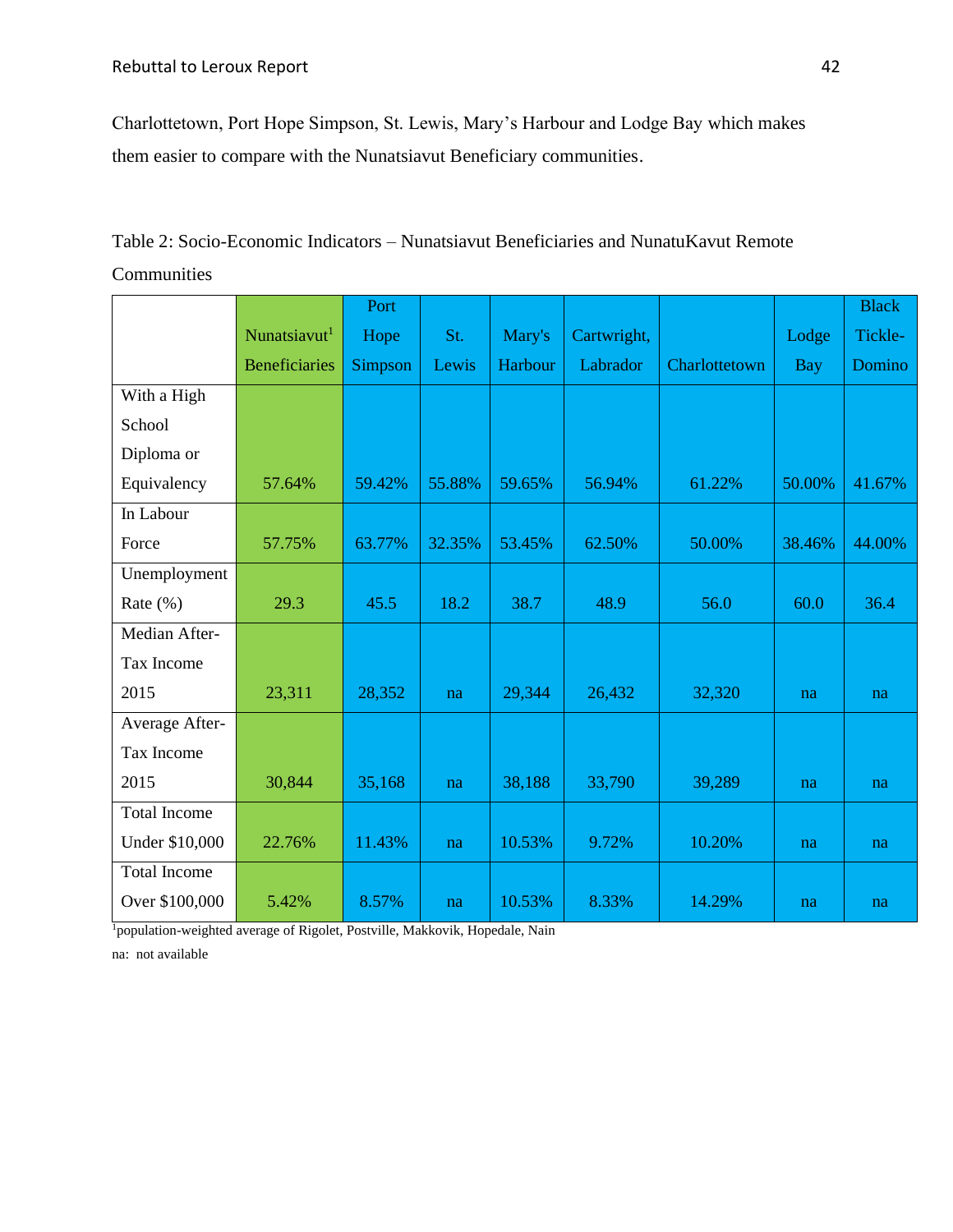Table 3: Socio-Economic Indicators – Nunatsiavut<sup>1</sup> Beneficiaries and Remote Communities Combined<sup>2</sup>

|                           |                      | <b>Remote NCC</b> |
|---------------------------|----------------------|-------------------|
|                           | Nunatsiavut          | Communities       |
|                           | <b>Beneficiaries</b> | Combined          |
| With a High School        |                      |                   |
| Diploma or                |                      |                   |
| Equivalency               | 57.64%               | 57.07%            |
| In Labour Force           | 57.75%               | 53.79%            |
| <b>Unemployment Rate</b>  |                      |                   |
| (% )                      | 29.3                 | 43.6              |
| Median After-Tax          |                      |                   |
| Income 2015               | 23,311               | 28,807            |
| Average After-Tax         |                      |                   |
| Income 2015               | 30,844               | 36,278            |
| <b>Total Income Under</b> |                      |                   |
| \$10,000                  | 22.76%               | 10.48%            |
| <b>Total Income Over</b>  |                      |                   |
| \$100,000                 | 5.42%                | 10.08%            |

<sup>1</sup>population-weighted average of Rigolet, Postville, Makkovik, Hopedale, Nain

<sup>2</sup>population-weighted average of Port Hope Simpson, St. Lewis, Mary's Harbour, Cartwright Labrador, Charlottetown, Lodge Bay, Black Tickle-Domino where information is available

As you can see from Table 2 and 3, when communities of comparable geographic remoteness and size are analyzed according to the socio-economic indicators that Leroux has included in his original analysis, *one cannot draw the same conclusions.* In other words, remote and isolated Southern Inuit communities have, in fact, a higher unemployment rate than Nunatsiavut and a slightly lower rate of high school completion. Aside from NunatuKavut reporting fewer people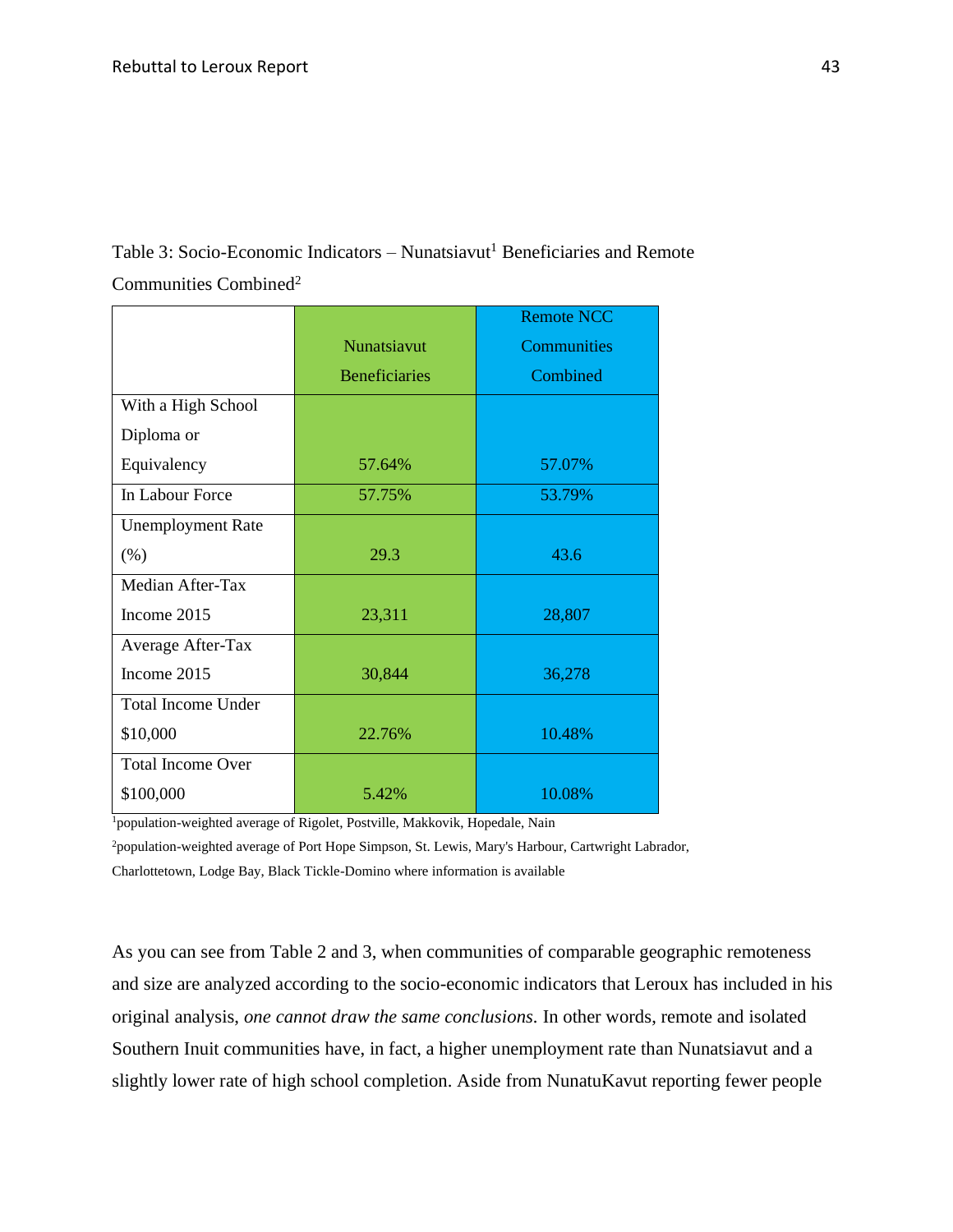with an annual income of less than \$10,000 (at 10.5%) and slightly more people with an average income of over \$100,000 (5.5% for Nunatsiavut versus 10% for NunatuKavut), all other measures (labour force participation, education level, median and average after-tax income) are so very similar that it makes no sense (any way you look at it) that

**…remote and isolated Southern Inuit communities [and Nunatsiavut communities] are so very similar that it makes no sense (any way you look at it) that NunatuKavut would ever be able to assert any form of moral or racial superiority on the basis of these socio-economic indicators – even if they wanted to.** 

NunatuKavut would ever be able to assert any form of moral or racial superiority on the basis of these socio-economic indicators – even if they wanted to.

It should also be noted that one of the smaller, isolated communities, Black Tickle, does not have all of the StatsCan data cells included here because population numbers are too low for accurate reporting. However, a recent publication by Mercer et al. (2019) collected demographic survey data in Black Tickle noting that 67% of the population reported an income of "less than or much less than" \$29,000 per year. Thus, were all of the data available through StatsCan, it would in all likelihood paint a picture where NCC and NG communities are not distinctly different from one another at least in terms of socioeconomic indicators.

*Regardless*, it should not have to be explained that such incomes are patently insufficient and warrant our attention at all levels of government. There are human beings behind these numbers – using numbers to compare and contrast Inuit communities benefits no one.

Further to this, if one was to examine the education and employment statistics of urban Indigenous peoples across Canada, there is a stark difference between them and their more rural and remote counterparts – Leroux is drawing causation where there is none; the relationship between "being a member of NunatuKavut" as evidence of higher employment and education is entirely spurious.

It is distressing and highly concerning that Leroux was able to submit such highly suspect findings to Nunatsiavut, and for ITK to then use those findings to suggest that NunatuKavut people think they are 'racially superior'.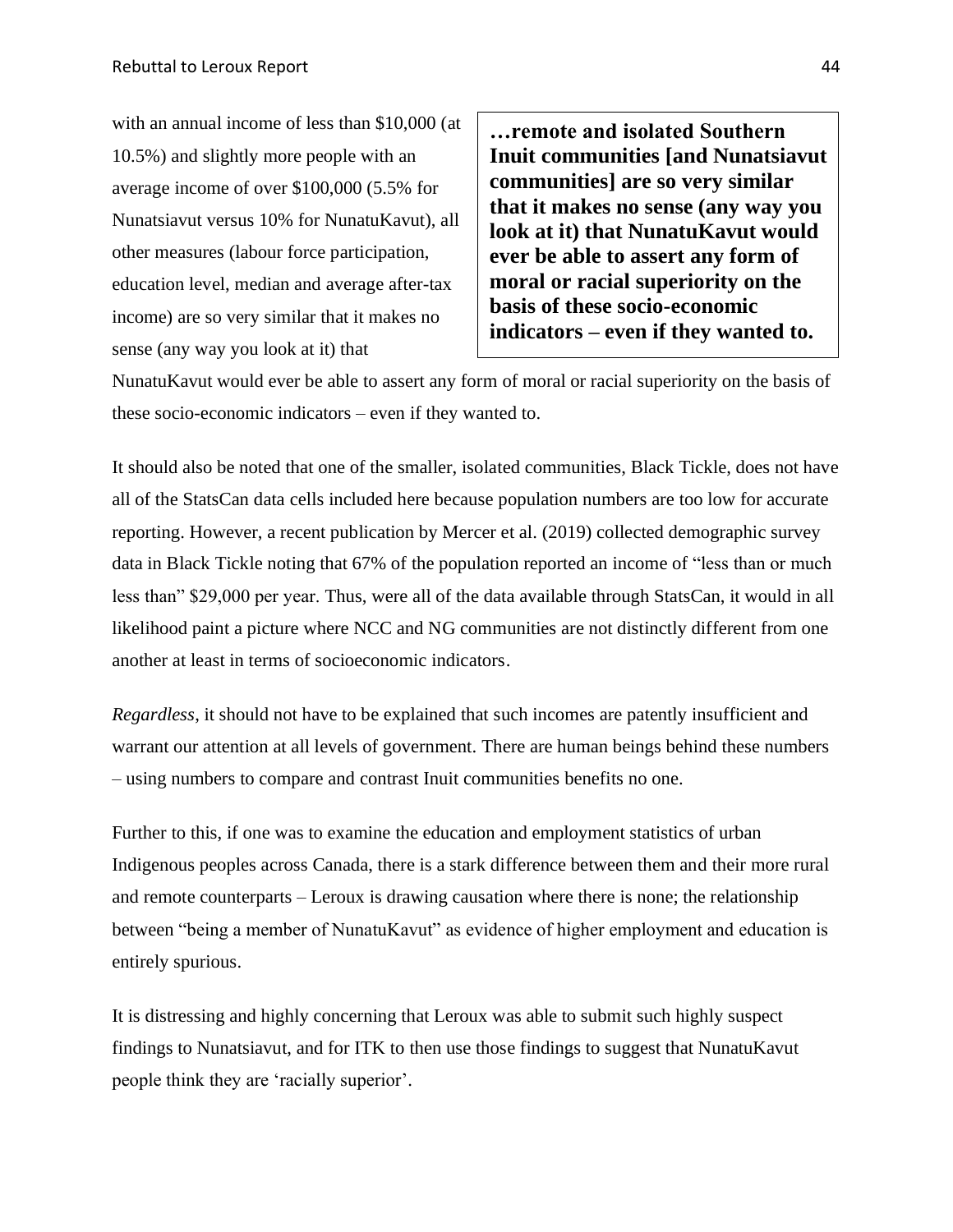As a final point on this matter, in my own research conducted back in 2009 with Inuit in St. Lewis/Fox Harbour, it was asserted by the participants that material advantage was not something that many ascribed to – and in fact, greater value was placed upon their connection to their culture, the ability to maintain their ties to the land and ice, and that this was, in fact, what made one 'rich' as opposed to income level (Martin, 2009). This is a far cry from Leroux's conclusions, who did not engage in research with any members of NunatuKavut for his report, when he suggests that educational and employment advantages are evidence of racial superiority.

#### <span id="page-45-0"></span>9. A Flawed Argument Can Never Reach an Unflawed Conclusion

Natan Obed is ITK's President and a Nunatsiavut beneficiary. On October 7, 2021, he addressed a letter to Prime Minister Trudeau, relying upon Leroux's report to ask the PM to specifically exclude NunatuKavut "from accessing federal Inuit-specific policies, programs and initiatives that are intended to benefit Inuit, and to refrain from including NCC communities in any future federal Inuit-specific budget allocations…" (Obed, 2021).

Obed has, perhaps unwittingly, relied upon the false arguments conjured up by Leroux to assert that NCC's claims to Inuit identity are "fraudulent".

As is repeatedly pointed out in this rebuttal, the conclusions drawn by Leroux should not be relied upon as factual. It is offensive to the researchers, Inuit knowledge-holders, archaeologists, genealogists, historians and others who have spent decades researching and validating NCC's

claims to its territory and to asserting its inherent rights to now have a non-Inuk, non-Indigenous researcher commissioned to specifically undermine this work.

Leroux's report offers a text-book example of the colonial politics of recognition at work. The fear-mongering supported by Leroux and subsequently stoked by Obed's letter suggests that should NCC succeed in its "false claims"

**…the conclusions drawn by Leroux should not be relied upon as factual. It is offensive to the researchers, Inuit knowledge-holders, archaeologists, genealogists, historians and others who have spent decades researching and validating NCC's claims to its territory and to asserting its inherent rights to now have a non-Inuk researcher commissioned to specifically undermine this work.**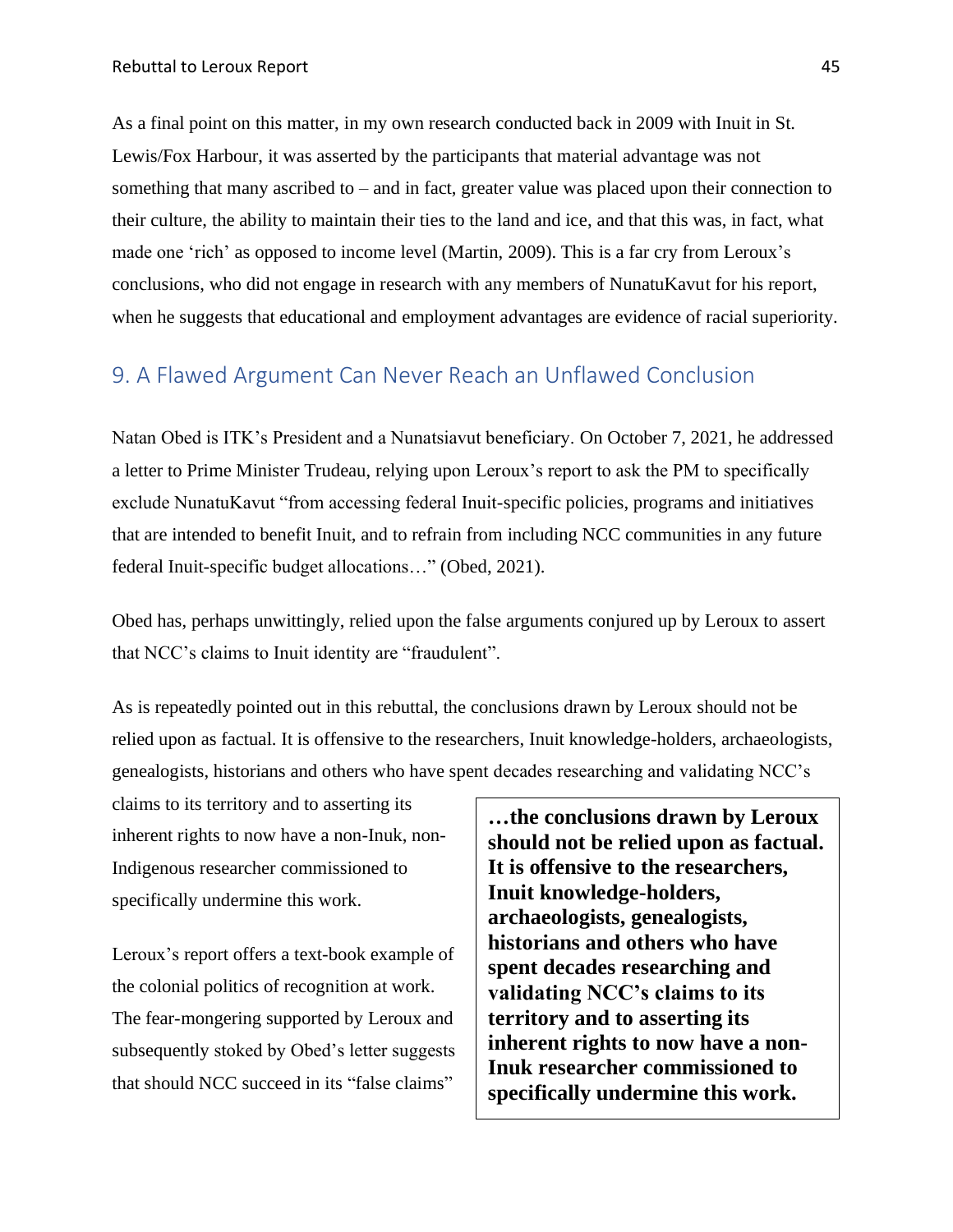that "sorely needed federal funding" will be drawn away from Inuit and "threatens to diminish the rights and status of Inuit rights holders and adversely impact progress made by your government to strengthen Inuit-Crown partnership" (Obed, 2021). Analyzing such a statement through the lens of a colonial politics of recognition, we can see that this sort of language serves no one except a neoliberal nation-state, who can sit back on its laurels.

The role of ITK as a political organization is not to ascertain who is and who is not, Inuit. Its role is to support and advocate for resources and supports via federal budget allocations for Inuit. The federal government holds a responsibility to provide adequate funding, policy, program, and resource supports for Inuit – if those supports are inadequate, then it is the federal government's responsibility to redirect funds so that they *are* adequate. And ITK's role is to hold the federal government's 'feet to the fire' so that it lives up to those obligations. It is disheartening to see that rather than welcoming the possibly thousands of Inuit who offer diverse skillsets and knowledge that could augment and strengthen ITK and Inuit rights and recognition more generally, ITK is choosing instead to cast us aside.

Ironically, Leroux points out in his final assessment that "*the NCC gives no indication that it's committed to building bridges with Nunatsiavut's Inuit citizens".* A reminder that Leroux's report was commissioned by the Nunatsiavut Government. If there were a commitment to 'building bridges', then these bridges should absolutely start at both sides. The report itself is indicative of a deeply rooted and fundamentally flawed relationship between the north and south Inuit, that is, in fact, further divided by the commissioning and creation of such a blatantly disrespectful piece of writing.

**To conclude, I am requesting an immediate retraction of Leroux's report as it was submitted to the Nunatsiavut Government, and for Leroux to apologize to NunatuKavut Community Council and its members for his inaccurate, misleading and offensive portrayal of NCC's land claim. I am also asking that the letter written by ITK's President, Natan Obed, be retracted because it was informed by inaccurate information as presented by Leroux.**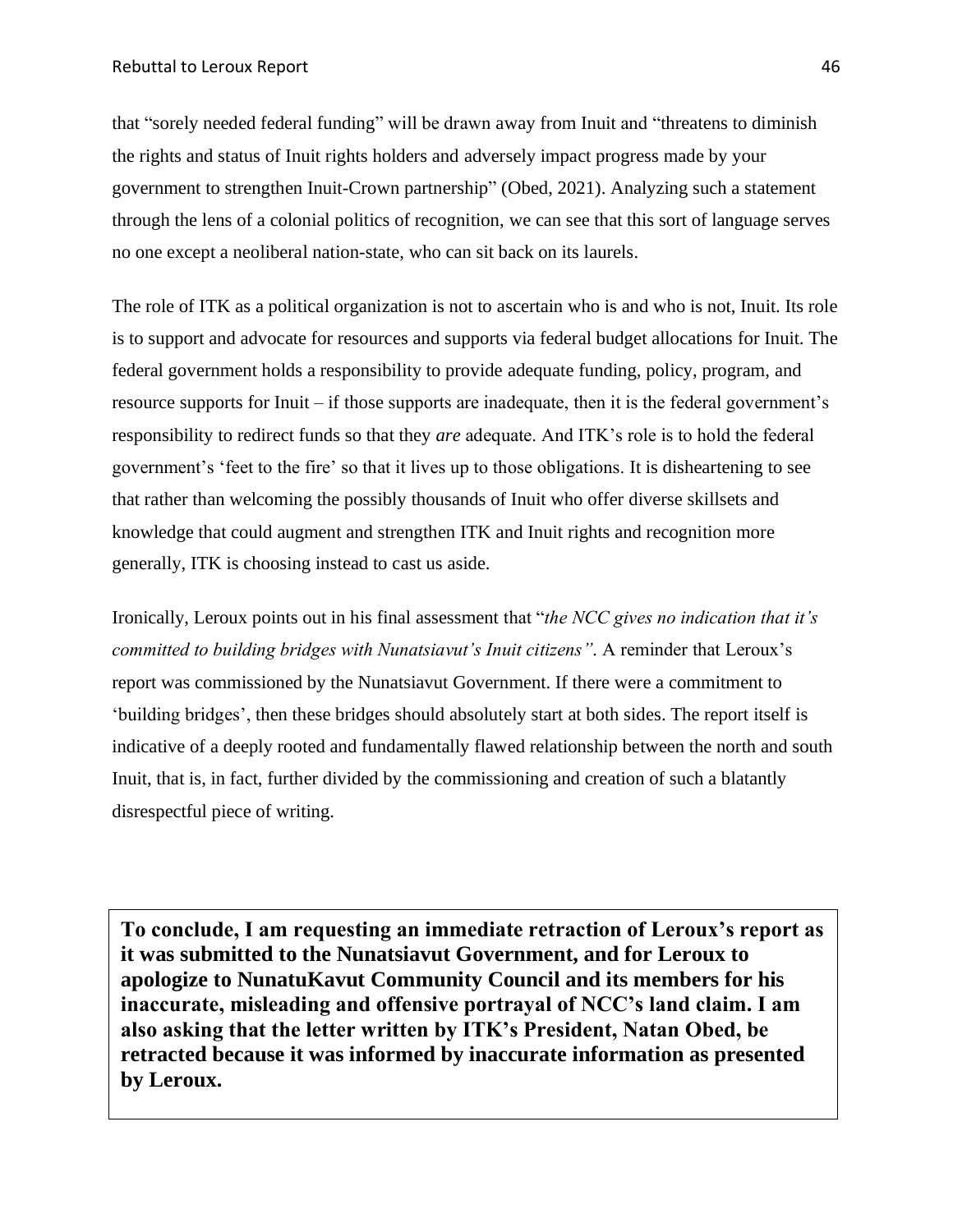#### <span id="page-47-0"></span>10. References

Andersen, C., & Johns, A., (2005). Labrador Inuttitut: speaking into the future. *Inuit Studies, 29*(1-2), 187-205.

Archival sources – primarily, CO194/16:225. [https://collections.mun.ca/digital/collection/cns\\_colonia/id/22815/rec/17](https://collections.mun.ca/digital/collection/cns_colonia/id/22815/rec/17)

Bonesteel, S. (2008). Canada's relationship with Inuit: a history of program and policy development. Prepared for Indian and Northern Affairs Canada. Available at: [https://publications.gc.ca/collections/collection\\_2010/ainc-inac/R3-82-2008-eng.pdf](https://publications.gc.ca/collections/collection_2010/ainc-inac/R3-82-2008-eng.pdf)

Bull, J. & Hudson, A. (2018). Research governance in NunatuKavut: engagement, expectations and evolution. *International Journal of Circumpolar Health Research, 77*(1), 1-4, https://doi.org/10.1080/22423982.2018.1556558

Burchells (2018). Closing submissions on behalf of the Nunatukavut Community Council Inc. to the National Inquiry into Missing and Murdered Indigenous Women and Girls**.** Submitted by NunatuKavut Community Council. Available at: [https://www.mmiwg-ffada.ca/wp](https://www.mmiwg-ffada.ca/wp-content/uploads/2019/06/Nunatukavut-Closing-Submissions.pdf)[content/uploads/2019/06/Nunatukavut-Closing-Submissions.pdf](https://www.mmiwg-ffada.ca/wp-content/uploads/2019/06/Nunatukavut-Closing-Submissions.pdf)

Canada., Erasmus, G., & Dussault, R. (1996). *Report of the Royal Commission on Aboriginal Peoples*. Ottawa: The Commission.

Clarke, B., & Mitchell, G. (2010). Unveiling NunatuKavut: Describing the lands and people of south/central Labrador. Happy Valley-Goose Bay, NL: NunatuKavut.

Coulthard, G. (2014). Red Skin, White Masks: Rejecting the colonial politics of recognition. Minneappolis, MN: University of Minnesota Press.

Dorais, L.J. (1980). The Inuit of Southern Québec-Labrador. Études/Inuit Studies, 4(1-2).

Dorais, L.J. (1980). The Inuit language in Southern Labrador from 1694-1785. Ottawa: National Museums of Canada.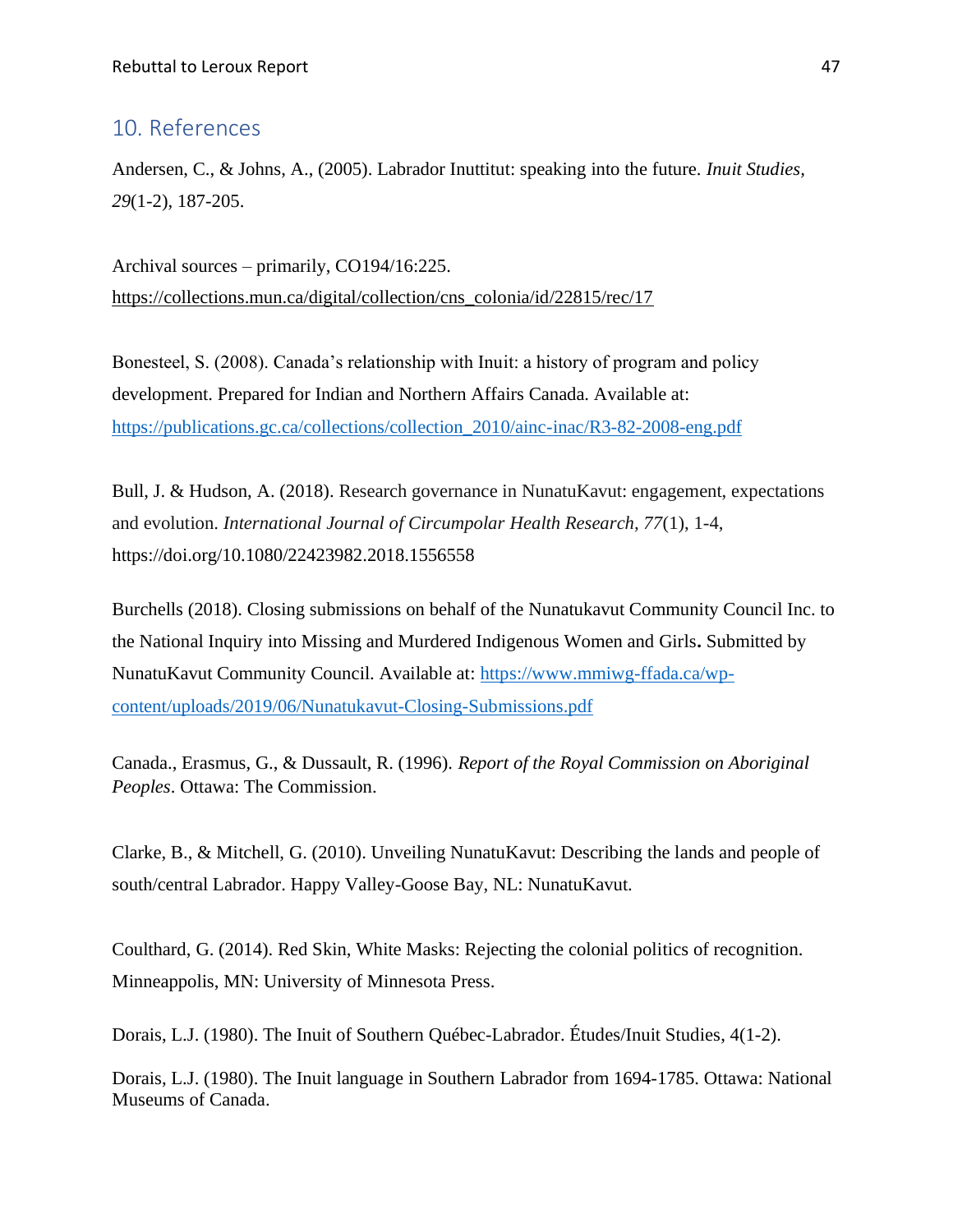Fitzhugh, L. (1999). The Labradorians: Voices from the land God gave Cain. St. Johns, NL: Breakwater Books.

Gosling, W.G. (1910). *Labrador: Its Discovery, Exploration, and Development*. London, pages  $173 - 175.$ 

Grammond, S. (2014). Equally Recognized? The Indigenous Peoples of Newfoundland and Labrador. *Osgoode Hall Law Journal, 53*(2), 469-99.

Hanrahan, M. (2001). Comprehensive Land Claim Supplemental Research Submission. Labrador Metis Nation: Happy Valley-Goose Bay, NL.

Hanrahan, M. (2003). The lasting breach: the omission of Aboriginal peoples from the Terms of Union between Newfoundland and Canada and its ongoing impacts. Available at: https://www.gov.nl.ca/publicat/royalcomm/research/Hanrahan.pdf

Hiller, J. K. (2009). Eighteenth Century Labrador: the European Perspective*.* In Rollmann, Roberts, E., Kennedy, J. C., & Hiller, J. (2009). *Moravian beginnings in Labrador: papers from a symposium held in Makkovik and Hopedale, Labrador (2002).* 

Hudson, A. (2020). Reclaiming Inuit governance: planning for a sustainable future in Nunatakavut. Unpublished Doctoral Dissertation: Memorial University.

Hudson, A., & Vodden, K. (2020). Decolonizing Pathways to Sustainability: Lessons Learned from Three Inuit Communities in NunatuKavut, Canada. *Sustainability, 11*(12), 4419.

Johnston, R., McGregor, D., Restoule, J-P. (2018). Introduction: Relationships, respect, relevance, reciprocity and responsibility: taking up Indigenous research approaches. In, D. McGregor, J-P Restoule, R. Johnston (Eds.), *Indigenous Research: Theories, Practices and Relationships* (pp. 1-22). Toronto, ON: Canadian Scholars' Press.

Kennedy, J. (2015a). *Encounters: An Anthropological History of Southeastern Labrador.*  McGill-Queens, pages  $42 - 46$ .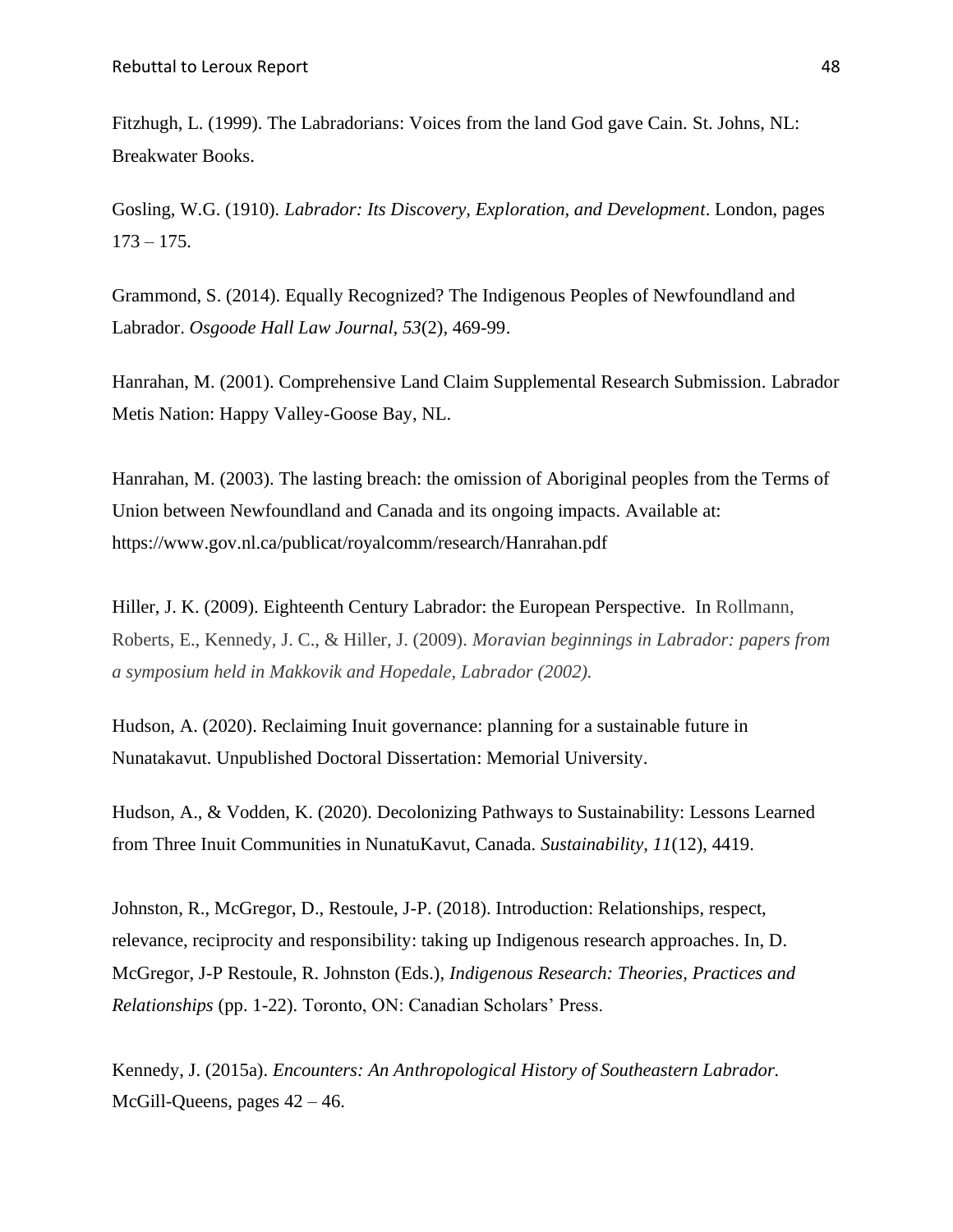Kennedy, J. (2015b). Being and becoming Inuit in Labrador, Études/*Inuit Studies, 39*(1), 225– 242.

Kennedy, J. (1995). People of the Bays and Headlands: Anthropological History and the Fate of Communities in the Unknown Labrador. Toronto, ON: University of Toronto Press.

Kovach, M. (2009). *Indigenous Methodologies: characteristics, conversations and contexts.*  Toronto, ON: University of Toronto Press.

Leroux, D. (2021). Examining the NunatuKavut Community Council's Land Claim. Report commissioned by the Nunatsiavut Government.

Leroux, D. (2019). *Distorted Descent: White Claims to Indigenous Identity.* Winnipeg: University of Manitoba Press.

Luk, S. (2014). The law of the land: new jurisprudence on Aboriginal title. *Supreme Court Law Review, 67, SDLR* (2d), 289-317.

Lysaght, A. M. *Joseph Banks in Newfoundland and Labrador, 1766,* University of California Press, pages 181 – 221.

Martin, D. (2009). Food Stories: A Labrador Inuit-Metis Community Speaks about Global Change. Unpublished Doctoral Dissertation: Dalhousie University.

McLaren, M. A. (2017). Introduction: Decolonizing Feminism. In, M.A. McLaren (Ed.), *Decolonizing Feminism: Transnational feminism and globalization* (pp. 1-18)*.* Toronto, ON: Rowman and Littlefield International.

Mercer, N., Parker, P., Hudson, A., & Martin, D. (2020). Off-grid energy sustainability in NunatuKavut, Labrador: Centering Inuit voices on heat insecurity in diesel-powered communities. *Energy Research & Social Science*, 62, 101382.